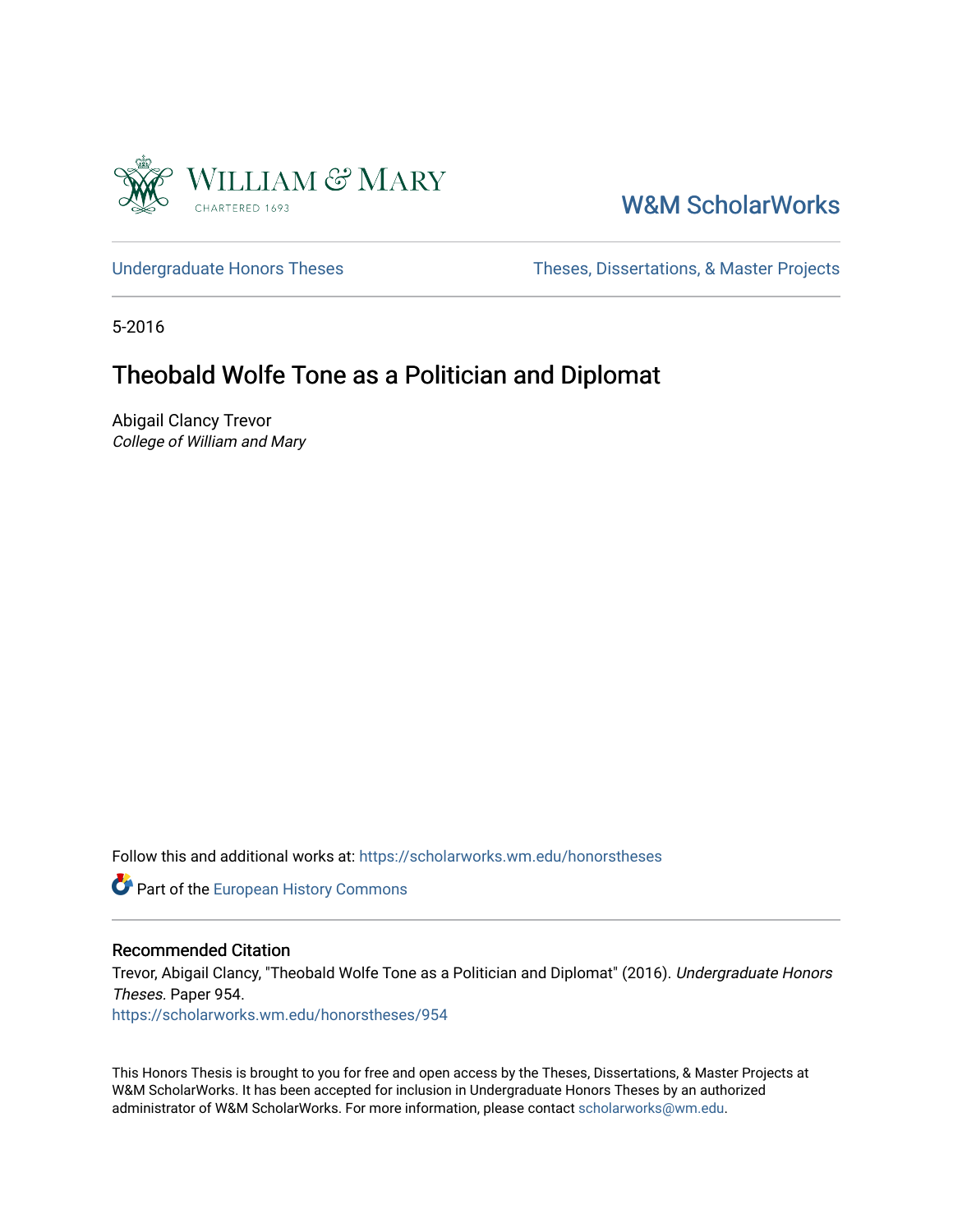Theobald Wolfe Tone as a Politician and Diplomat

A thesis submitted in partial fulfillment of the requirement for the degree of Bachelor of Arts in History from The College of William and Mary

by

Abigail Clancy Trevor

High Honors Accepted for (Honors, High Honors, Highest Honors)

> This Ronald Schechter, Director

van Luita

Kathrin Levitan

 $k.8$ Wu Kim Wheatley

Williamsburg, VA May 4, 2016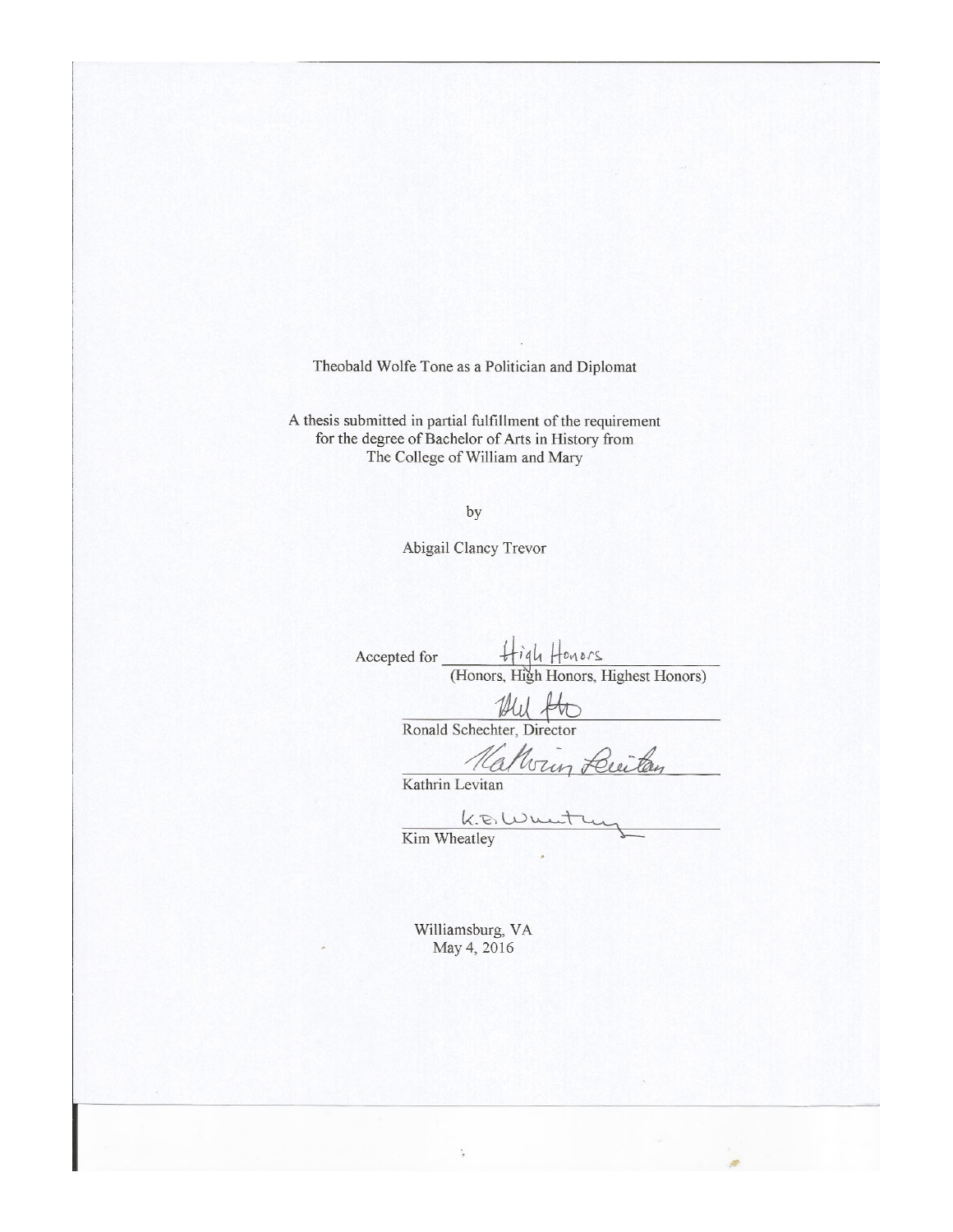#### I. Introduction

 $\overline{a}$ 

Mythologizing historical figures is tempting. Creating martyrs and heroes from old battles lost and won can make those stories easier to understand and certainly easier to use in support of modern causes. Despite the convenience, ignoring the depths of historical characters is a harmful practice. Past events and people were just as complex as modern ones, and failing to recognize this prevents understanding of both the events themselves and their effects on the world of today.

The Irish revolutionary Theobald Wolfe Tone has often been subject to such misinterpretations. Tone, called the "father of Irish republicanism," has been a focus of both scholarly and cultural attention.<sup>1</sup> His large body of personal and public writings makes his life and his role in the 1798 Irish rebellion against English rule easy to study, but understanding Tone's real character and his place in the political context of the time is a more complex endeavor.

Tone was born in Dublin in 1763 to a middle-class family. Though he campaigned for much of his life for the rights of the Catholics of Ireland, he himself was raised in the established Anglican Church.<sup>2</sup> As a founding member of the Society of United Irishmen and later secretary to the Catholic Committee, Tone was concerned in the early 1790s with advocating for religious unity and legal reforms to the parliamentary system, such as expanding suffrage, redrawing electoral districts, and abolishing property qualifications for members of Parliament.<sup>3</sup> While some of his fellow United Irishmen, mostly Presbyterian Dissenters, were more wary, Tone was particularly invested in emancipation for Catholics, who had very few political rights in Ireland

<sup>&</sup>lt;sup>1</sup> Hubert Butler, "Wolfe Tone and the Common Name of Irishman" (Mullingar: Lilliput Press, 1985), 9.

<sup>&</sup>lt;sup>2</sup> Marianne Elliott, *Wolfe Tone*, 2<sup>nd</sup> ed. (Liverpool: Liverpool University Press, 2012), 9-11.

<sup>&</sup>lt;sup>3</sup> Marianne Elliott, *Partners in Revolution: The United Irishmen and France* (New Haven: Yale University Press, 1982), 26.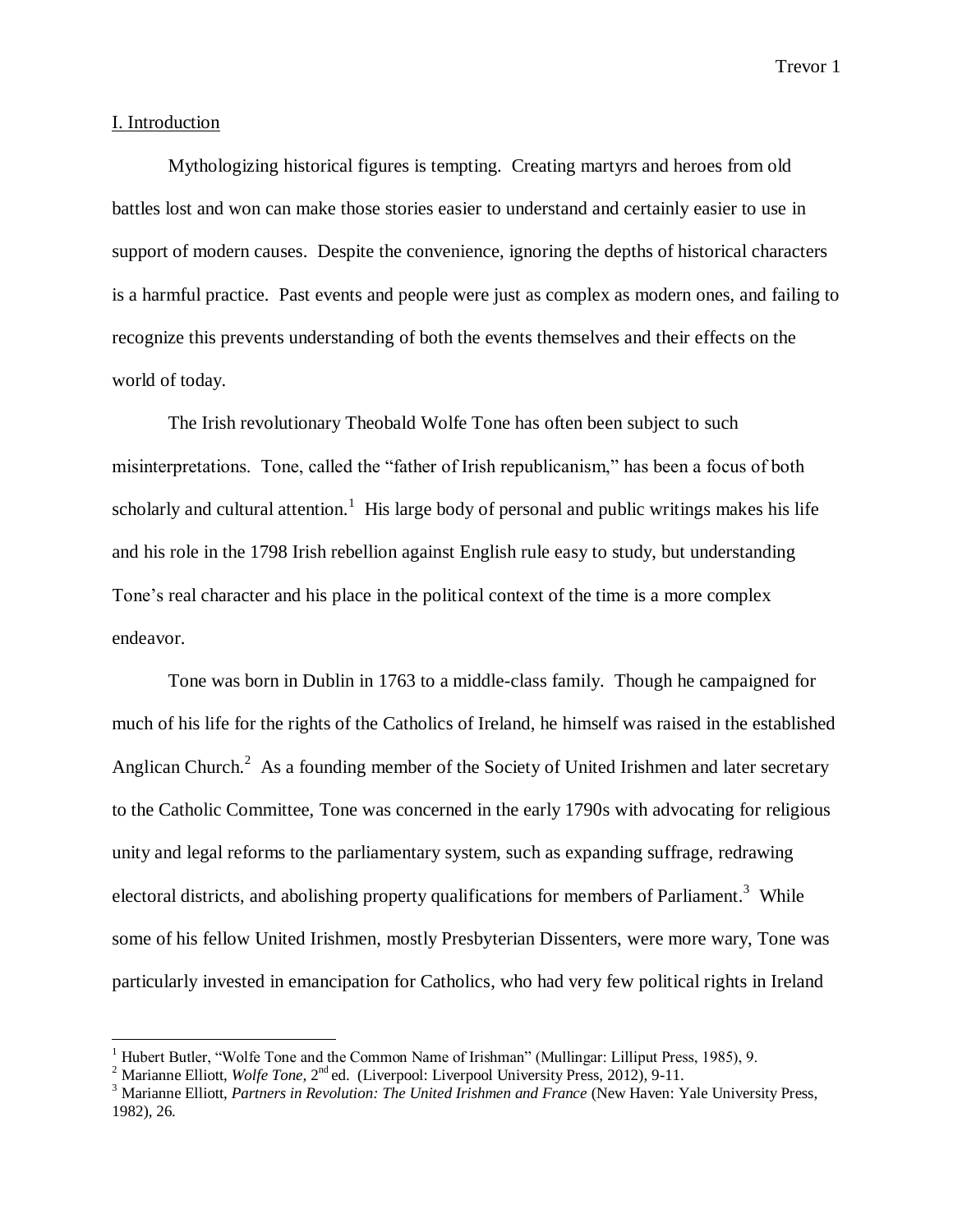despite being by far the majority religious group.<sup>4</sup> Initial attempts at parliamentary reform were unsuccessful, and the United Irishmen soon found themselves turning to more radical methods and considering outright separation from England. The French Revolution served as a republican example, and the United Irishmen began to seek out a military alliance with France to assist in throwing off the English yoke. Tone's involvement in these efforts forced him to flee the country after he was found to have corresponded – at the encouragement of others and against his better judgement – with William Jackson, a French agent, about the possibility of military assistance for an Irish rebellion.<sup>5</sup>

After leaving Ireland, Tone lived for a few months in America before traveling to France in 1796 to seek a Franco-Irish alliance in earnest. He spent most of the rest of his life negotiating with the French Directory and eventually arranged for three military expeditions to be sent to Ireland: one at the end of 1796 that set sail but never landed due to poor weather,  $6$  one in 1797 in conjunction with the Dutch Batavian Republic that never sailed at all,<sup>7</sup> and the fateful 1798 expedition. In the spring of 1798, an unassisted rebellion broke out among the Irish people. Tone and his allies attempted to send French troops to coordinate with those efforts, but the Irish rebels had been defeated by the time French ships were sent.<sup>8</sup> Although the French General Jean Joseph Amable Humbert did land troops in Ireland in August and won some early victories against the English, he could not sustain them and surrendered by September.<sup>9</sup> Tone sailed on a later ship and was captured upon arriving in Ireland. Though he expected to be executed, Tone had enlisted in the French army and believed he had the right to be treated as a foreign prisoner

 4 Ibid., 21-22.

<sup>5</sup> Tone, "Statement of communications with William Jackson," 3 May 1794, in *Writings of Theobald Wolfe Tone,*  eds. Moody, McDowell, and Woods, vol. 1, *Tone's Career in Ireland to June 1795* (Oxford: Oxford University Press, 1998), 512-516.

<sup>6</sup> Elliott, *Partners in Revolution,* 113.

 $7$  Ibid., 159-160.

<sup>8</sup> Ibid., 215-222.

<sup>9</sup> Richard Hayes, *The Last Invasion of Ireland* (Dublin: McGill and Son, Ltd., 1939), 133-143.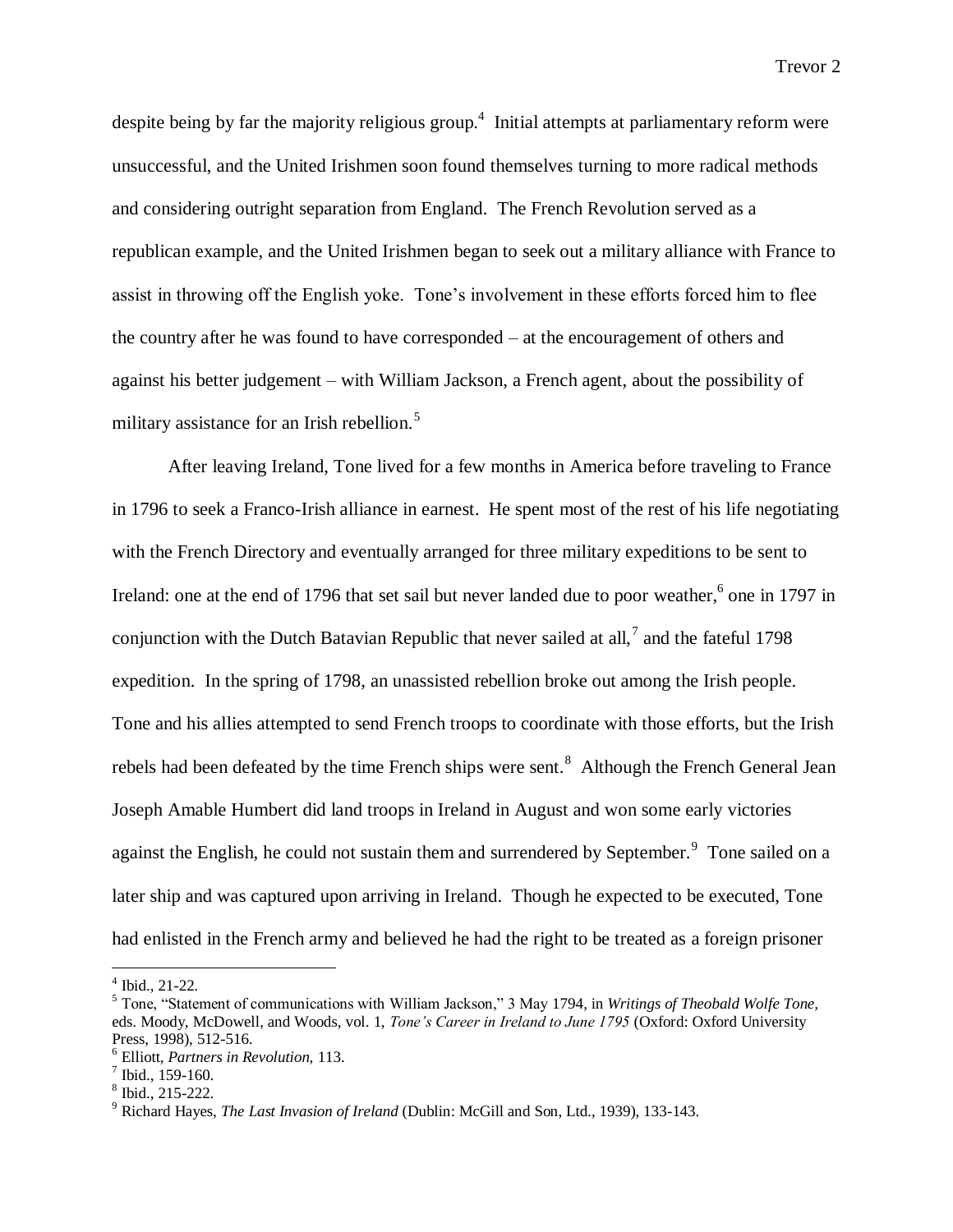of war and shot. When the Irish government declared that he would be hanged as a traitor instead, Tone slit his throat in prison to avoid this dishonorable death. He lingered for a few days afterward and died on November 19, 1798. $^{10}$ 

The basic facts of Tone's life are well-established, but many of the details have remained open to debate in the intervening two centuries. His political views have been portrayed in a variety of different ways. Tone's writings make it clear that his republicanism was wellestablished by the mid-1790s, but other aspects of his politics are more difficult to discern. Some writers have suggested he was a champion of the people and perhaps a socialist, while others are inclined to emphasize his wariness of the Irish peasantry and other less radical viewpoints. As his memory has been associated with later Irish republican movements, he has become more of a symbol for these various causes than a man. All of these portrayals obscure the truth of his character.

Tone's political views have been debated partially because his extensive writings are available for study. These demonstrate the ways in which his opinions changed over time and depending on his situation and will always prompt debate, and such debates are close to exhausted. Tone's writings also reveal an area of his life that has thus far been neglected and deserves further attention: his skill as a politician and diplomat. This skill both complicates the task of determining his exact political views and makes doing so less relevant, as it is more useful to consider his writings as the works of a politician working to achieve a goal than a philosopher explaining his ideologies.

Considering Tone as a politician does not require viewing him as self-serving or untrustworthy. His first concern was always Ireland's welfare and, eventually, independence. However, he used his political skills to approach this goal pragmatically, constructing his

<sup>10</sup> Elliott, *Wolfe Tone,* 374-385.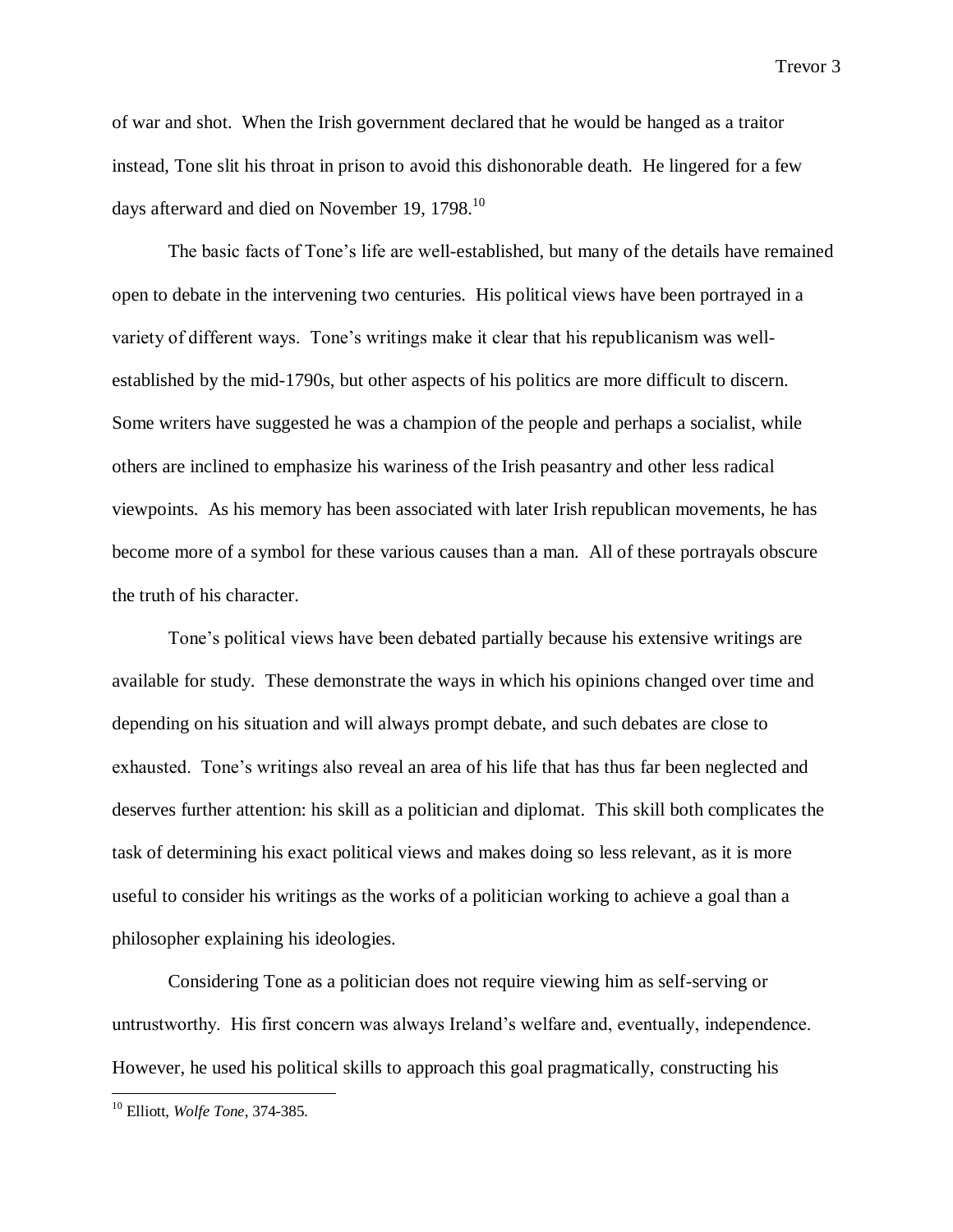arguments to persuade his Irish and French audiences to support his views and hopes for Ireland's future. He was always careful about which opinions he presented in his Irish pamphlets and French negotiations, neglecting to state his true preferences when he knew that it would hurt his cause. He must therefore be analyzed as a politician working toward an independent Irish republic rather than solely as a republican ideologue.

By viewing Tone as a politician, historians can gain a better understanding of the successes and failures of the 1798 rebellion and the republican movement as a whole. His writings and actions affected the political construction of the rebellion itself. In 1796, Tone was by far the most significant Irish figure negotiating with the Directory, and he retained this importance even as more United Irishmen grew directly involved in later years. His political gains reveal the ways in which the French and Irish causes were compatible, while his missteps highlight their fundamental differences and misunderstandings. Throughout his career, Tone demonstrated a blend of pragmatism and naïveté, each applying to different subjects and with their own effects on his cause. He was not a perfect politician, but he operated within the political arena, and the skills he showed there have thus far been neglected or even downplayed by scholars.

Wolfe Tone's politics were variable and easily misinterpreted. They have also already been extensively debated. It is time to view him as a politician more concerned with pragmatic patriotism than a specific alignment. This will allow for a more thorough understanding both of Tone himself and the cause to which he dedicated his life. He should not be symbolically aligned with one perspective, as this obscures his true character. He was not a myth, but a flawed, adaptable, and brilliant man.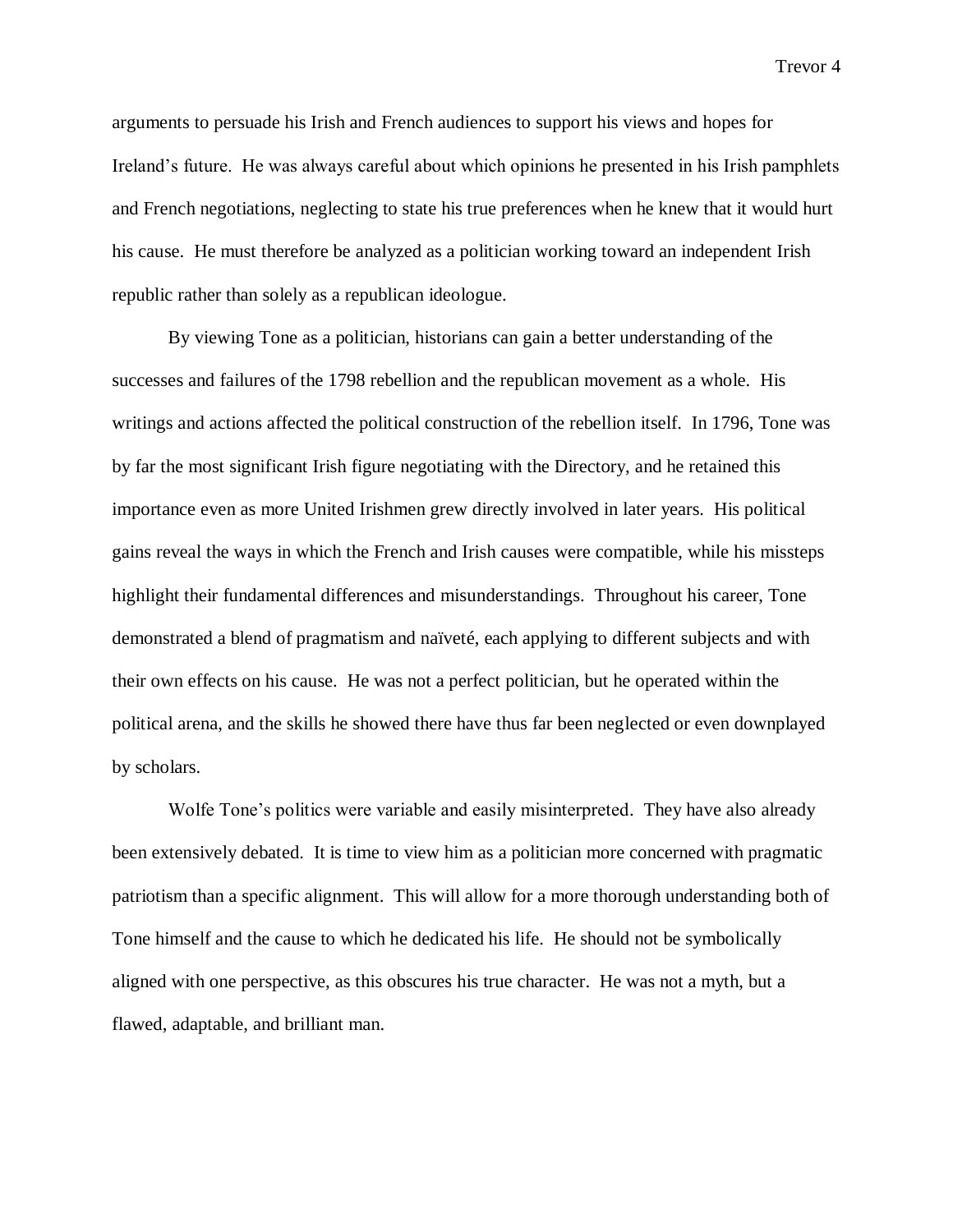#### II. The Historiography of Wolfe Tone

# *A. Tone's Writings and Their Readers*

Wolfe Tone has been a subject of interest for historians almost since the time of his death. His extensive journals and incomplete autobiography were made publicly available in *The Life of Theobald Wolfe Tone,* a collection edited and published by his wife Matilda and his son, William Theobald Wolfe Tone, in  $1826$ <sup>11</sup> These have been invaluable sources for scholars and admirers of Tone. However, the historians who have discussed Tone do not always agree on his political and social views, and several of them describe him inaccurately. The journals are not objective sources, and their multiple meanings can be difficult to interpret. Tone lacks complete information on several of the topics that he discusses, making the information in his journals dangerous to apply to topics other than his personal beliefs. The journals also indicate that Tone's opinions and objectives changed over time, which historians fail to account for when they take statements made at certain times and suggest that they represent views Tone held consistently.

For most of the last two centuries, William Tone's edition of his father's writings was the most common way for historians to access them. Tone's son and wife edited and removed certain parts of Tone's journals and autobiography, altering the character of several passages even when the cuts themselves were not extensive. As an example, William Tone frequently cut or minimized some of Tone's more negative remarks about Americans. The recent editions of Tone's writings by Moody, McDowell, and Woods offer the uncensored versions of the journals while noting the alterations William Tone made, allowing more precise analysis.<sup>12</sup> Much of the historiography on Tone predates these editions, and it is only more recent writers who have been

<sup>11</sup> Elliott, *Wolfe Tone,* 395-396.

<sup>&</sup>lt;sup>12</sup> See Theobald Wolfe Tone, *The Writings of Theobald Wolfe Tone, 1763-1798*, edited by T. W. Moody, R. B. McDowell, and C. J. Woods, 3 vols (Oxford: Oxford University Press, 1998-2007).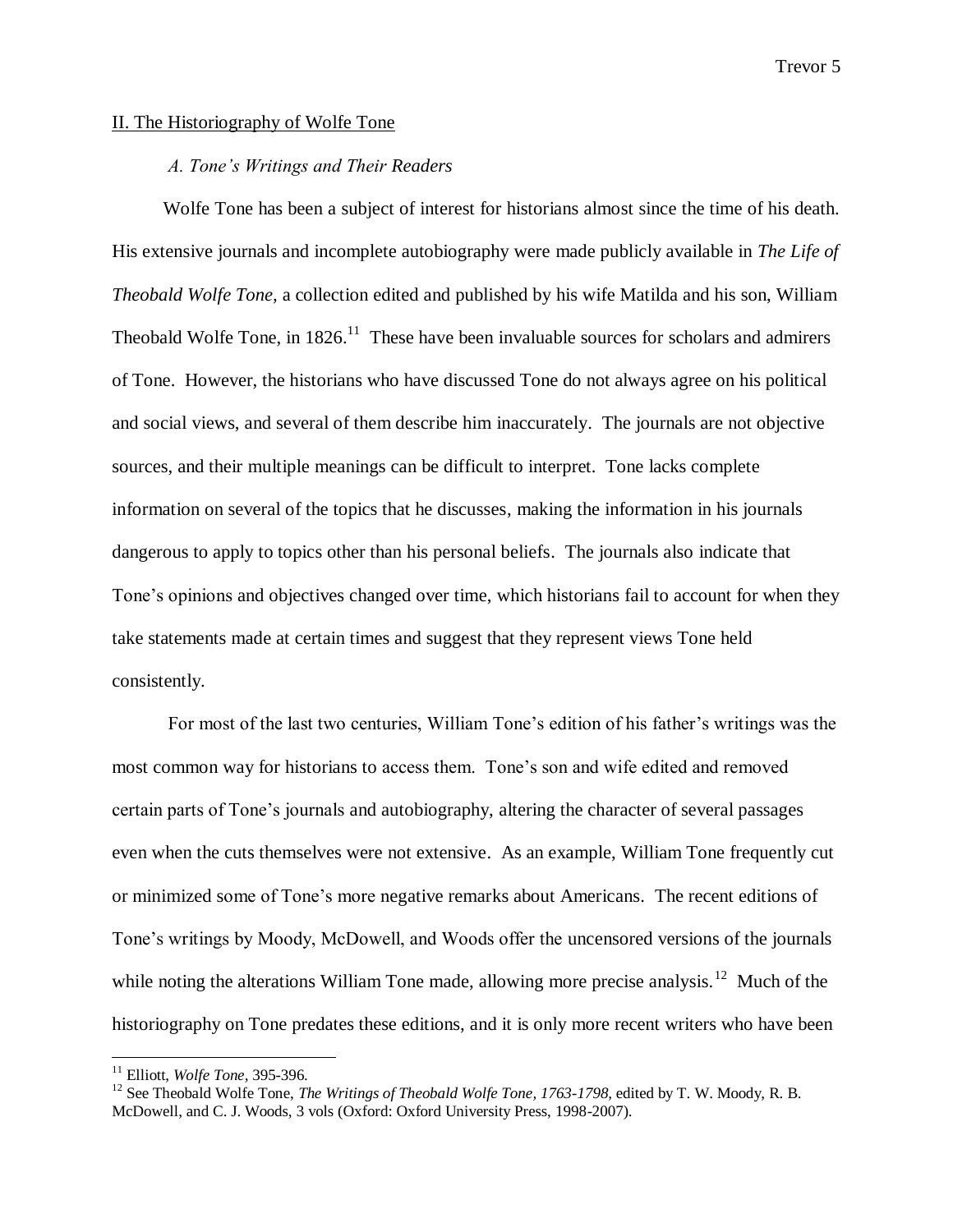able to make proper use of them. This presents new opportunities for future historians concerned with Tone.

Tone is a difficult topic for many historians to discuss objectively. As he was a cofounder of the United Irishmen and considered one of the leaders of the 1798 rebellion, he has become an important figure in the Irish nationalist movement. This is part of the reason why so much writing on Tone exists, but it makes it crucial to keep historians' biases in mind when considering their works. It has been tempting for historians to portray Tone's beliefs as aligning with their own or with the strategies they think would be most beneficial to Ireland's political situation. Regardless of Tone's value as a symbol, he must also be considered as a historical figure with opinions that do not conform with modern values and cannot always be applied to modern conflicts.

Another important factor to bear in mind when considering the historiography of Tone is that although he has been a popular topic of discussion in broader studies of Irish history and the 1798 rebellion in particular, there have not been many truly in-depth analyses of his life and character. Marianne Elliott, Tone's most recent and most comprehensive biographer, has noted that previous works on Tone's life tended to be "hagiographic" and "devoid of any understanding of Tone's complex character and the context in which he operated."<sup>13</sup> These other biographies were also almost all "purely derivative," based mostly on Tone's own autobiography without the clarification of other sources.<sup>14</sup> As such, Elliott's biography is one of the only booklength works to attempt to analyze Tone's political character in depth. Other attempts, such as those by the following historians, have been shorter works such as pamphlets and articles. These

<sup>13</sup> Elliott, *Wolfe Tone,* 1.

 $14$  Ibid.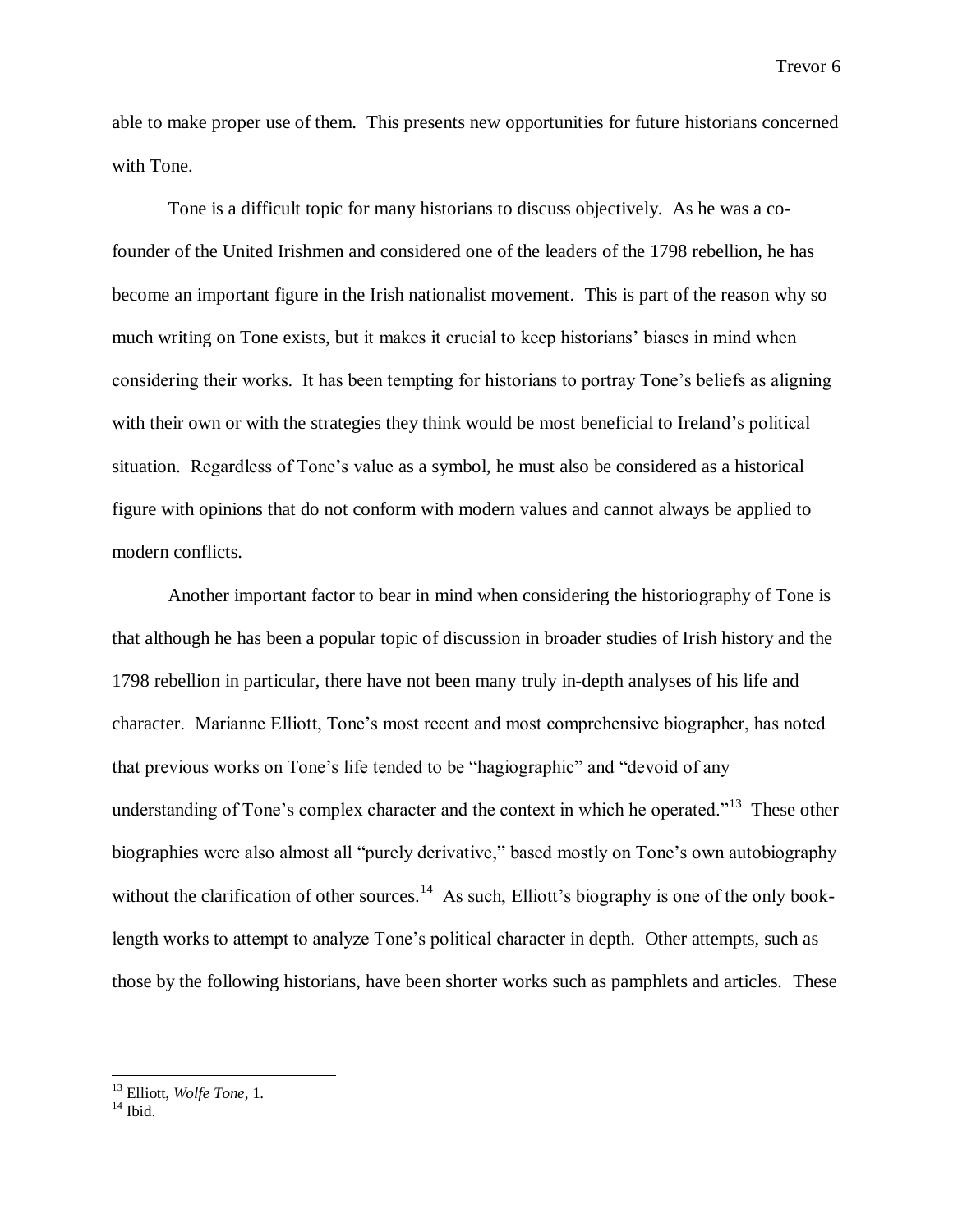works still fail to place Tone in his proper context and understand the depths of his political character, but the authors have made some attempt at deeper analysis.<sup>15</sup>

#### *B. Tone as a Symbol: Hubert Butler*

Hubert Butler provides an example of the tendency to see Tone as a symbol of a cause more than a complex person. His 1985 pamphlet, "Wolfe Tone and the Common Name of Irishman," contains a talk first given in 1963 for the bicentennial of Tone's birth. There is a deliberate political motive in this work, as the talks were intended to relate Tone's story to that of contemporary Ireland, but Butler exaggerates certain parts of Tone's writings in order to accomplish this goal.<sup>16</sup> Butler is especially focused on Tone's devotion to uniting the people of Ireland under the "common name of Irishman."<sup>17</sup> This frequently-cited phrase is quoted from a longer section of Tone's 1796 autobiography, which Marianne Elliott has described as "the most quoted passage of Irish history":<sup>18</sup>

"To subvert the tyranny of our execrable government, to break the connexion [*sic*] with England, the never failing source of all our political evils, and to assert the independance [*sic*] of my country – these were my objects. To unite the whole people of Ireland, to abolish the memory of all past dissentions, and to substitute the common name of Irishman in place of the denominations of Protestant, Catholic, and Dissenter – these were my means."<sup>19</sup>

<sup>&</sup>lt;sup>15</sup> See Henry Boylan, *Wolfe Tone* (Dublin: Gill and Macmillan, 1981) for an example of one of the derivative and less analytical biographies.

<sup>&</sup>lt;sup>16</sup> Butler, "Wolfe Tone," 9.

 $17$  Ibid.

<sup>18</sup> Elliott, *Wolfe Tone,* 395.

<sup>19</sup> Tone, *Autobiography*, 7 August – 8 September 1796, in *The Writings of Theobald Wolfe Tone, 1763 – 1798,* eds. T. W. Moody, R. B. McDowell, and C. J. Woods, vol. 2, *America, France, and Bantry Bay, August 1795 to December 1796* (Oxford: Oxford University Press, 2001), 301.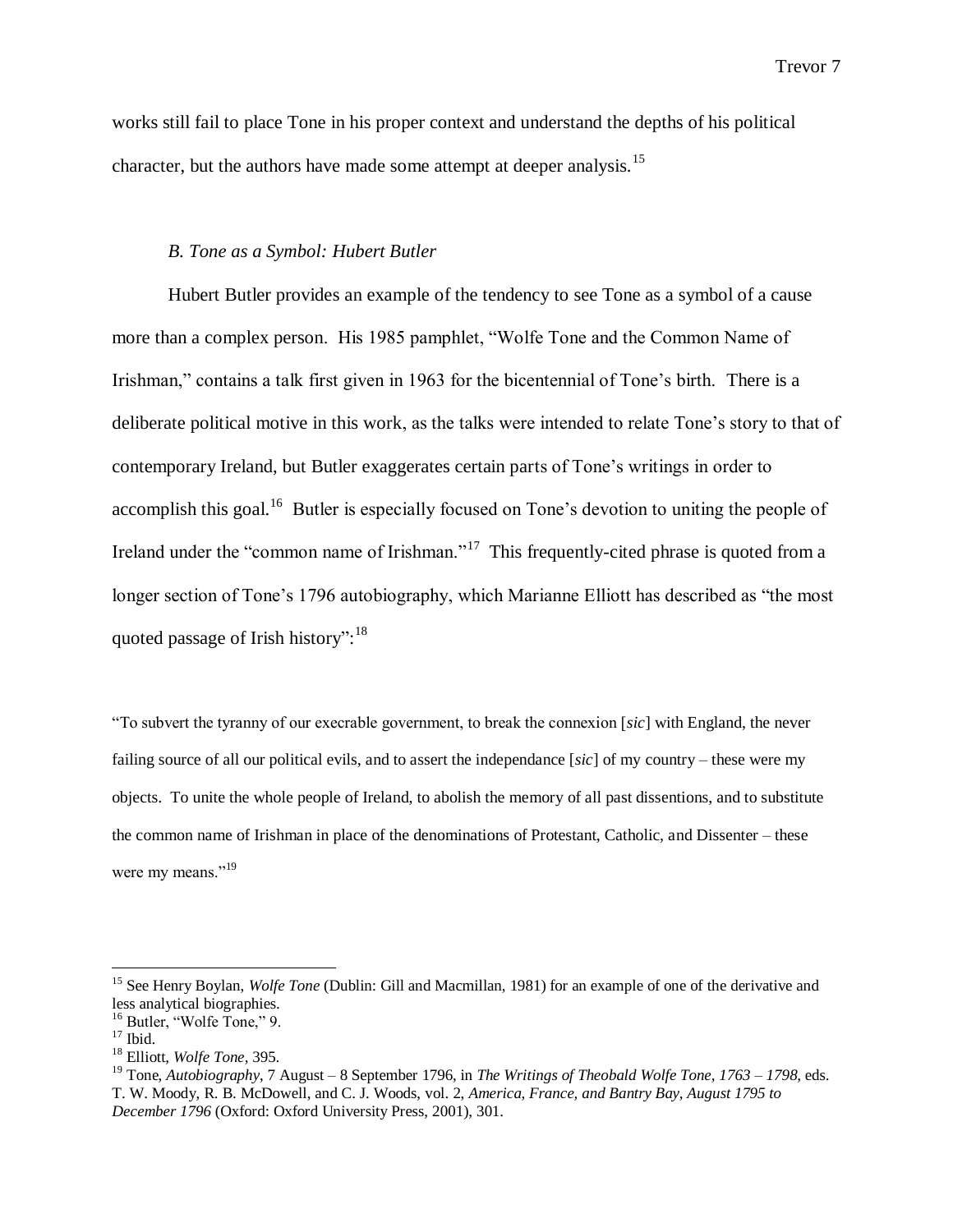The attention Butler and others have paid to this quotation and to the "common name of Irishman" section in particular is understandable, as bringing together the different religious groups in Ireland was one of Tone's biggest ambitions. However, Butler devotes so much attention to this topic that he obscures other aspects of Tone's political and personal beliefs. Tone often failed to recognize and account for the reasons behind the divisions that existed in Irish culture, making some of his proposed solutions for those problems unlikely and impractical. His definition of the "common name of Irishman" was not one everyone in Ireland would have agreed with, though many of the ways he qualified the Irish character were in his private writings or addressed elsewhere, as will be discussed in later chapters. By focusing on the unqualified ideal of the "common name of Irishman," Butler fails to show either Tone's unrealistic idealism in the way he constructed that concept or his political pragmatism in using that ideal to attract others to his cause.

Butler's portrait of Tone mythologizes and limits him. He describes Tone as a supporter of "romantic radicalism."<sup>20</sup> While Tone did eventually become a radical who hoped to separate from England by revolution, he began by seeking legal reform of Ireland's parliamentary system. There is evidence that Tone held more radical beliefs earlier on in his career, but he did not put them into practice until other methods had failed. His radicalism was more often expressed pragmatically than romantically. Tone was not devoid of idealism or romance, but they were expressed in different ways and Butler does not understand the ways in which they were problematic. When the 1798 rebellion broke out in Ireland without French assistance, Tone insisted in his journals that the rebels still had a chance at success if the French could reach them in time, even though their leadership was fragmenting and they were already on the verge of

<sup>20</sup> Butler, "Wolfe Tone," 15.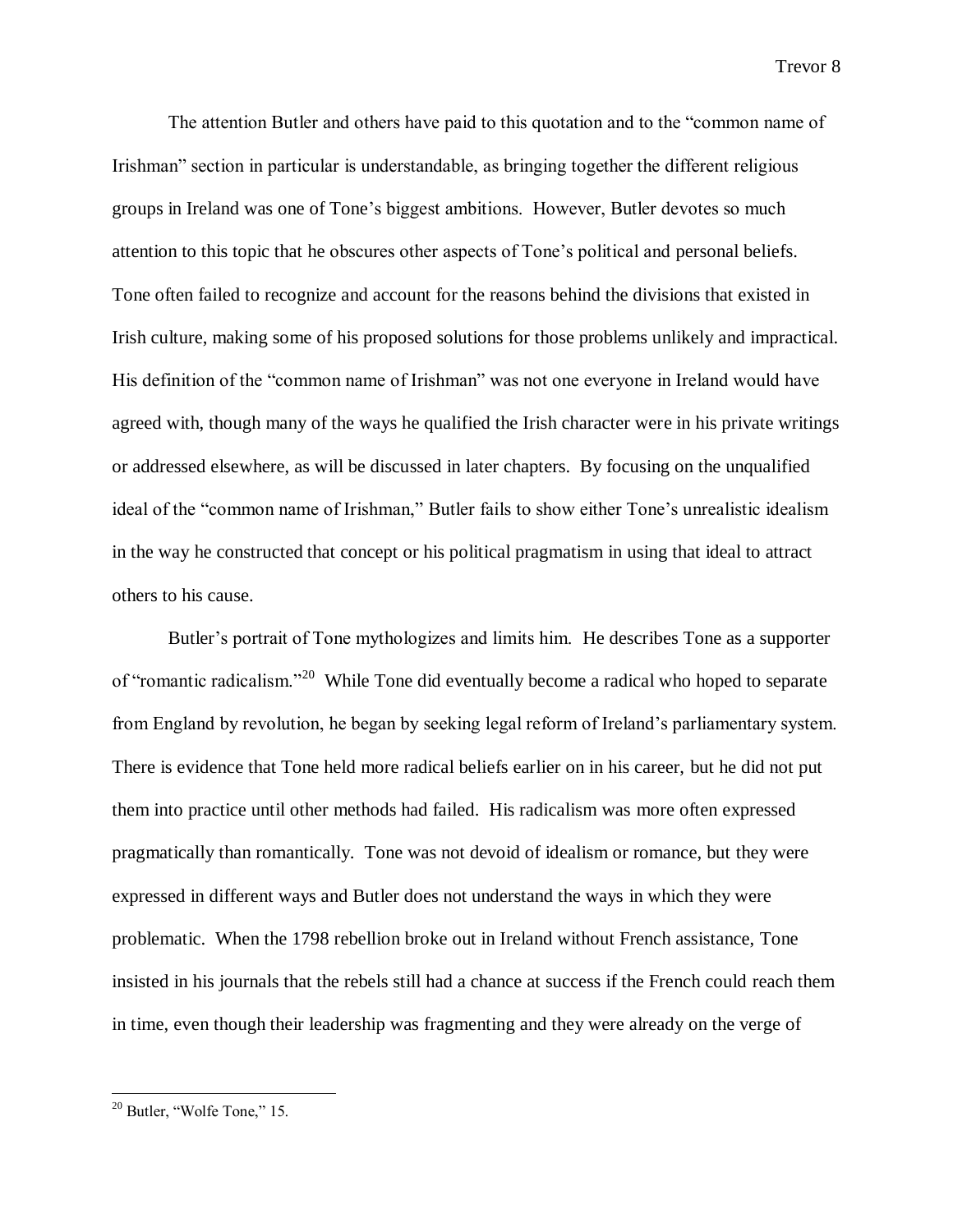defeat.<sup>21</sup> Butler claims that the rebellion was not a "wild gesture of defiance" and "really might have succeeded," falling into the same errors as Tone.<sup>22</sup> Butler fails to understand Tone's political pragmatism or the problematic nature of his idealism, which prevents him from fully grasping the complexities of Tone's political career.

Butler is not the only writer to use Tone as a political symbol, but he demonstrates several of the common problems with this approach to studying Tone.<sup>23</sup> As a martyr for a cause that persisted in various forms for well over a century and even to the modern day, he makes a useful legend. However, obscuring Tone's complexities prevents scholars from acknowledging the realities of his beliefs and his blend of naïveté and pragmatism. Later historians have made serious attempts to view Tone as more of a man than a myth. However, they have oversimplified his character and career in other ways.

# *C. Tone as a Socialist: C. Desmond Greaves*

 $\overline{a}$ 

Writers such as Butler who have romanticized Tone's politics have tended to overemphasize his liberal tendencies, which, while prominent, were not the only views he expressed or the ones he always put into practice. Butler's work was more concerned with Tone's ideologies, but this trend also appears in works that discuss his personal history more extensively, such as C. Desmond Greaves's pamphlet, "Theobald Wolfe Tone and the Irish Nation." Greaves was a well-established scholar of Irish history. The pamphlet is a multi-chaptered work that Greaves states is intended to "provide a summary of Tone's life, work and opinions, against the

<sup>&</sup>lt;sup>21</sup> Tone, Diary, 20 June 1798, in *The Writings of Theobald Wolfe Tone, 1763-1798*, eds. T. W. Moody, R. B. McDowell, and C. J. Woods, vol. 3*, France, the Rhine, Lough Swilly, and the Death of Tone, January 1797 to November 1798* (Oxford: Oxford University Press, 2007), 309.  $22$  Ibid., 16.

<sup>&</sup>lt;sup>23</sup> For a more detailed discussion of the ways Tone has been used by various social and political groups, see "Conclusion – The Cult of Tone," Elliott, *Wolfe Tone,* 395-401.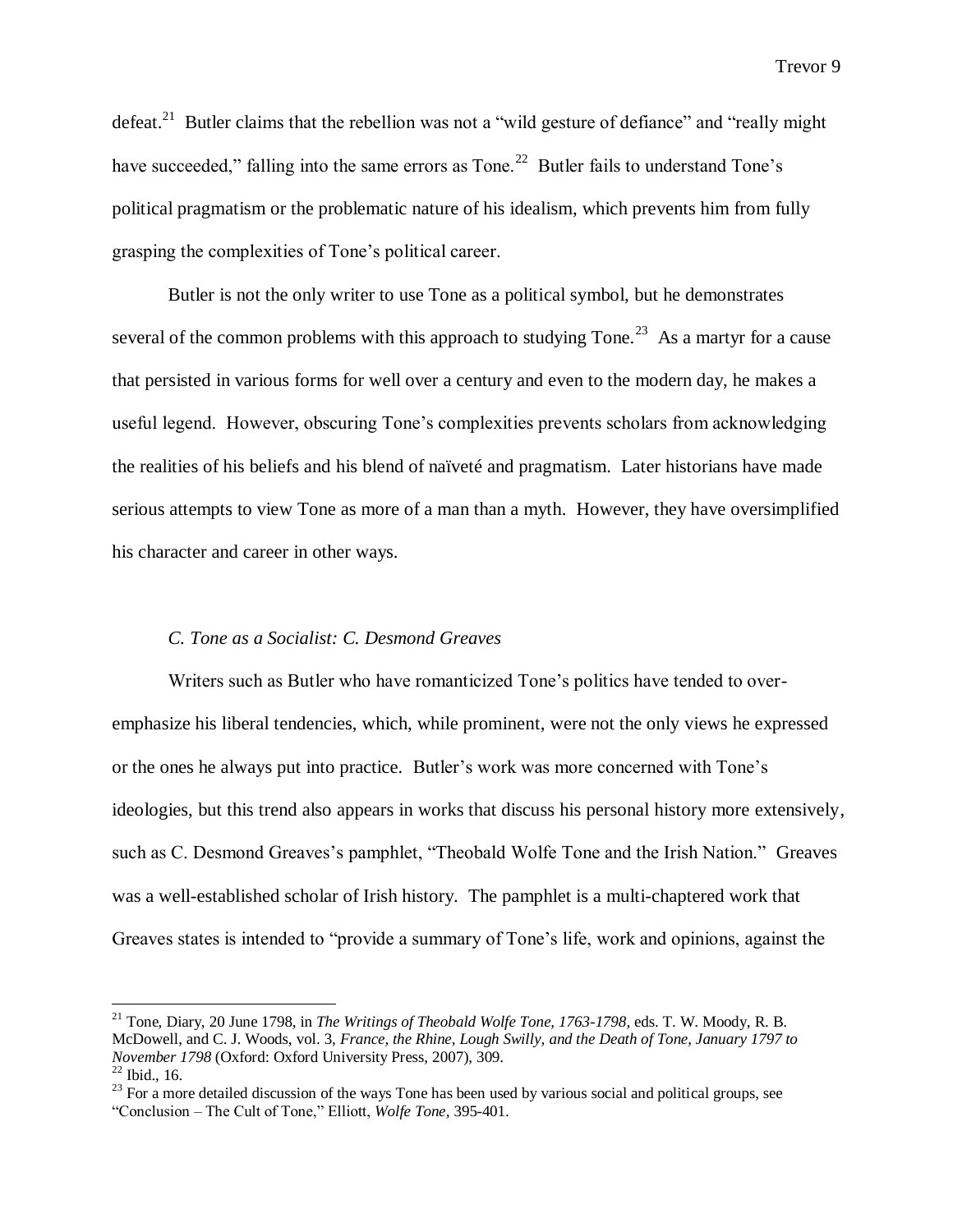background of the emergence of Ireland as a modern nation."<sup>24</sup> Greaves does note some of the problems with nineteenth-century Tone historiography, commenting that earlier writers tended to misinterpret the development of his political beliefs.<sup>25</sup> However, Greaves twists Tone's political beliefs even further than Butler, portraying him as a champion of the proletariat in a socialistic class struggle, and this clouds his attempts at accuracy.

Greaves does start his discussion of Tone with an acknowledgement that he was not always a radical: he notes that Tone's beliefs in youth were in line with those of his "bourgeois" class and that though he aligned himself with the Whigs, the liberal political party, he did not challenge the established governmental system.<sup>26</sup> However, he also claims from the beginning of the pamphlet that Tone's devotion to religious unity was the "means" for an "**agrarian revolution** that would give the land to the people [emphasis Greaves's]," implying that the poor agricultural workers of Ireland and their grievances were among Tone's primary concerns.<sup>27</sup> Greaves's phrasing suggests that Tone expected the agricultural workers of Ireland to control the redistribution of land, but the rest of Tone's writings call this into question. Tone did claim a desire to support and unite all the people of Ireland and did comment on the peasantry of Ireland in his writings. However, as will be discussed in later chapters, he frequently used these references as persuasive techniques to compel his Irish allies and the French governmental officials to believe that the peasants would provide adequate support for their causes. Their agricultural concerns were much less of a priority for Tone in his role as a diplomat.

Tone and his fellow United Irishmen were primarily focused on issues like suffrage and equal representation in Parliament. Another United Irishman, Thomas Addis Emmet, recognized

 $\overline{a}$ 

 $26$  Ibid., 13-14.

 $2<sup>24</sup>$  C. Desmond Greaves, "Theobald Wolfe Tone and the Irish Nation" (London: Connolly Publications Ltd., 1963), 2.

 $25$  Ibid., 13.

 $27$  Ibid., 2.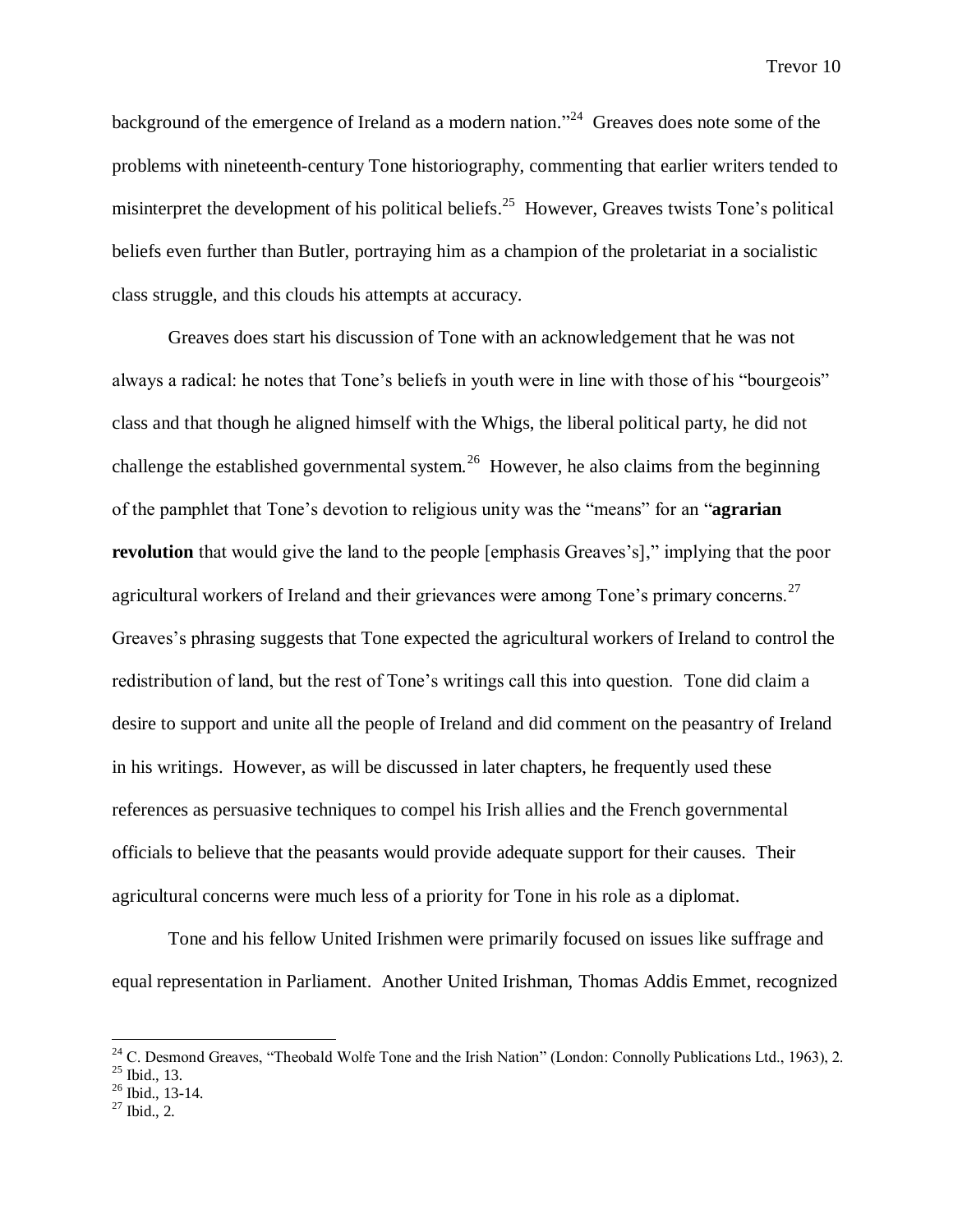after the war when questioned by the Secret Committee of the House of Lords that the Catholic common people were much more concerned with the oppressive tithes they had to pay to the Protestant church.<sup>28</sup> Tone's writings did acknowledge the issue of tithes, but he devoted more attention to unity between religious groups, the United Irishmen's attempts at legislative reform, and later to republicanism in general. He also had a tendency to claim the Irish peasantry would all flock to his cause at the first sign of a rebellion and were natural soldiers, refusing to acknowledge the chance that they would have varying perspectives and that some might have reason to question a revolution.<sup>29</sup> At times he even disparaged them. His close friend Thomas Russell recounted an incident in which Tone claimed that though the "*sans culottes*" of Ireland would support a rebellion, they were "too ignorant for any thinking man to wish to see in power."30

This remark was made in a private conversation not recounted by Tone himself, but similar remarks in Tone's writings make it likely Russell's description is accurate. In the memorandum he gave to William Jackson describing the state of Ireland for the French a few months after the incident Russell describes, he called the generally middle-class Dissenters, who made up the majority of the United Irishmen, "the most enlightened body of the nation," but said that the poorer Catholics were "in the lowest degree of ignorance."<sup>31</sup> He made a similar claim about the ignorance of the peasantry during his negotiations in France two years later in conversation with Henri Clarke, a Directory official and one of Tone's main French contacts. Tone conceded that this ignorance was "thanks to [their] execrable government, whose policy it

<sup>&</sup>lt;sup>28</sup> Irish Parliament, House of Lords, "Report from the Secret Committee of the House of Lords" (Dublin, 1798), JP .4454, Joly Collection, National Library of Ireland.

<sup>29</sup> See Tone, "First memorial to the French government on the present state of Ireland," 22 February 1796, *Writings of Theobald Wolfe Tone,* 2:66 for one example of this common trend.

<sup>&</sup>lt;sup>30</sup> Thomas Russell, Diary, 18 January 1794, in *Journals and Memoirs of Thomas Russell*, edited by C. J. Woods (Blackrock: Irish Academic Press, 1991), 141.

<sup>31</sup> Tone, "Memorandum on the situation of Ireland," 14-15 April 1794, *Writings of Theobald Wolfe Tone,* 1:507.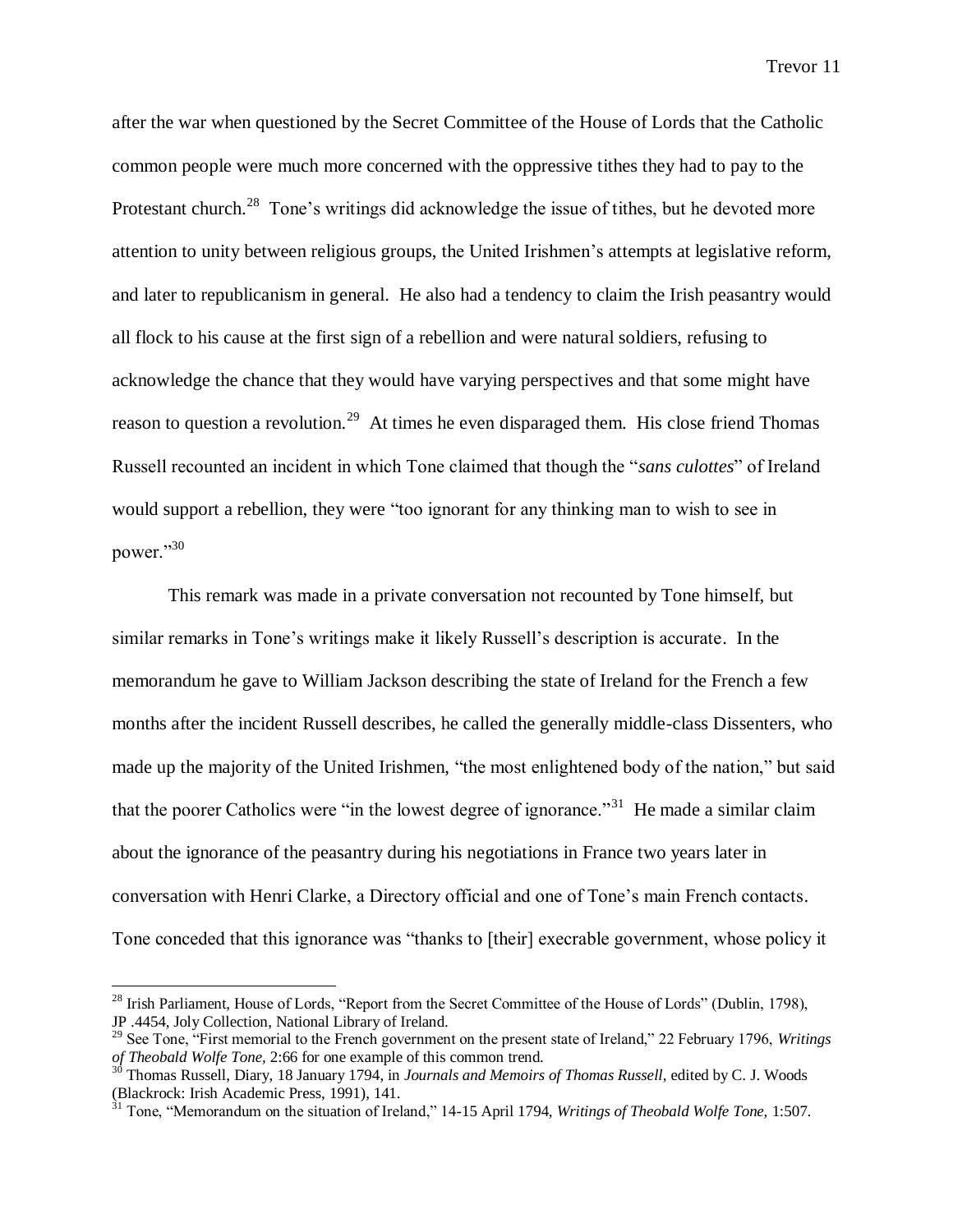was to keep them in a state of barbarism," but did not challenge it. Crucially, he once again described the Dissenters as "thoroughly enlightened" and added that he "had no doubt…[the Dissenters] would direct the public sentiment in framing a government."<sup>32</sup> Tone did not blame the Irish peasants for their ignorance, but he referred to it on multiple occasions and claimed that more "enlightened" groups would lead the formation of an Irish government while the peasants would passively follow them.

Throughout his pamphlet, Greaves carefully chooses evidence that makes Tone appear more radical. He references the quote from Russell's journal but frames it in a very particular way to alter the meaning. Greaves writes that "Tone told his friend that the only hope was from the 'san-culottes' [sic]" after an attempt at parliamentary Catholic reform failed.<sup>33</sup> While Russell did record Tone saying something along those lines – "nothing to be expected from this country except from the *sans culottes*" – he then went on to call them ignorant and unsuited for power.<sup>34</sup> Greaves neglects to refer to the second half of the sentence or to any of the other times Tone called the peasants ignorant in his own writings. Similarly, in his discussion of Tone's time in France – a brief account, given the extent to which Tone's political beliefs developed there – he notes Tone's comment in his journal that he would prefer the Jacobins to come into power again if the French government were to change.<sup>35</sup> This is true, but in the same journal entry, Tone wrote that the current members of the Directory were "both able and honest" and hoped that they would not resign.<sup>36</sup> His views on French politics were more complex than Greaves's description implies.

<sup>32</sup> Tone, Diary, 18 July 1798, *Writings of Theobald Wolfe Tone,* 1:244.

<sup>&</sup>lt;sup>33</sup> Greaves, "Theobald Wolfe Tone," 21.

<sup>34</sup> Russell, Diary, 18 January 1794, *Journals and Memoirs of Thomas Russell,* 141.

<sup>&</sup>lt;sup>35</sup> Greaves, "Theobald Wolfe Tone," 25.

<sup>36</sup> Tone, Diary, 12 March 1796, *Writings of Theobald Wolfe Tone,* 2:108.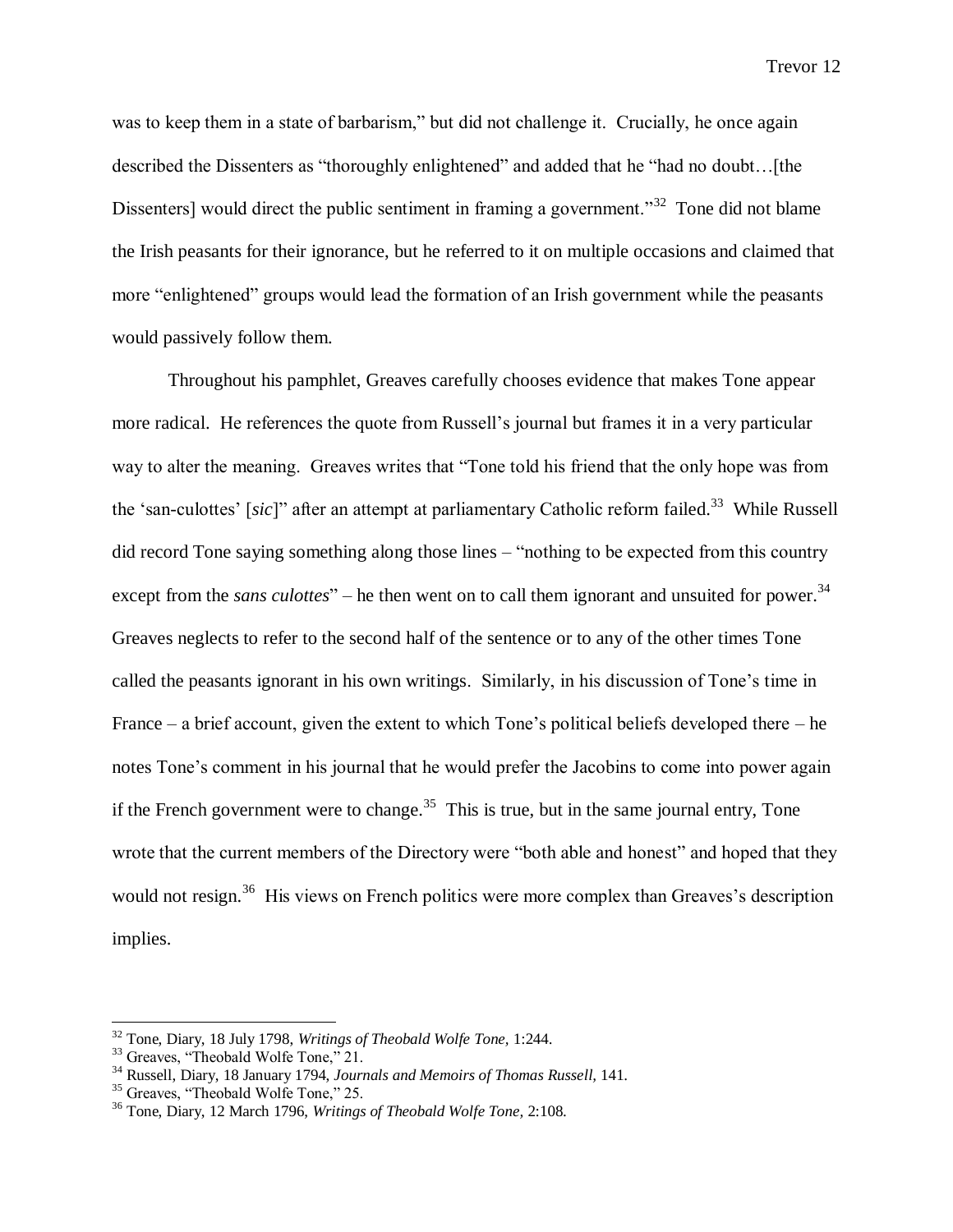Greaves also makes no mention of Tone's remarks later in the year after the attempted coup of Gracchus Babeuf. Tone noted some sympathy for the politics of Babeuf and his coconspirators (though he believed at that time that the conspiracy had been led by Jean-Baptiste Drouet), but reiterated his support for the current French government and, tellingly, feared for the success of his expedition if the government were to change.<sup>37</sup> Tone's precise ideologies did not necessarily have vast implications for his political practices, and Babeuf's conspiracy did not alter his goal or his strategies. Aside from frustration at the frequent delays in the organization of the Irish expeditions, he was reluctant to criticize France's established government and prioritized the success of his expedition over other political considerations. Greaves's quotation of Tone's comment sympathizing with the Jacobins without the qualifying remarks hoping the current Directory stayed in power creates the impression that Jacobinism was more relevant to his actions than it ever was in reality.

Another example of Greaves's tendency to distort evidence is his quotation of a remark Tone made in his journal about the redistribution of the Irish gentry's property among the people on the eve of rebellion in 1798. Greaves quotes the passage as follows:

"The only accusation brought against the United Irishmen by their enemies is that they wish to break the connection with England…but it will be said the United Irishmen extend their views further; they go now for a distribution of property and an agrarian law. I know not whether they do so now. I am sure in June 1795 when I was forced to leave the country, they entertained no such ideas. If they have since taken root among them, the Irish gentry may accuse themselves…if such men in the issue lose their property, they are themselves to blame…They see Ireland only in their rent rolls, their places, their patronage and their

<sup>37</sup> Tone, Diary, 11 May 1796, *Writings of Theobald Wolfe Tone,* 2:179.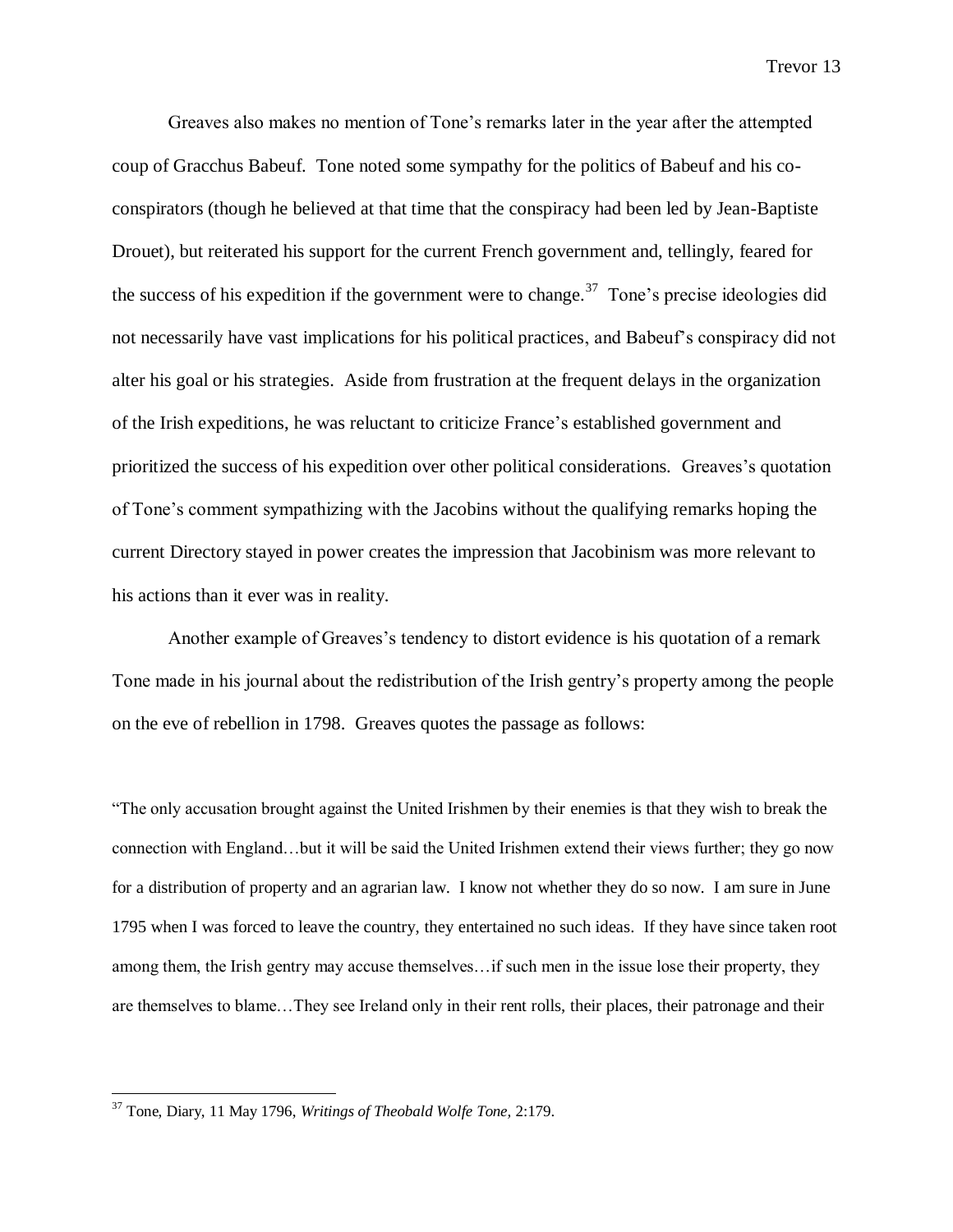pensions. They shall perish like their own dung. Those who have seen them shall say 'where are they?"<sup>38</sup>

Greaves calls this "one of [Tone's] clearest pronouncements" and claims it indicates that he "fully appreciated the class basis of the impending struggle."<sup>39</sup> As usual, Greaves is partially correct. Calling the statement "one of his clearest pronouncements" is questionable when Tone seems uncertain about whether the United Irishmen would have committed to such ideals, but Tone was definitely aware of the class divides in Ireland and their relation to the current conflict. However, the sections that Greaves has omitted from this passage (most of which are several sentences long) make references to the United Irishmen and their leaders controlling the revolution, such as Tone's statement that "the United Irishmen have a great and glorious object to terminate their prospect and which sanctifies almost any means they may take to attain it.<sup> $11$ </sup> The United Irishmen had a noble goal and were justified, and they were the ones who would presumably control any redistribution of property. As was typical, Tone did not account for the agency and desires of the peasantry except when they aligned with his rhetoric and could be used to criticize the gentry. Tone did "appreciate" the class conflict in Ireland, but this did not mean he intended for the peasants to control their own fates.

Greaves and other historians of his time were working with limited sources, as the full uncensored editions of Tone's journals were not readily available, but Greaves distorted even the evidence he had at hand to fit the conclusions he had already formed about Tone. Tone made positive statements about the peasantry on occasion, but he was not the socialist Greaves

<sup>&</sup>lt;sup>38</sup> Quoted in Greaves, "Theobald Wolfe Tone," 29. Minor editorial differences from the version in Tone, Diary, 27 April 1798, *Writings of Theobald Wolfe Tone,* 3:247-249. Ellipses are as written in Greaves's quotation, and some omissions are not noted with ellipses.

<sup>&</sup>lt;sup>39</sup> Greaves, "Theobald Wolfe Tone," 29.

<sup>40</sup> Tone, Diary, 27 April 1798, *Writings of Theobald Wolfe Tone,* 3:248.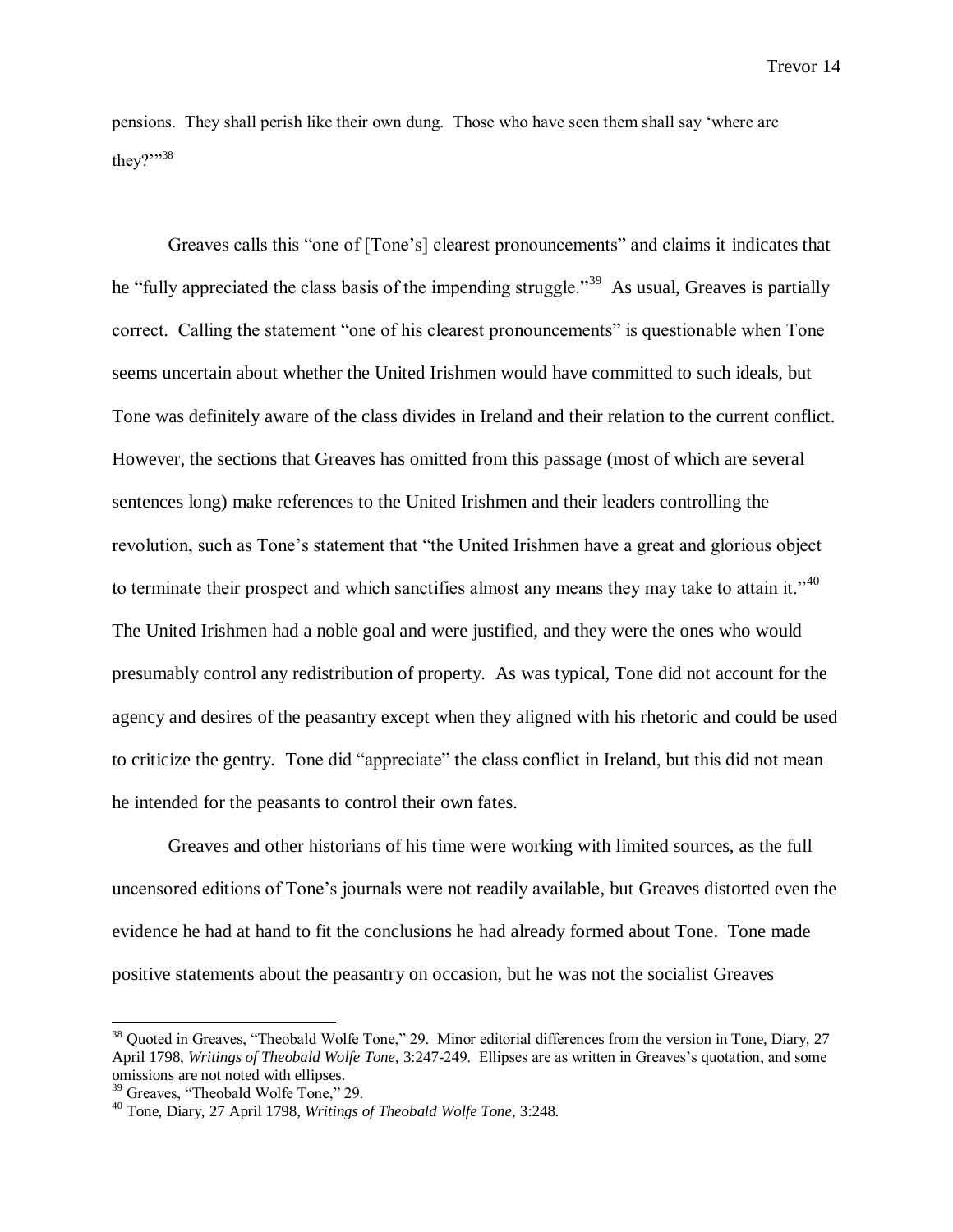portrays. He also did not always put the more radical implications in his private writings into practice in his public essays or negotiations. He prioritized the achievement of his primary goals: first of parliamentary reform and later of independence for Ireland. In recent years, historians have made attempts at providing more nuanced perspectives on Tone, his politics, and his writings, though these can veer in the opposite direction and deemphasize Tone's real liberalism.

# *D. Misusing Tone's Writings: Seán Cronin*

Seán Cronin's *For Whom the Hangman's Rope Was Spun* is a more nuanced portrayal of Tone's philosophies than Greaves's pamphlet, though Cronin occasionally makes Tone seem too conservative by framing quotations incorrectly. Unlike Butler and more carefully than Greaves, Cronin acknowledges the development of Tone's political beliefs over time, noting that at the start of the 1790s, he expressed no explicit republican views and may not have been committed to republicanism until 1796.<sup>41</sup> Cronin is also more willing than Butler to discuss the gaps in Tone's understanding: he points out that Tone underestimated the influence of the clergy in Ireland and tended to oversimplify Ireland's complex religious and class divisions.<sup>42</sup>

Although Cronin describes how Tone's beliefs changed over time, he does not always account for this in the way he uses evidence. He suggests that Tone exaggerated his disdain for England in negotiations with the French to gain their sympathy, but what he cites to support this is a proposal Tone made to the British government in 1788 to establish a military colony in the South Sea Islands.<sup>43</sup> This does not represent Tone's views on England nearly a decade later,

<sup>&</sup>lt;sup>41</sup> Seán Cronin, *For Whom the Hangman's Rope Was Spun: Wolfe Tone and the United Irishmen (Dublin: Repsol)* Publishing, 1991), 104.

 $42$  Ibid., 102-106.

<sup>43</sup> Ibid., 38.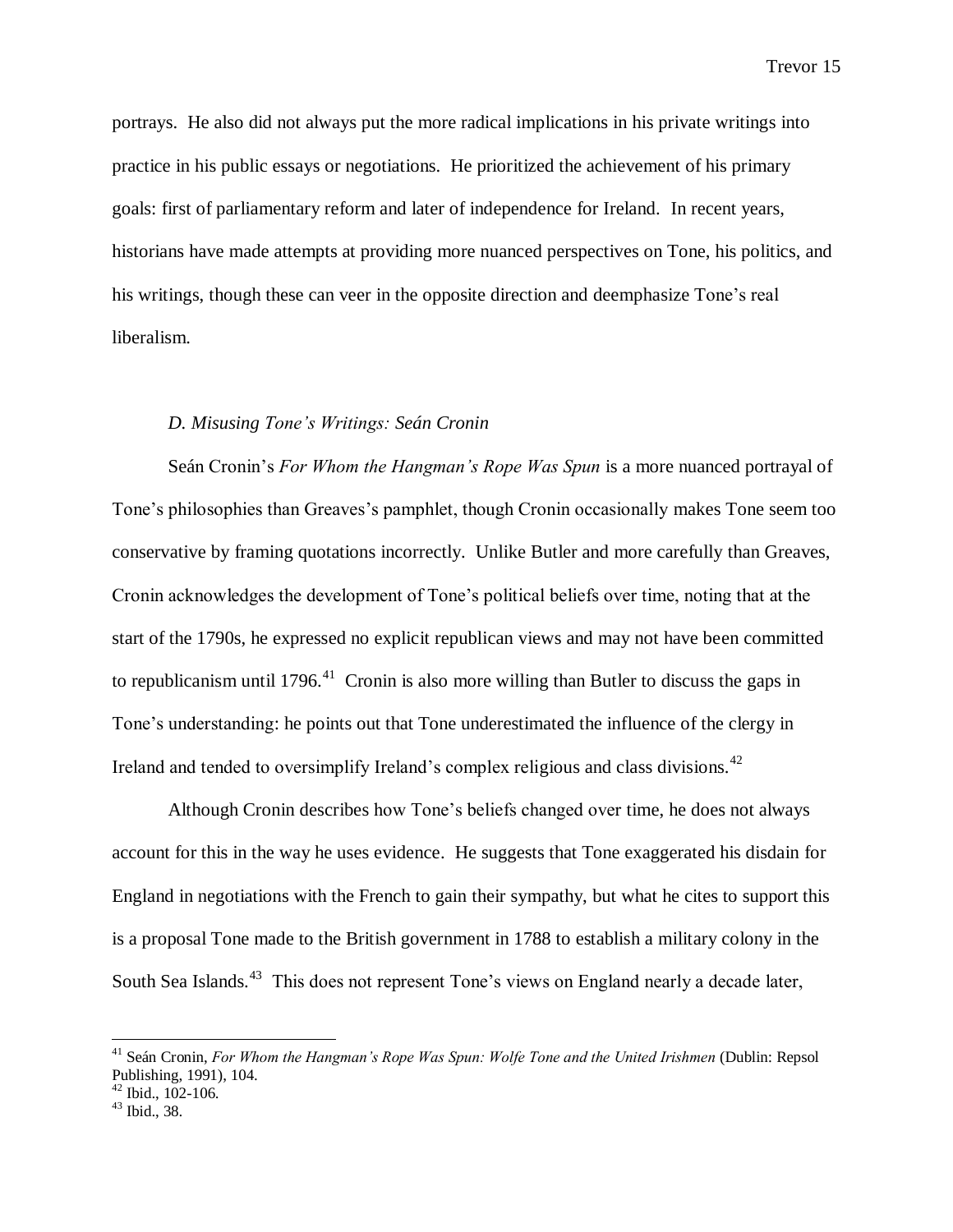since he noted his dislike of England in his private writings in the intervening years, as in his letter to the future United Irishman Arthur O'Connor in 1795 where he declared that he "[traced] all [Ireland's] miseries...to the blasting influence of England."<sup>44</sup> Cronin also sometimes fails to account for content in Tone's journals that contradicts his claims. He says that Tone seems moderate in comparison to some of the "out-and-out Jacobins" in the Belfast United Irishmen, yet Tone did express sympathy with the Jacobins more than once.<sup>45</sup> Greaves makes too much of those references, but Cronin first disregards them and then fails to analyze them. Neither scholar fully explores the ways Tone prioritized his political goals.

Cronin also tends to quote large segments of Tone's journals with little authorial interpretation to explain what they imply or to place them in context. He includes the incident when Tone spoke positively of the Jacobins coming into power – "If there is to be an change, I confess I should be glad the Jacobins were to come again in to play" – but makes no remark on it at all, only placing it in the middle of a summary of Tone's time in France.<sup>46</sup> Cronin does not account for the contradiction this creates in reference to his earlier remark that Tone was not a Jacobin. Quotes from Tone's journals require explanation, particularly when he is misinformed or contradictory, and Cronin fails to provide this. This relates to perhaps one of the most common problems historians encounter when writing about Tone. Because his body of work is so extensive, it is tempting to find a quote supporting a certain point and use it without question, as Cronin does when he uses the example of the South Sea Islands proposal to claim Tone respected England.

<sup>44</sup> Tone to Arthur O'Connor, 20 October 1795, *Writings of Theobald Wolfe Tone,* 2:25-26. According to Tone's son, Tone was unable to send the letter but did intend to.

 $45$  Ibid., 55.

<sup>46</sup> Ibid., 76.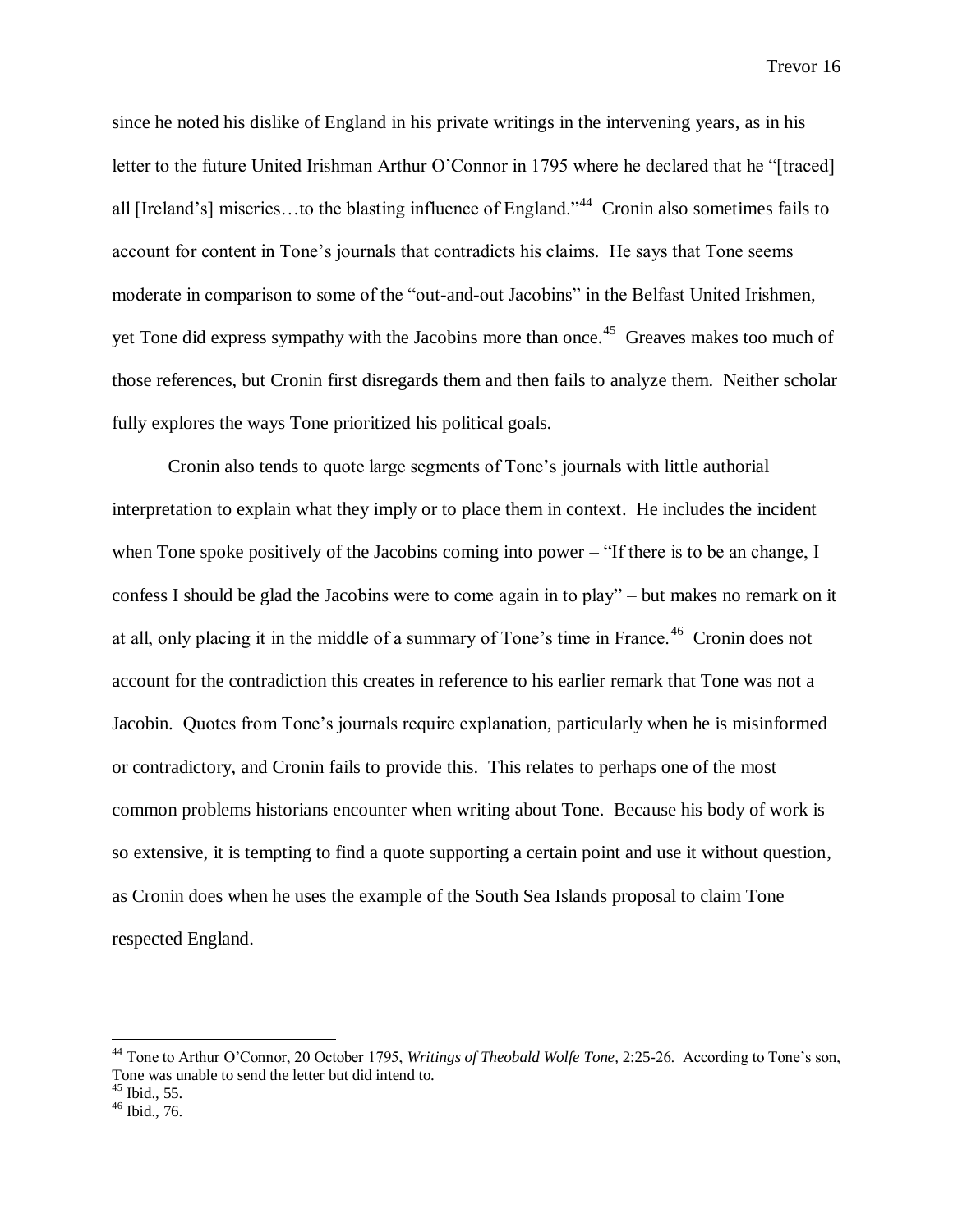Tone's work must always be placed in the contexts of the time and his other writings. Historians need to account for the changes in his beliefs and the ways he presented them over time and acknowledge the risk of placing too much importance on a single remark that is not supported elsewhere. The latter point is crucial when considering his journals in particular. They were originally written for his family and Thomas Russell and were not as deliberately constructed as his public-minded works, though he did sometimes discuss the process of framing his verbal or written arguments.<sup>47</sup> Not everything Tone wrote in them was meant seriously, and the distinction can be difficult to make.

As another Tone biographer, Marianne Elliott, has noted, Tone's journals "[mingle] serious moral purpose with ironic and frequently flippant humour."<sup>48</sup> Tone himself made a similar remark, noticing his own tendency to fall into "witty and facetious soliloquy" in the same journal entry where he more seriously reflected on the problems with Nicholas Madgett's plan of sending prisoners of war to conduct guerilla warfare in Ireland.<sup>49</sup> While his public and private writings both give insight into his character and politics, the journals cannot be read in the same way as his political essays and proclamations. Both have great value in regard to his political beliefs and practices, provided that they are treated differently. His essays and memorials were constructed with different goals in mind and show the ways he decided to present his arguments to convince his audience, while his journals hint at his true views but can be flippant or vague. By neglecting to incorporate these contexts and differences, Cronin fails to portray Tone's true talent as a politician.

<sup>47</sup> See Tone, Diary, 6 April 1797, *Writings of Theobald Wolfe Tone,* 2:179 for one of Tone's various comments on the intended audience of his journals.

<sup>48</sup> Elliott, *Wolfe Tone,* 30.

<sup>49</sup> Tone, Diary, 22 March 1796, *Writings of Theobald Wolfe Tone,* 2:121-123.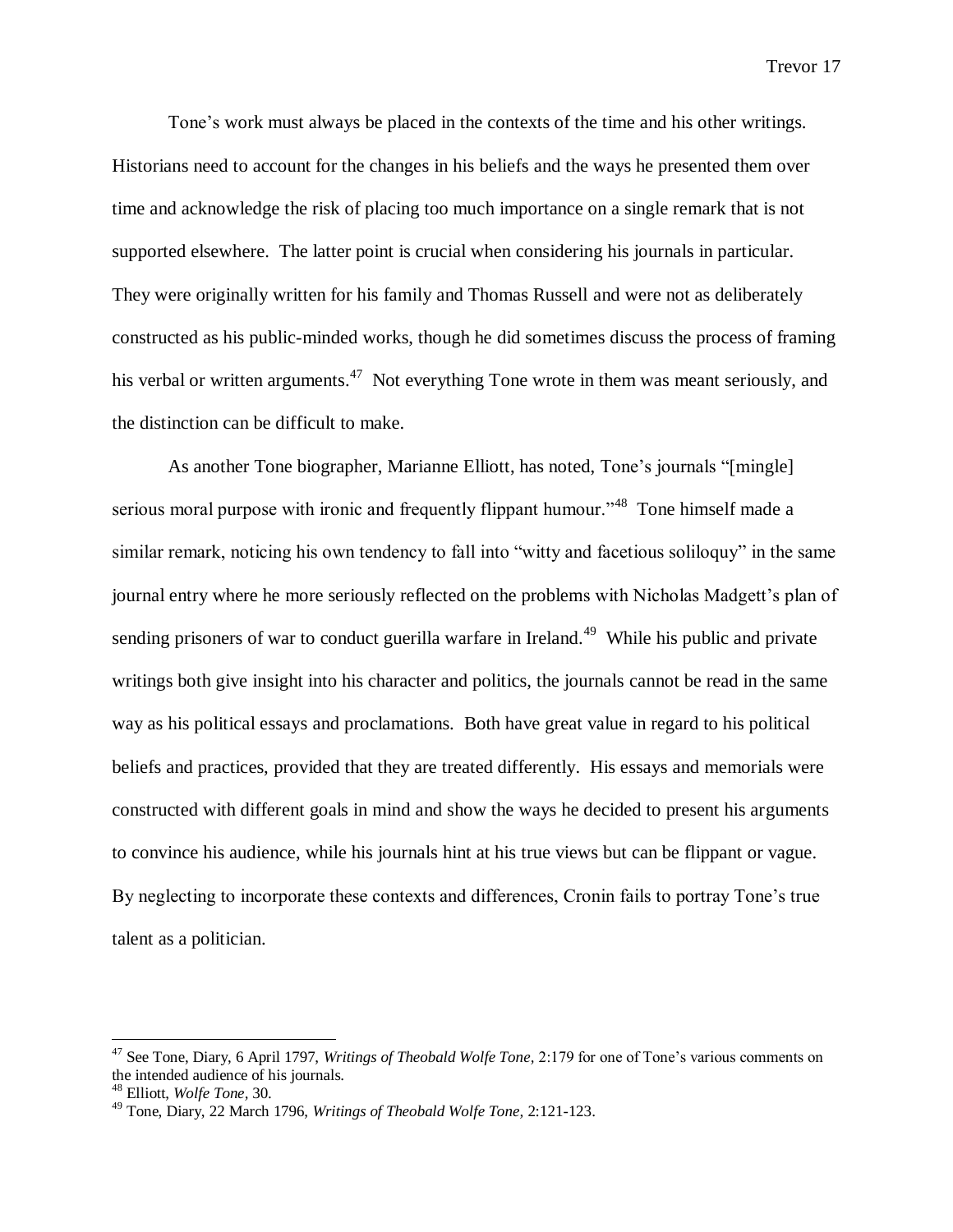# *E. Tone in Full Biographical Study: Marianne Elliott*

Marianne Elliott is the historian who has made the most comprehensive study of Tone's life and works. Her biography *Wolfe Tone: Prophet of Irish Independence* was initially published in 1989 and then revised into a second edition titled *Wolfe Tone* in 2012. Elliott contends in the introduction to the second edition that Tone "can only be understood in terms of a full biographical study," which she set out to conduct. She goes on to explain that no previous work on Tone had been based on "extensive original research," as few writers went beyond the Life published by Tone's wife and son.<sup>50</sup> Elliott's in-depth study of nearly every aspect of Tone's life is more detailed and accurate than any of the works by previous scholars.

Like Greaves and Cronin, Elliott notes Tone's somewhat more traditional moments in his early years. She expands on his activities at university and in Trinity College's Historical Society. During this time, he and many of his fellow students expressed support for the monarchy, though they still defended the rights of the people. At this point in his life, Tone associated with the conventionally liberal Whig party, praising the freedom provided by the British constitution but not advocating for change outside of the established governmental system. He could not have been called a radical.<sup>51</sup> Later in life, while writing his autobiography, Tone claimed that he had never truly supported the Whigs' political platform and had simply found that the best option at the time, but Elliott challenges this and argues that he did agree with the Whigs at the time and was strongly influenced by them, as they were his "first instructors" in the world of politics.<sup>52</sup> Throughout the biography, Elliott continues to discuss moments that challenge radical portrayals of Tone. A point she emphasizes is that Tone was "no democrat"

<sup>50</sup> Elliott, *Wolfe Tone,* 1.

 $51$  Ibid., 31-34.

<sup>52</sup> Ibid., 78-79.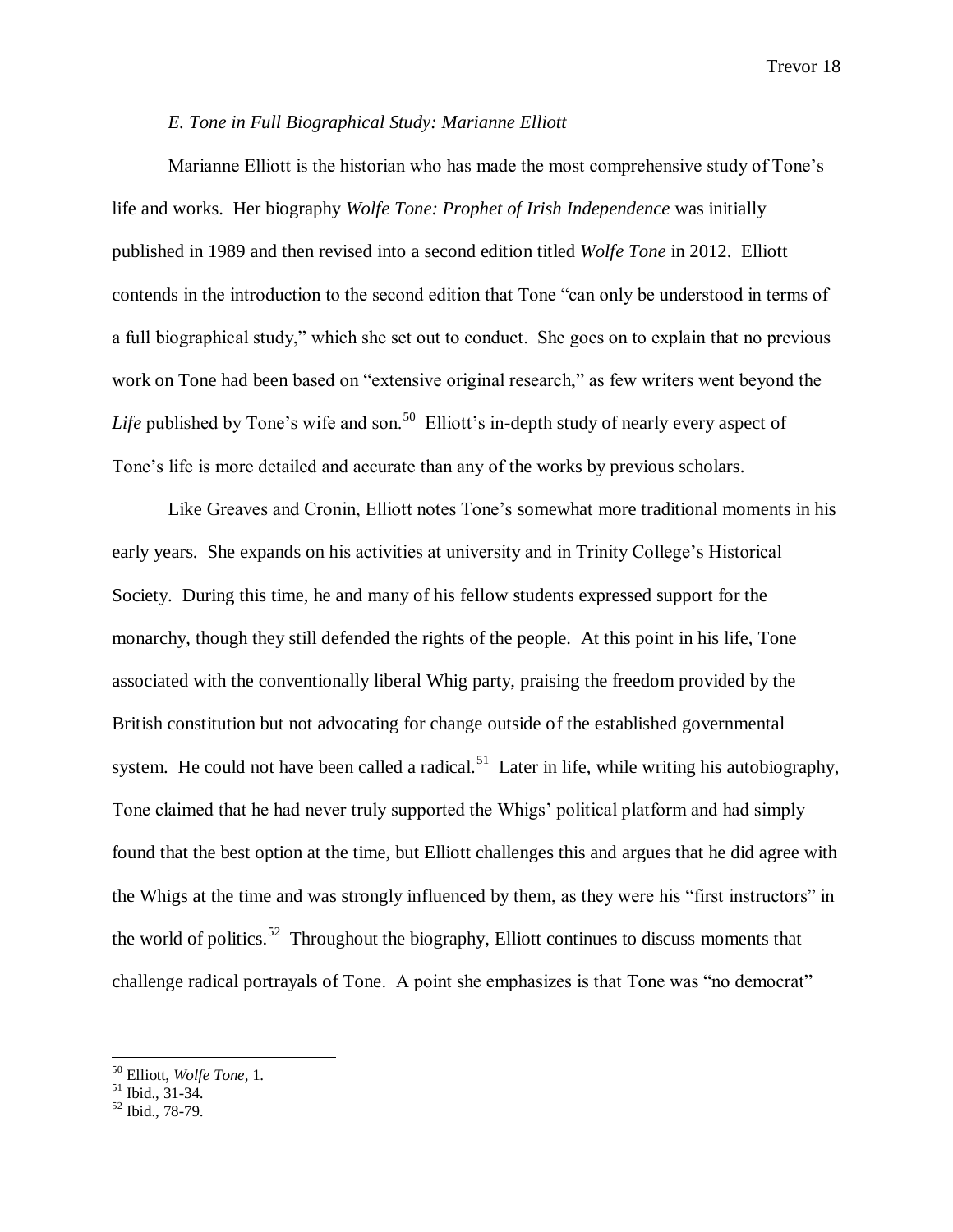and was consistently wary of giving any power to the common people he saw as ignorant.<sup>53</sup> Views such as this still aligned him more with traditional liberals like the Whigs, but they do demonstrate that he was not the socialist figure Greaves presented.

Elliott raises accurate points about Tone's wariness of the common people. However, her concern with correcting the errors of previous scholars distorts her portrait of Tone. She prioritizes debunking the portrayal of Tone as an "unflinching republican" and champion of the people that has been common in popular culture and historiography, which she attributes to the edits made in previous publications of Tone's writings.<sup>54</sup> Elliott's determination to challenge traditional views of Tone is a worthwhile goal, but in this she overcorrects. Tone could not have been called an "unflinching republican" during his time in Ireland when he was still working for parliamentary compromise, but he was devoted to republicanism once he arrived in France and considered some republican ideas beforehand. In addition to overemphasizing aspects of his political views, Elliott undercuts Tone's agency as a politician.

In challenging the view of Tone as a romantic revolutionary hero, Elliott goes too far and undermines his personal agency. She points out that Tone's political ideas were not original but drawn from other sources and framed in his writings to appeal to his audience. This topic has been debated, but on the whole Elliott is correct that Tone was content to use the political ideas of others rather than create his own.<sup>55</sup> However, this does not mean that Tone never took personal initiative in other ways. Elliott claims that Tone rarely made significant decisions of his own free will and was usually compelled to act by others.<sup>56</sup> This makes sense as a description for parts of his career in Ireland but is much more difficult to apply to his time in France. He did

<sup>53</sup> Ibid., 276.

<sup>54</sup> Ibid., 395.

<sup>55</sup> For a discussion of the debate on Tone's originality, see James Quinn, "Theobald Wolfe Tone and the Historians," *Irish Historical Studies* 32, no. 125 (2000), [http://www.jstor.org/stable/30007020,](http://www.jstor.org/stable/30007020) 123-125. <sup>56</sup> Elliott, *Wolfe Tone,* 208.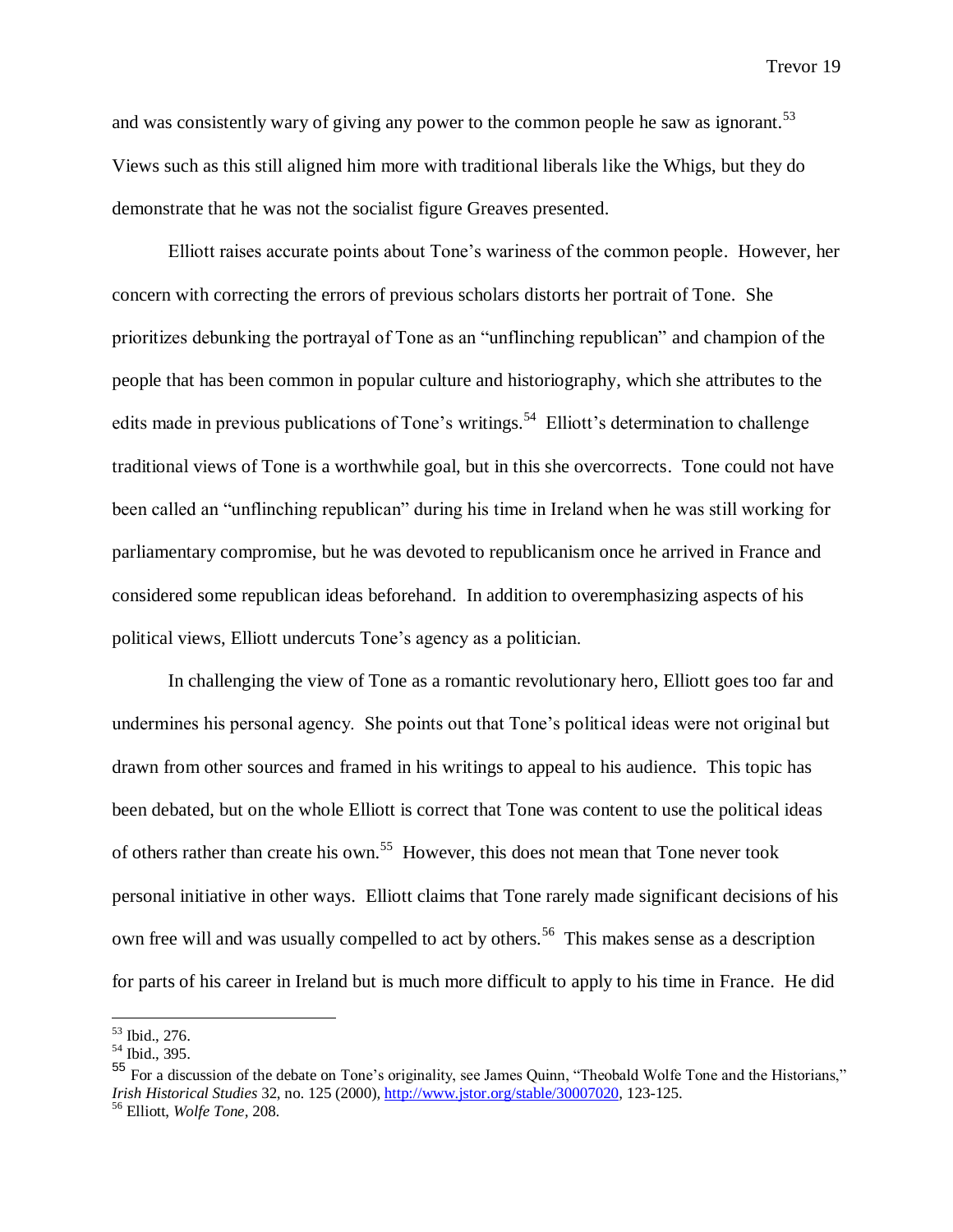travel to France at the request of others, but once there, his contact with the United Irishmen was limited and he conducted nearly all of the early negotiations with France and arranged for the 1796 expedition to Ireland on his own. Tone might have preferred to take orders from others – perhaps due to the lifelong fascination with the military made obvious by his journals or to the persistent deference to rank that Elliott identifies<sup>57</sup> – but there were many significant moments in his life when he did not. His political ideas were not original, but he consciously chose the ways in which he used them. Tone could not have made the diplomatic achievements that he did in France had he been as consistently deferential as Elliot argues. He relied on his own political skill.

Elliott also deemphasizes Tone's role as a politician, undermining any possible enthusiasm for political office. She mentions his "deep contempt for conventional politics" from a young age.<sup>58</sup> Later, she stresses that Tone did not define himself as a political leader.<sup>59</sup> He did not envision himself as the leader of the Irish government, but he did have political desires. He admitted in his journals to a tendency toward ambition and a wish for power.<sup>60</sup> Specifically, he reflected more than once on the idea of becoming the Irish ambassador to France once Ireland's independence had been established, recording the notion first in February 1796.<sup>61</sup> Elliott acknowledges this desire but suggests that Tone quickly moved past it and wanted to return to his "pre-1795 role as conciliator and bridge between the Catholics and the Presbyterians" rather than continue to involve himself in international politics.<sup>62</sup> Yet his journals reveal Tone was still "dreaming of being an ambassador" months later. It was secondary to Irish independence and

<sup>57</sup> Ibid., 229.

 $58$  Ibid., 56.

<sup>59</sup> Ibid., 297.

<sup>60</sup> Tone, Diary, 13 March 1796, *Writings of Theobald Wolfe Tone,* 2:109.

<sup>61</sup> Tone, Diary, 18-20 February 1796, *Writings of Theobald Wolfe Tone,* 2:59-60.

<sup>62</sup> Elliott, *Wolfe Tone,* 297.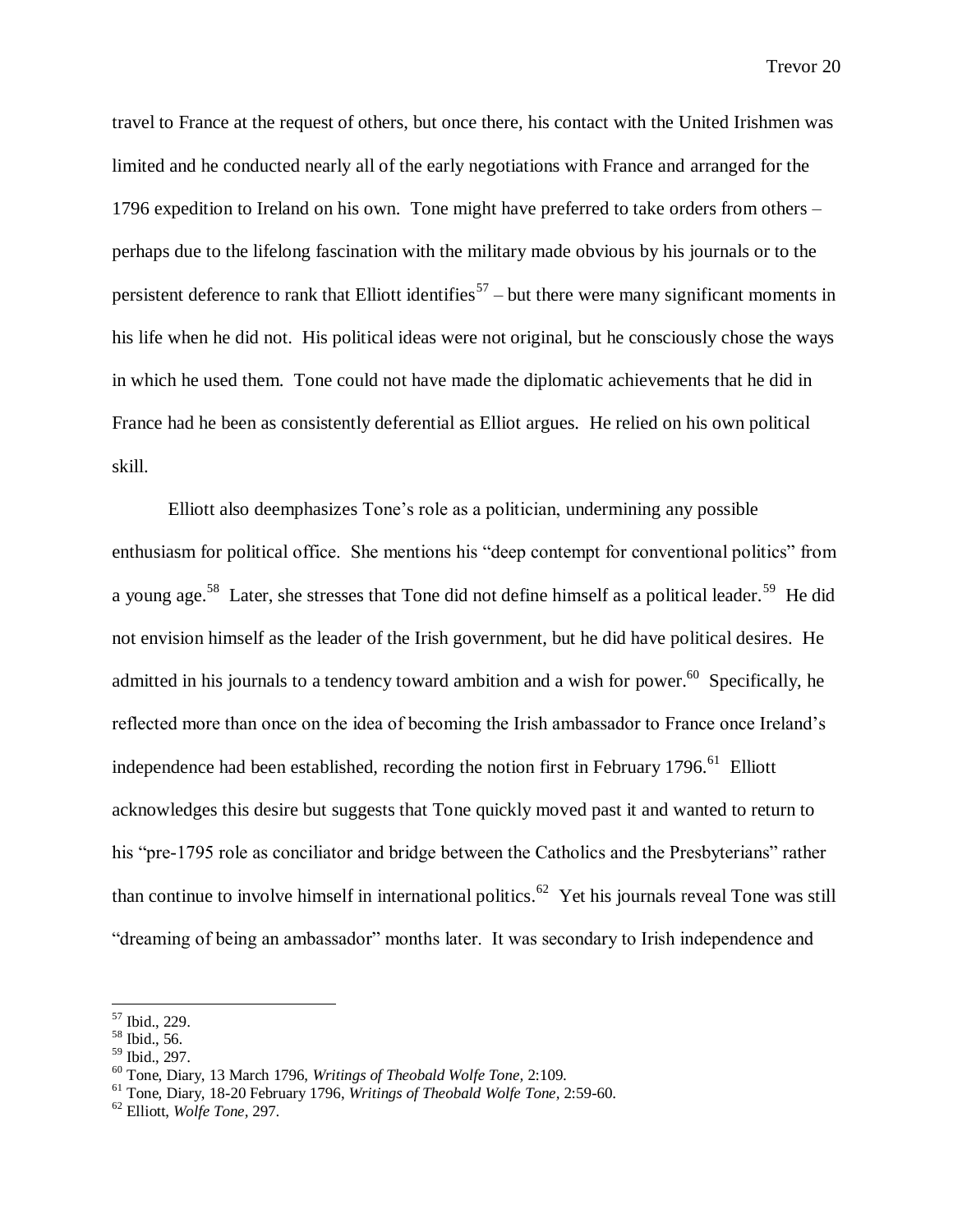his personal military goals, but Tone could and did picture himself in a high political office.<sup>63</sup> He understood himself as a politician in a way that Elliott and other modern historians have not.

Even more important than his personal political desires is Tone's skill as a diplomat. Both in Ireland and France, he demonstrated that he was adept at framing his ideas to get the response he desired from his audience. Personal advancement was not his primary goal, but Tone's political and diplomatic abilities should not be underestimated. Elliott is determined to minimize his connection to politics, but Tone's diplomatic skills require more historiographical attention.

Elliott is incorrect that Tone never expressed a serious desire to hold political office, but his concern with personal advancement is not the facet of his career that requires the most examination. Tone was very skilled in political arenas and was able to convince both Irish and French audiences to support his causes. Examining Tone as a practical negotiator for the Irish cause is a more productive approach than attempting to determine precise political beliefs, particularly as those beliefs varied over time and according to his audience. He was a careful and pragmatic man who adopted specific strategies to accomplish his political goals. Elliott does not romanticize him as other authors have, but she minimizes his agency and accomplishments as a diplomat. In setting out to provide a more complete and correct portrait of Tone, Elliott instead deemphasizes the wrong aspects of his career.

<sup>63</sup> Tone, Diary, 28 June 1796, *Writings of Theobald Wolfe Tone,* 2:217.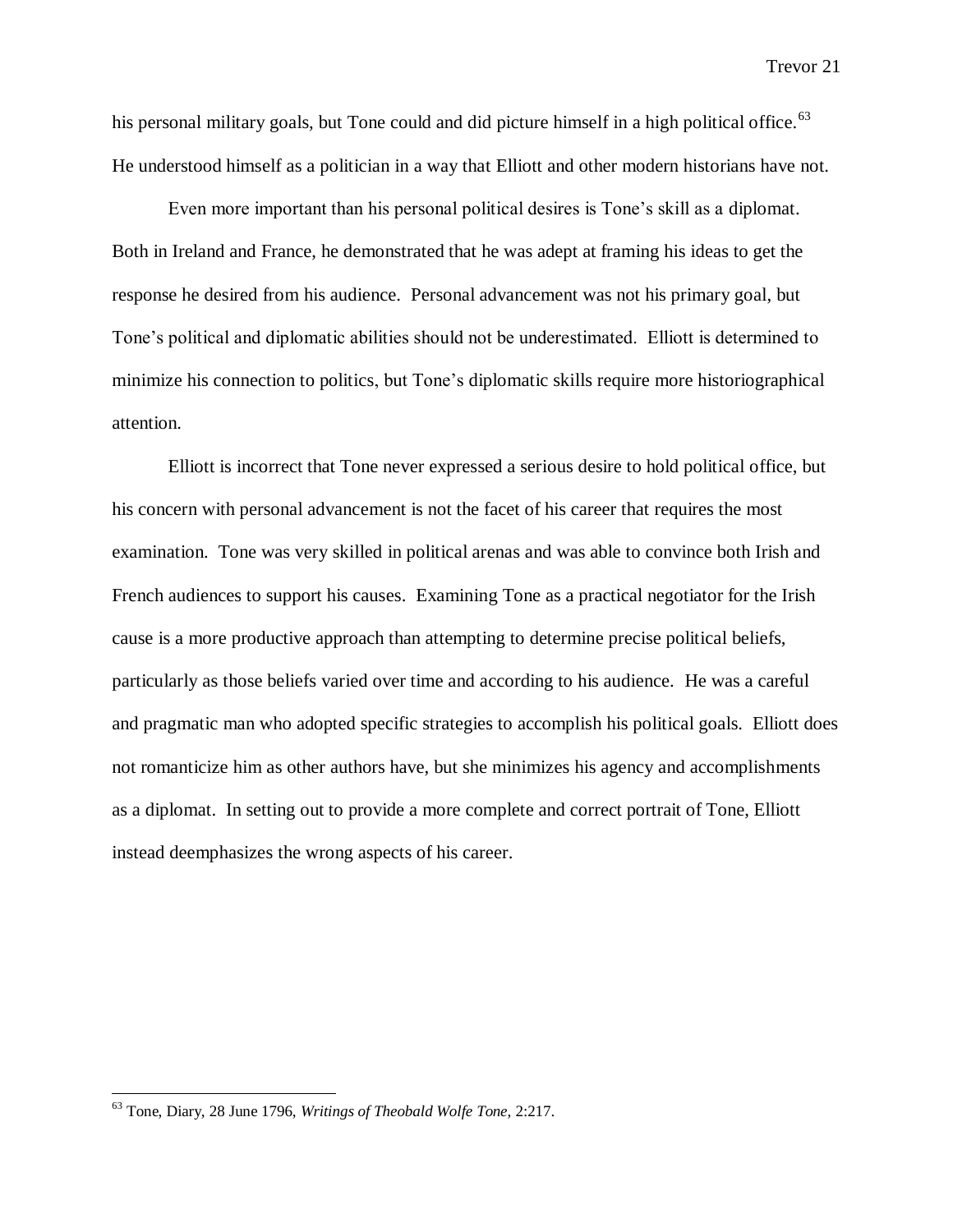# III. Tone's Political Views and Goals

*A. Tone's Vision for Ireland*

# **1. The Rights of the People**

The portrayal of Tone as a champion of the people of Ireland, thus far common in historiography, is more of an oversimplification than an outright inaccuracy, though some of the evidence writers like Greaves and Butler have used to support it is incorrect. The primary error is failing to portray the multiple aspects of Tone's character and how he functioned as a pragmatic politician. He expressed negative views about Ireland's peasantry both privately and publicly and did not always understand or support their goals, but he also did intend to preserve their rights in his independent Ireland. This remained constant in his writings even as he shifted his language to please his audiences, particularly after his arrival in France. Tone prioritized the rights he thought were reasonable and politically viable, especially republicanism, which would grant the people more influence in their government, as well as religious freedom.

Tone has been called the "father of Irish republicanism." Historians like Cronin and Elliott have cast doubt on this title, and Tone did not advocate for republicanism throughout his entire career. However, by the time he arrived in France, he was convinced that Ireland, once independent, would have to be established as a republic, and he repeatedly rejected monarchical governments where the people would not be granted as much power.

Elliott has claimed that Tone's "republican career" did not truly begin until he was exiled from Ireland in 1795 in consequence of the William Jackson affair.<sup>64</sup> It is true that Tone's career prior to that point was more concerned with Catholic emancipation and reform of the parliament under Ireland's existing government, but he considered republican ideas even then. Tone wrote a pamphlet in March of 1793 in the guise of an anonymous laborer, a rhetorical technique he used

<sup>64</sup> Elliott, *Wolfe Tone,* 3.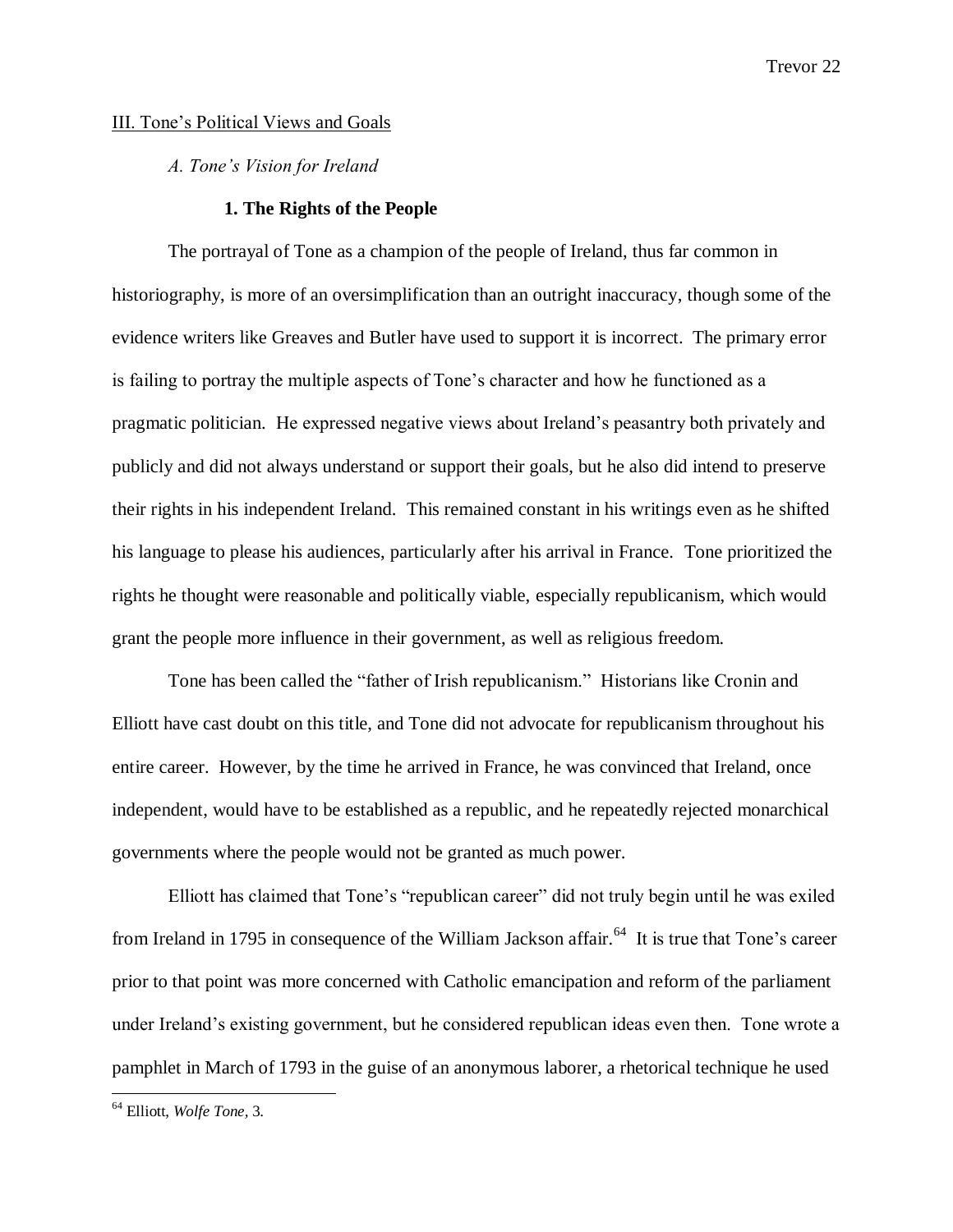on multiple occasions. This work, like many of Tone's first political pamphlets, argued that the Irish should not be forced to support and thereby spend resources on the wars of the English – in this case, England's war against France. In addition to insisting that the Irish had no quarrels with France and that they should therefore be allowed not to participate in the war, Tone examined the political situation in France and the actions of the people. He declared that the execution of Louis XVI, while "very shocking and barbarous," was an internal French matter that did not warrant outside interference from other nations.<sup>65</sup>

Tone then discussed the claims that war was necessary because the French were "republicans and levellers [*sic*]." Again, he argued that such things might be "wicked and abominable" but were French concerns alone. However, this was not as clear a statement as the condemnation of the king's execution. Tone went on to write, "If a Republic be a bad form of Government, in God's name let them have it and punish themselves; if it be a good form, I do not know what right we have to hinder them of it."<sup>66</sup> He allowed for the possibility that a republic could be a beneficial type of government, though he offered other possible interpretations.

The statement that the people had the right to choose their own government was an indication of republican tendencies in itself, although the rest of the pamphlet and the rhetorical techniques Tone used complicate this. The remarks on government were not Tone's primary arguments in the pamphlet, as he focused on the detrimental effects the war would have on trade. The persona Tone used in writing also deserves consideration: he claimed to be a "poor manufacturer" whose livelihood was at stake if Ireland should go to war, and he separated this

<sup>65</sup> Tone, "To the manufacturers of Dublin," March 1793, *Writings of Theobald Wolfe Tone,* 1:419-421.  $^{66}$  Ibid.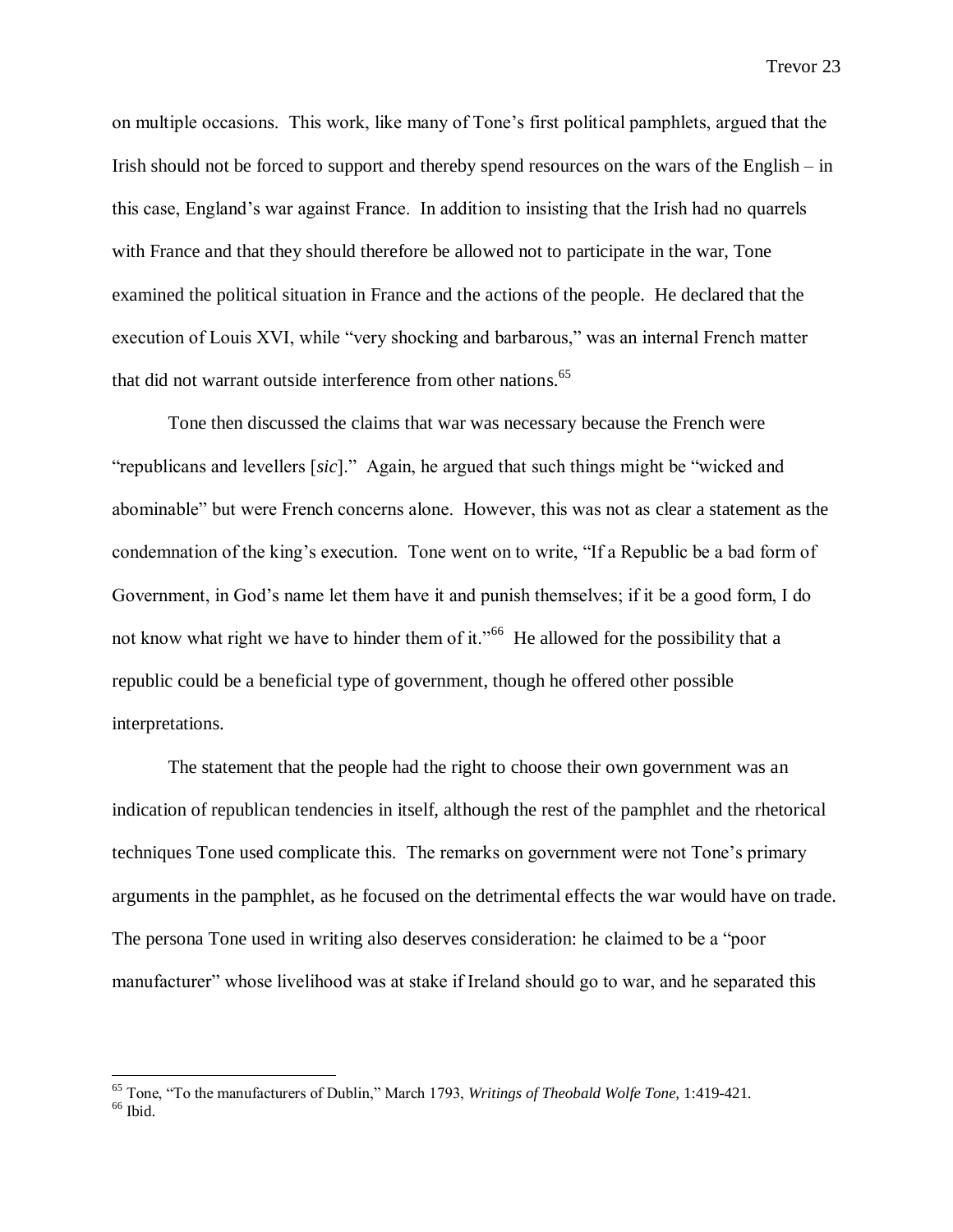character from the "great people" who made the real political decisions.  $67$  He was not speaking as a man with any significant education or political background. Put in the mouth of an uneducated speaker, the claim about republicanism comes off in context as more of a casual remark by a man who is unconcerned with or unaware of its broader implications. Tone was claiming in his poor manufacturer's voice that whether or not France had a republican government was irrelevant to the Irish, who needed to be more concerned with the financial consequences they would experience in the event of war. On the surface, it was far from a definitive endorsement of republicanism.

Tone himself was much more educated and politically active than this persona, of course, and may have used the character to state his real views in a safer context, but the lack of other writings on the topic from the same period makes it difficult to be certain whether or not he was a republican at this point. However, the pamphlet does show the influence of the French Revolution and that Tone was considering republican ideas in 1793. Regardless of his precise opinions, he could not publicly argue for republicanism in Ireland at this point while he still hoped to succeed through legal methods. By the time Tone went to France, he was a committed republican and prioritized his vision of Ireland as a republic above other options.

When Tone began negotiating with the French government over their plans to liberate Ireland in 1796, he insisted that the only acceptable form of government would be a republic. In his first memorial to the Directory explaining the situation of Ireland, he emphasized that his allies, the Presbyterian Dissenters, were all republicans and that he sought to make Ireland into a "free republic."<sup>68</sup> This became a constant theme throughout his political essays and the

<sup>67</sup> Ibid., 421.

<sup>68</sup> Tone, "First memorial to the French government on the current state of Ireland," 22 February 1796, *Writings of Theobald Wolfe Tone,* 2:65-66.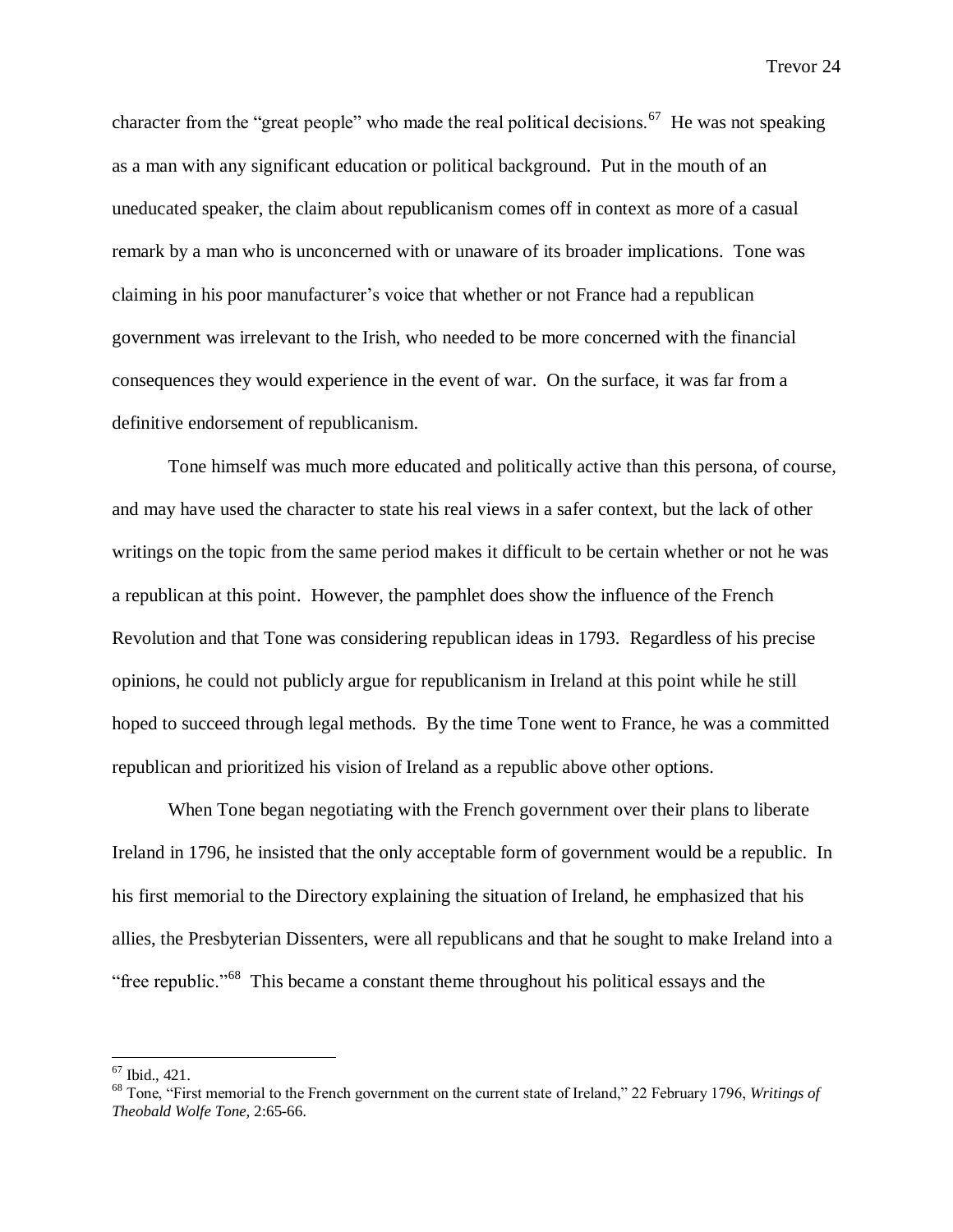memorials he directed to the French government, as well as in his personal journals.<sup>69</sup> He insisted on it despite occasional obstacles and would not accept alternatives.

Tone was highly opposed to establishing any kind of monarchy in Ireland, as he felt this would have limited the rights of the people and led to the same sorts of problems as before. To his constant bafflement and frustration, Tone discovered that several of the French officials he spoke with were more concerned with weakening England's situation by creating an independent Ireland than the specific Irish government that would result. Clarke asked him on multiple occasions if the people of Ireland would not prefer a monarchy to a republic, and Tone immediately denied it each time.<sup>70</sup> Even Lazare Hoche, the general who led the 1796 expedition to Ireland and a man Tone otherwise very much admired, discussed the possibility of establishing a monarchy more than once.<sup>71</sup> Tone rejected even the possibility that anyone in Ireland would like to establish a monarchy on all of these occasions and declared that the only acceptable government would be a republic. By the time Tone arrived in France, republicanism was the defining aspect of Tone's philosophy and he would no longer accept the moderate compromises he had worked for with the United Irishmen. Working outside the legal methods of reforming Ireland's government made it politically viable for him to take this approach.

Tone was also very concerned with the proper separation of church and state, having seen the disastrous ways the Catholics and Dissenters of Ireland were barred from political participation due to not ascribing to the majority religion. His perspective on this issue was occasionally naïve: he insisted that religion had little to no influence over the minds of most of

<sup>&</sup>lt;sup>69</sup> See Tone, "Second memorial to the French government on the present state of Ireland," 29 February 1796, *Writings of Theobald Wolfe Tone,* 2:88-97, and the diary entries for 26 February 1796 (2:83-87), 7 March 1796 (2:101-103), and 14 March 1796 (2:109-114), as well as numerous other examples in Tone's post-1795 writings, for his public and private commitments to republicanism.

<sup>70</sup> See Tone's diary entries for 13 April 1796 (*Writings of Theobald Wolfe Tone,* 2:153-156) and 9 May 1796 (2:177- 178).

<sup>71</sup> See Tone's diary entries for 12 July 1796 (*Writings of Theobald Wolfe Tone,* 2:232-235) and 23 July 1796 (2:249- 254).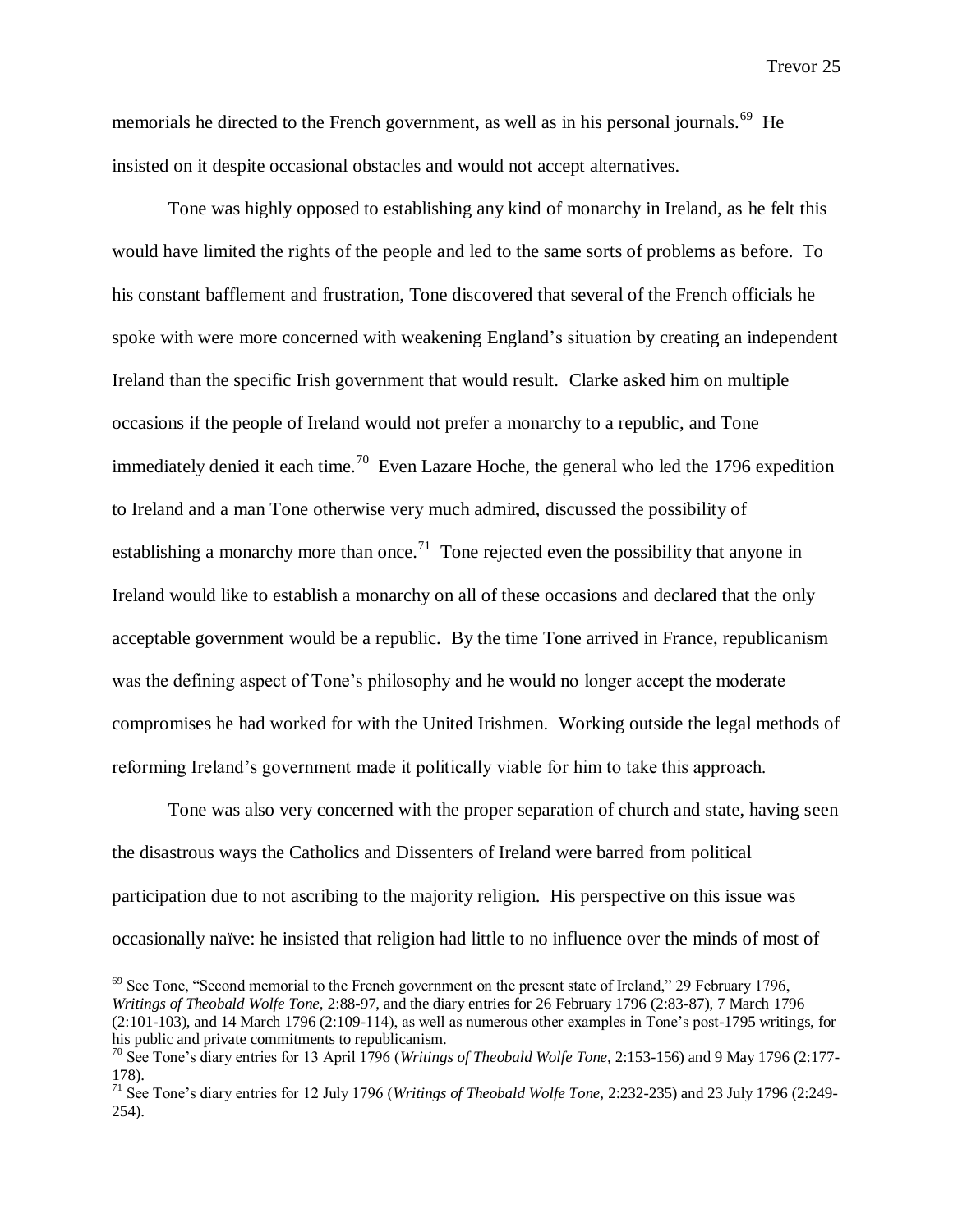the Irish people anymore, when it fact it still significantly mattered to many of them.<sup>72</sup> Despite this unrealistic approach, his commitment to preventing a state religion from being established in an independent Ireland was genuine.<sup>73</sup> Tone's ideal Ireland undeniably had a republican government selected by the people and freedom of religion, though other aspects of his vision showed his restraint and wariness of the people he was working to liberate.

#### **2. Restricted Rights**

One right Tone discussed limiting in his journals was the freedom of the press. He held that the French government was far too liberal when it came to the freedoms they allowed the press. Permitting the government and its officials to be publicly insulted could very well lead to their downfall. "It is hard that in the only government emanating from the choice of the people, liberty should be made the instrument of her own destruction," Tone remarked.<sup>74</sup> He then clarified that he did not advocate destroying the freedom of the press, but that he would "restrain it within just and reasonable limits."<sup>75</sup> He argued that both the people and the government would be safer if there were strict laws preventing such risky criticisms and that "it is less dangerous for a government to be feared, or even hated, than despised.<sup> $.76$ </sup> It was better that once the people had chosen their own government, it could not be freely insulted. This was one freedom that Tone was not willing to grant.

Tone's comments on the treatment of the press in other nations also have interesting implications. America, Tone claimed, was much less liberal with the freedom they granted the

<sup>72</sup> The diary entries for 14 March 1796 (*Writings of Theobald Wolfe Tone,* 2:109-114) and 12 July 1796 (2:232-235) are examples of this, as well as his "Observations on Instructions intended for Eugene Ahearn" (22 April 1796,  $2:158-160$ ).

<sup>73</sup> Tone, Diary, 18 July 1796, *Writings of Theobald Wolfe Tone,* 2:245.

<sup>74</sup> Tone, Diary, 27 April 1797, *Writings of Theobald Wolfe Tone,* 3:70.

<sup>75</sup> Ibid.

<sup>76</sup> Ibid., 71.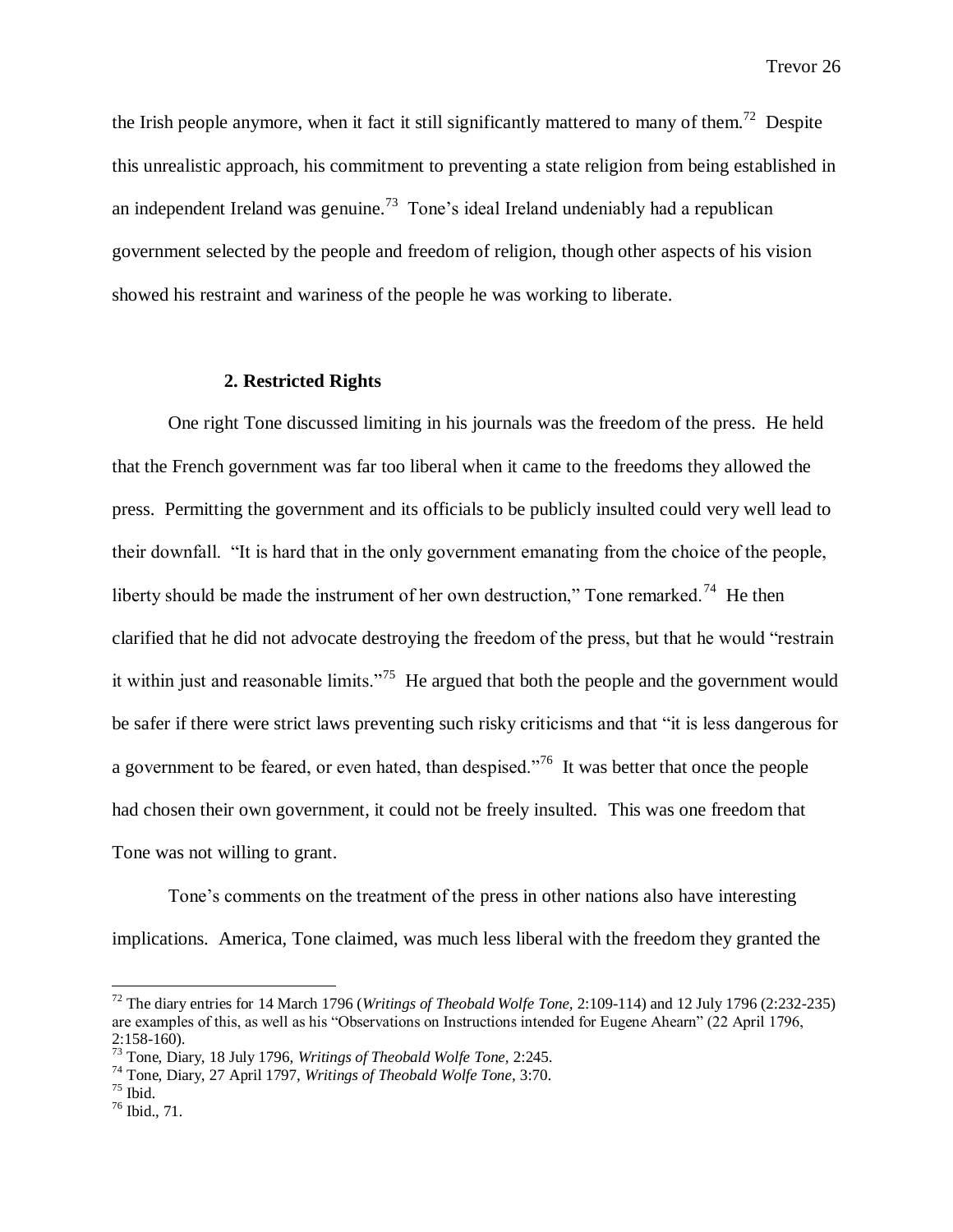press, and "surely, if rational liberty exists upon the earth, it is in the United States."<sup>77</sup> Tone's views on the American government and people were often negative, but on this occasion, he considered them the superior option. In addition to America, Tone cited England as a nation where the freedoms of the press were properly limited.<sup>78</sup> This was a notable contrast to his usual insistence that France was far superior to England and showed that he was willing to consider taking inspiration even from a nation he loathed when he thought it would be beneficial to Ireland.

Tone's disdainful views of the peasantry contributed to his more cautious provisions for Ireland. His denigrating or condescending remarks regarding Ireland's lower classes appear throughout his writings and affected his ideas for Ireland's future government. In one of his memorials to the French government explaining the situation in Ireland, he claimed that Ireland would not benefit from a purely lower-class insurrection, as those people would not be able to form an effective government.<sup>79</sup> He also implied a desire to limit their participation even in a more organized administration. The same memorial described a "national convention" that would be formed as the preliminary government, consisting of delegates chosen by Dissenters and former members of the Catholic Committee – groups that, though barred from political participation at that time, were wealthier and more educated than the average citizens.<sup>80</sup> The concept of forming a government of representatives of the people was not in itself at all a conservative idea, but Tone defined those representatives specifically as members of his own class and did not allow for the possibility that other groups would serve in the government directly.

 $\overline{a}$ 

 $77$  Ibid.  $78$  Ibid.

<sup>79</sup> Tone, "Second memorial to the French government on the present state of Ireland," 29 February 1796, *Writings of Theobald Wolfe Tone,* 2:92.

 $80$  Ibid, 91-92.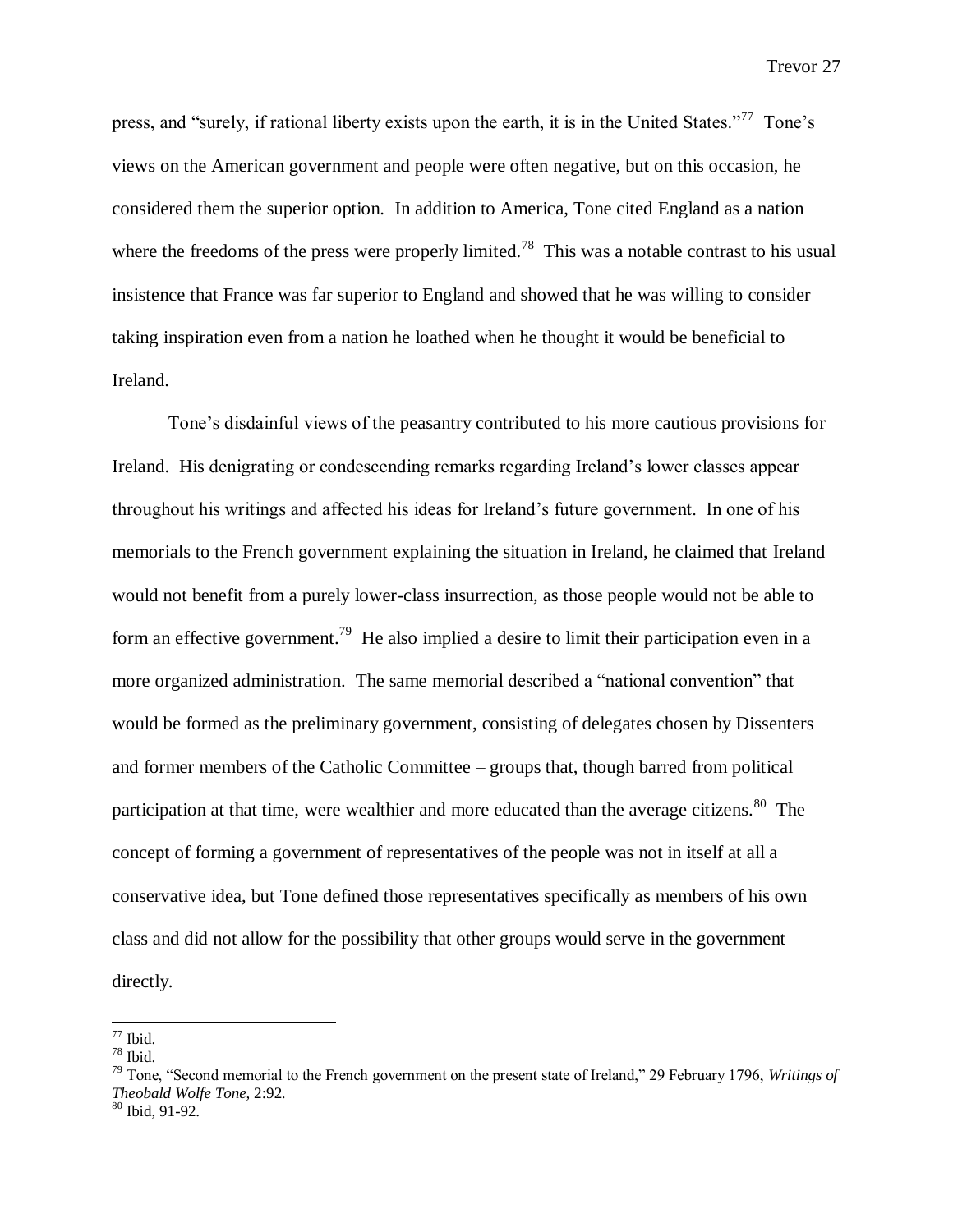Similarly, the convention would soon publish a proclamation "to the people of Ireland notifying their independance [*sic*] and their alliance with the French Republic."<sup>81</sup> Despite Tone's declarations that all the people of Ireland desired a republic and an alliance with France, his ultimate vision was that they would be informed of this rather than declaring it themselves. Tone was more liberal than the average politician of his period, but his wariness of the common people complicates this position. He was interested in republicanism from the early 1790s and devoted to it afterward, but there were limits to the powers he would grant the people once a republic had been established. Creating an independent government on his own terms came before the specific rights and concerns of the peasantry.

Tone traveled to a variety of republican nations after his flight from Ireland in 1795. His observations of these foreign governments helped him to further develop his ideals and his intentions for Ireland. However, political concerns prevented him from viewing all of these nations objectively, particularly France, on which he relied to secure Ireland's independence. Tone's reflections on foreign governments indicate both the development of his pragmatic political character and his occasional willful naïveté.

#### *B. Tone on American Politics*

# **1. Initial Positive Views of America**

Several foreign governments inspired Tone and helped shape his political views. His reactions to other nations' governments also show his development as a politician and diplomat. He eventually worked with France, but America and its revolution were enormous influences for Tone due to their shared past as British colonies. He cited them frequently, particularly early in his career. In an essay written in 1790 for the political club Tone belonged to before the

 $81$  Ibid., 92.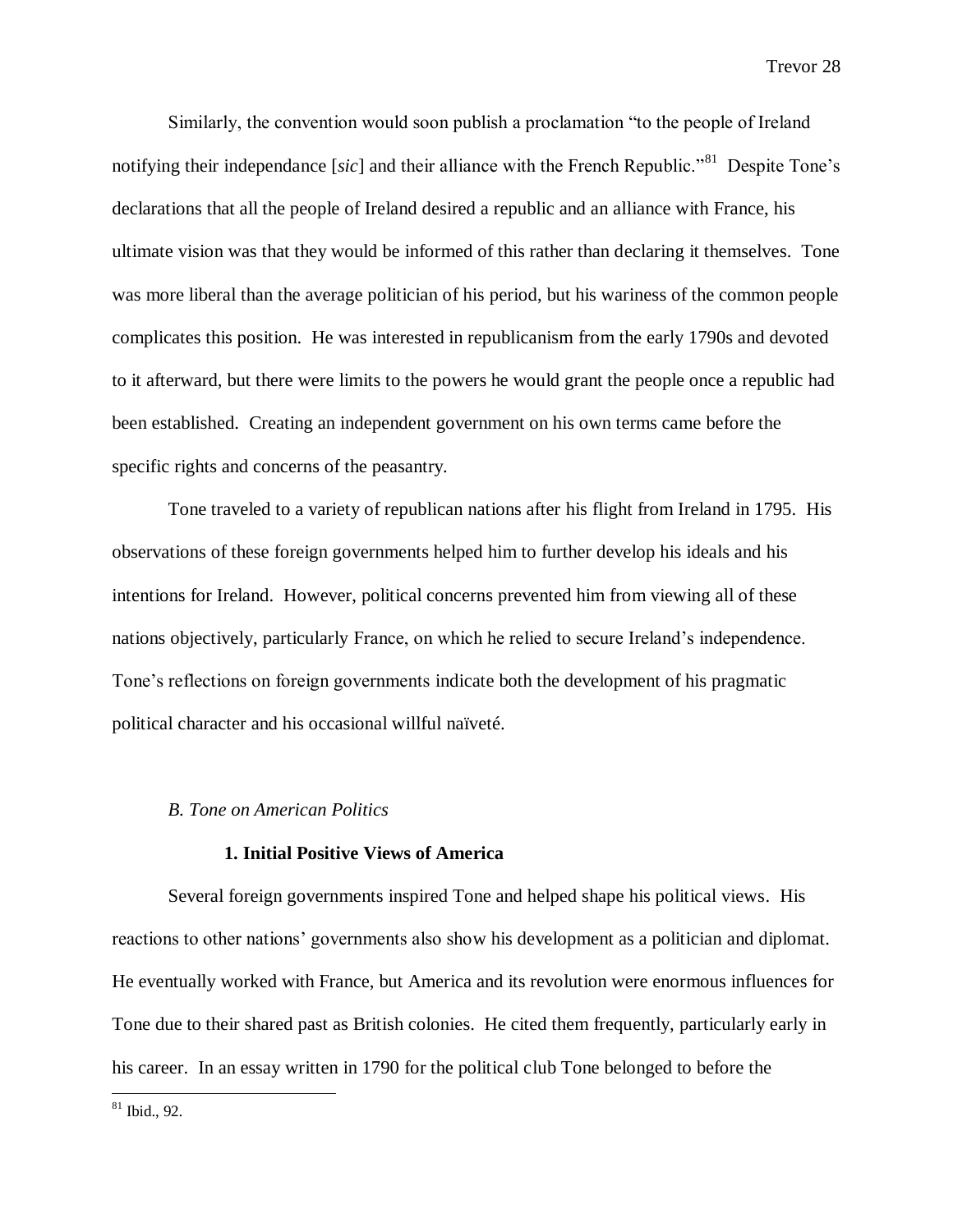formation of the United Irishmen, Tone declared that the Irish "had ceased to remember that [they] were a nation, or that [they] had a name, 'till the genius of American liberty burst asunder a sleep that seemed the slumber of death.<sup>382</sup> He compared Ireland to America in private writings as well. Just after the United Irishmen were formed, on meeting with an American acquaintance, Thomas Attwood Digges, Tone was curious to know if the United Irishmen "in any way resembled the committees of America in 1775 & afterwards." Digges informed him that they did "precisely," as Tone recorded in his journal.<sup>83</sup> Tone compared the situation to Ireland to that of America and looked to America as a model for the Irish cause.

In September of 1792, Tone wrote a summary of the US Constitution that appeared in the *Northern Star,* a newspaper published by the United Irishmen. In this, he emphasized the lack of noble titles and rank in America, as well as the freedoms of religion, speech, the press, <sup>84</sup> and assembly and the right to bear arms, all of which were forbidden to some portion of the people of Ireland.<sup>85</sup> Tone was particularly impressed with the freedom of religion, though he did note that "In one state only there is a kind of Protestant Ascendancy, but that is confined to their own domestic legislature.<sup>86</sup> He presumably referred to the 1778 Constitution of South Carolina, which declared that Protestantism was the established religion of the state and that only Protestants could serve in the government. $87$  Aside from this, which Tone noted only briefly, he was pleased with the state and federal constitutions. The qualities he praised revealed the rights he saw as necessary in an independent Ireland.

<sup>82</sup> Tone, "On the English Connection," 29 June 1790, *Writings of Theobald Wolfe Tone,* 1:91.

<sup>83</sup> Tone, Diary, 19 October 1791, *Writings of Theobald Wolfe Tone,* 1:141.

<sup>&</sup>lt;sup>84</sup> Tone did not comment on the necessary restrictions of the freedom of the press at this time, only years later when he had directly observed both France and America.

<sup>85</sup> Tone, "Summary of the constitution of America," a. 6 September 1792, *Writings of Theobald Wolfe Tone,* 1:268. <sup>86</sup> Ibid., 1:267.

<sup>&</sup>lt;sup>87</sup> S. C. Const. of 1778, arts. III, XII, XIII, and XXXVIII. Similar provisions had existed in the Georgia Constitution of 1777, but these were superseded by the Georgia Constitution of 1789.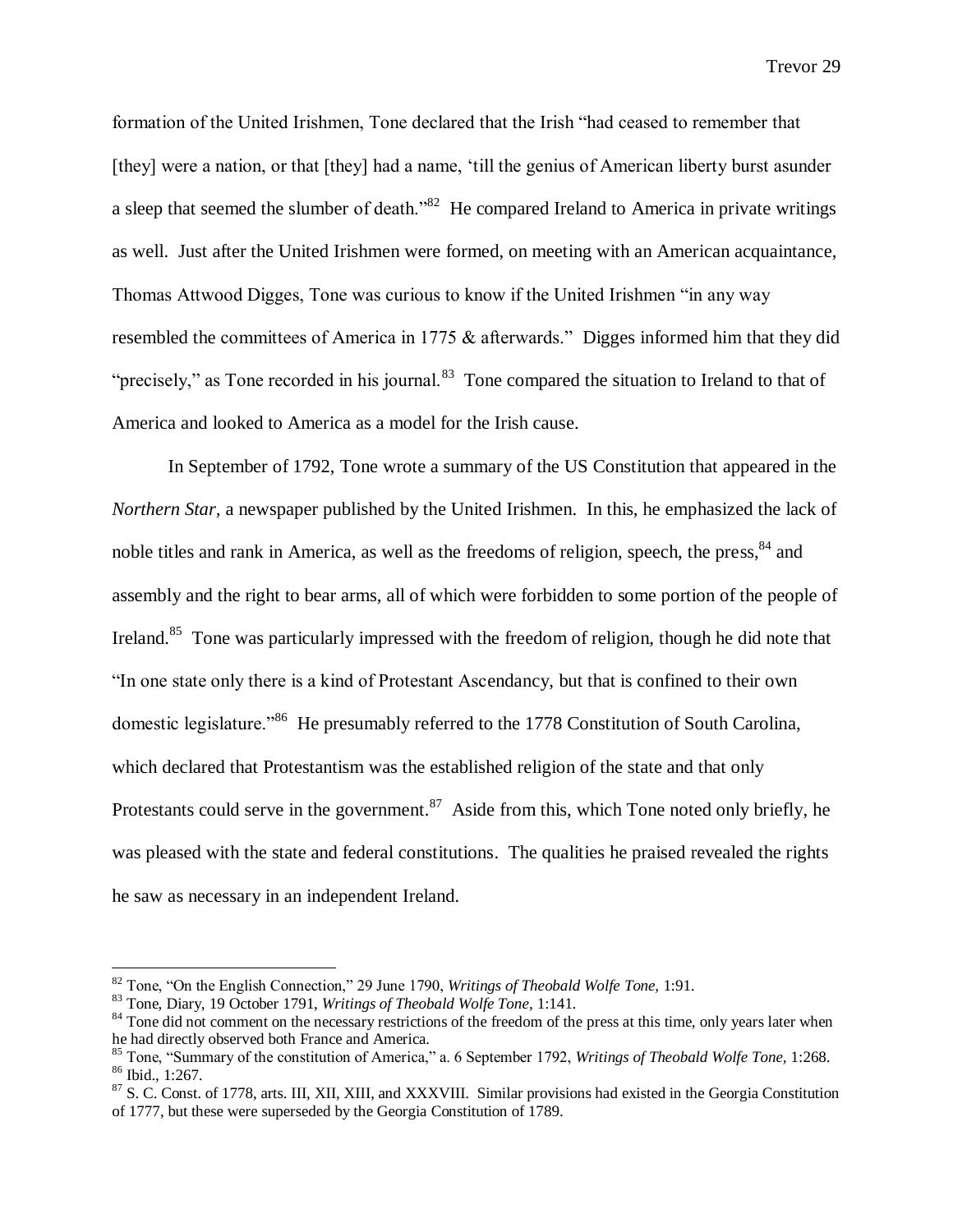# **2. Criticisms on Arriving in America**

In 1795, as part of the fallout from the William Jackson affair, Tone was forced to leave Ireland and lived in America for a time before traveling to France. This experience significantly altered his views on the American people and government. In September 1795, about a month after his arrival in Philadelphia, he wrote a letter to Russell detailing all the problems he saw. Philadelphians were "a selfish, churlish, unsocial race," far too concerned with money. America as a whole had developed into an aristocracy, despite the lack of titled nobility. Even George Washington was "a high-flying aristocrat" who had been corrupted by power, and Tone questioned the idea of placing so much power in one person at all. Tone saw true republicans only in the House of Representatives, considering the rest of the government to be aristocrats. "What is it to me whether it is an aristocracy of merchants or of peers, elective or hereditary? It is still an aristocracy, incompatible with the existence of genuine liberty," he wrote. He also felt that America's refusal to grant assistance to the French was an act of ingratitude after the French aid given to the American Revolution and that the nation was becoming too much like England.<sup>88</sup>

Tone recanted some of the more extreme criticisms in another letter to Russell. He wrote that the "practical excellence" of the American governmental system left "little ground for discontent," which seems at odds with the railing against aristocracy in his other letter.<sup>89</sup> He clarified that his earlier observations about the people referred to Philadelphians specifically, whom he still insisted were "a most disgusting race, eaten up with all the vice of commerce, and that vilest of all pride, the pride of the purse." Even then, he praised Pennsylvania's government as "the best under heaven" later in the letter.<sup>90</sup> Despite these qualifications to his critiques, his later writings suggest that while he may not have ultimately been as opposed to the American

<sup>88</sup> Tone to Russell, 1 September 1795, *Writings of Theobald Wolfe Tone,* 2:11-13.

<sup>89</sup> Tone to Russell, 25 October 1795, *Writings of Theobald Wolfe Tone,* 2:30.

<sup>90</sup> Ibid., 32.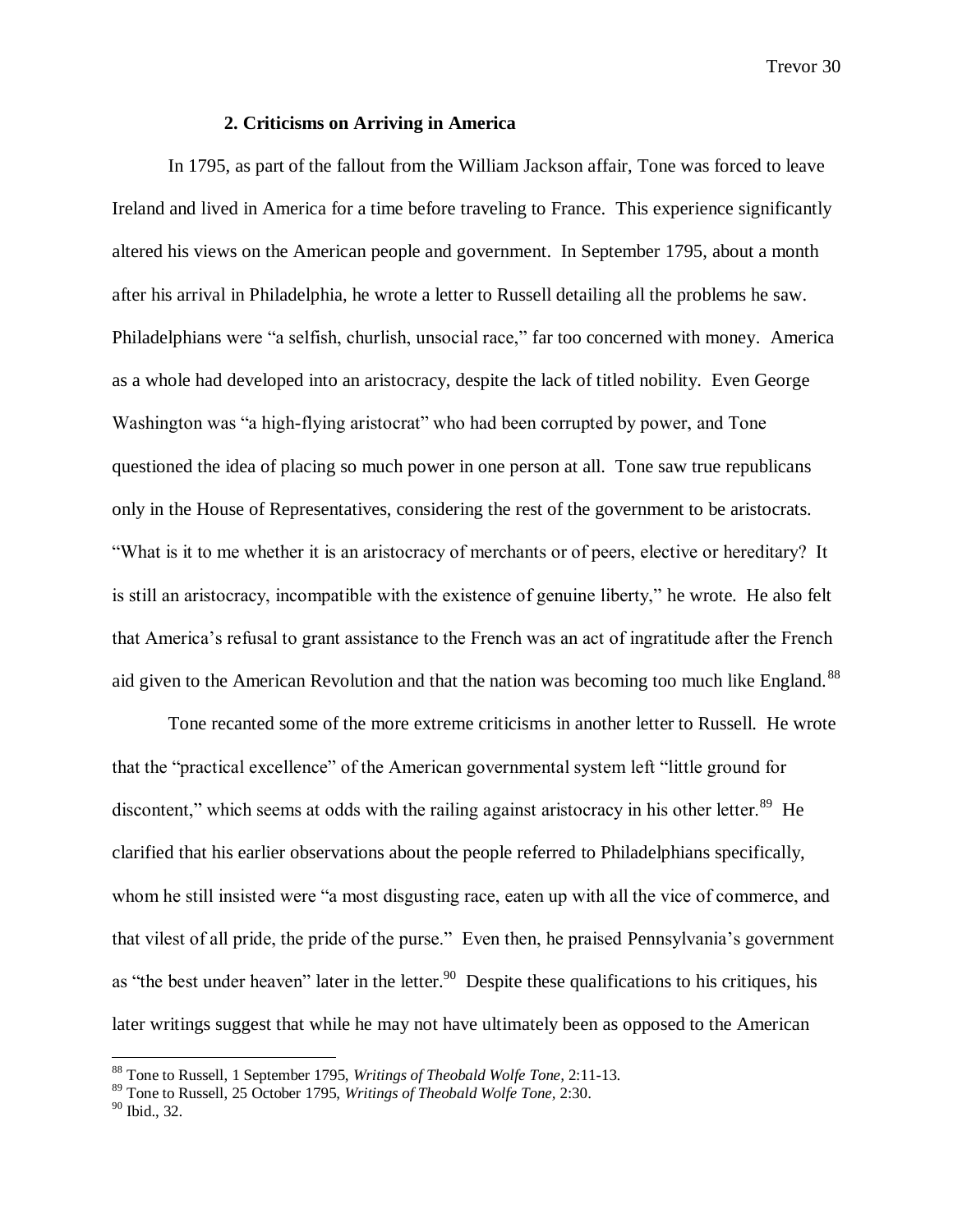federal and state governments as he was in his first letter, he was still disillusioned and no longer viewed them as ideal systems. He saw flaws in the American government that he did not want to imitate when Ireland became independent.

# **3. Reflections on America in France**

Upon leaving America and traveling to France in early 1796, Tone spoke with several governmental officials. In one of Tone's meetings with Charles Delacroix, the French Minister of Foreign Affairs, Delacroix raised the topic of America's ingratitude to France that Tone had touched on in his letter to Russell. Tone immediately promised Delacroix that Ireland's case would be different, speaking of America "in the strongest terms which contempt and indignation could supply."<sup>91</sup> This remark could be another example of Tone saying what his audience wanted to hear, but Tone disparaged the American people and government in his private writings as well. After one meeting with future president James Monroe, then serving as the American minister to France, Tone wrote in his journal that Monroe spoke "like a true republican" and mused, "How came he to be an American?"<sup>92</sup> In Tone's eyes, Americans usually failed to express true republican beliefs.

Later that spring, during a meeting with Nicholas Madgett, an Irishman who headed the French Bureau of Translation, Tone discussed his future plans and noted that he wanted to settle his family in France rather than in America, which he and his wife both "detested, as well the people as the country."<sup>93</sup> A few days later, Tone wrote in his journal about his dissatisfaction with the fact that the French government had provided exceptions for Americans to remain in their country when they were expelling other foreigners, "not merely on account of their own

<sup>91</sup> Tone, Diary, 26 February 1796, *Writings of Theobald Wolfe Tone,* 2:86.

<sup>92</sup> Tone, Diary, 28 February 1796, *Writings of Theobald Wolfe Tone,* 2:87.

<sup>93</sup> Tone, Diary, 22 May 1796, *Writings of Theobald Wolfe Tone,* 2:189.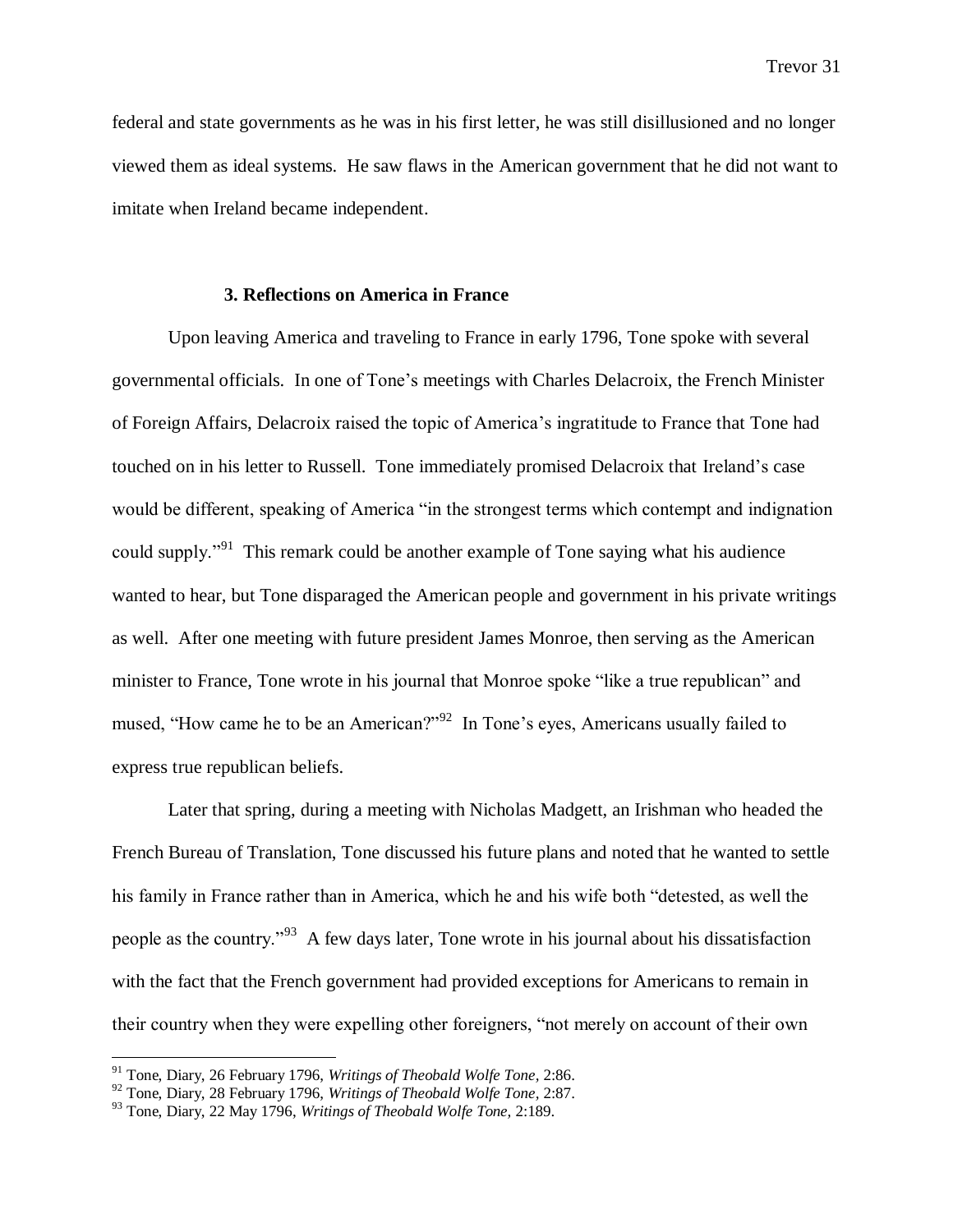demerits, tho' they are bad enough," but because English spies often claimed to be Americans.<sup>94</sup> In general, after his poor reaction in Philadelphia, Tone criticized the American people more than the American government. However, as Tone had originally admired America as a country where the people could govern, defects in the people could then result in flaws in the governmental system. After he had lived in America and France, Tone's writings show that America had disappointed him and France had become more of an inspiration for Ireland's future. He praised both the French people and the government and seemed at times to be deliberately avoiding topics he would be forced to criticize.

### *C. Tone on French Politics*

# **1. Praise of the Directory and Wariness of the Terror**

Tone's summary of the American Constitution and later reaction to America itself suggest that Tone had an ideal vision of the nation that he could not maintain upon living there. However, he did not react the same way upon arriving in France. Tone supported and praised the French people and government, even in his private writings. He did occasionally hint at dissatisfaction with certain actions the French government had taken, particularly during the period of the Terror, but even then he was vague and did not elaborate on his exact feelings or the reasoning behind them.

Tone arrived in France in early 1796, when the Reign of Terror had been over for well over a year and the Directory was in control. Although he encountered difficulties and delays in dealing with the Directory, he still described it positively, noting that as a government it was

<sup>94</sup> Tone, Diary, 27 May 1796, *Writings of Theobald Wolfe Tone,* 2:191-192.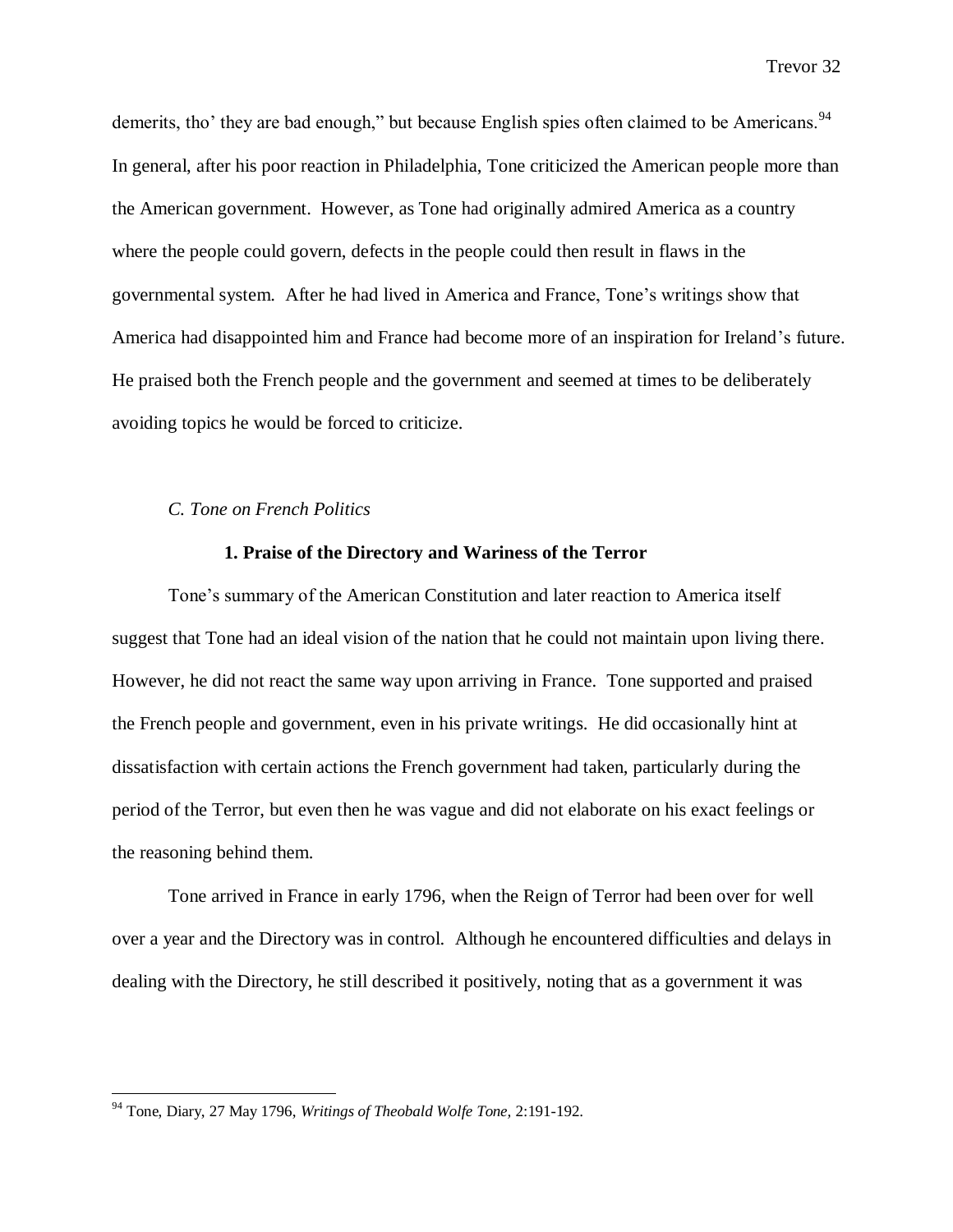"very strong" and that he had "the greatest faith in their talents."<sup>95</sup> He also had more specific praise for some of their decisions, such as compelling their enemies to come to Paris to negotiate peace and employing young men as generals.<sup>96</sup> While mostly positive, these comments were not unqualified by criticism: Tone was irritated at the Directory's internal rivalries, complaining that "Every man here must do everything for himself" when the various ministers he sought grew annoyed that he brought his concerns to more than one of them.<sup>97</sup> Still, he primarily described the Directory as a positive model of government and was careful to distance it from actions taken during the Terror.

Tone's remarks on the Terror in his journals are brief and vague. While he did not regard it as a positive example, his exact thoughts can be difficult to determine. One example of this occurred in March 1796 when he discussed the French aristocracy in his journal. While he did not support them, he was not as opposed to them as he was to the aristocracies he saw in England and America, saying, "I can hardly be angry with them." He felt that the events of the French Revolution had sufficiently humbled them so that they could never regain power, and he did not view them as a threat. He claimed not to sympathize much with the trials that they had experienced, commenting that "there is so much fanciful grievance mixed with severe actual suffering that it abates a good deal of the compassion I should otherwise feel for them." Tone briefly acknowledged how the aristocrats had suffered in the revolution and the Terror in particular, but decided that many of their problems were not worth considering. Throughout this

<sup>95</sup> Tone, Diary, 10 May 1796, 7 March 1796, *Writings of Theobald Wolfe Tone,* 2:179; Tone, Diary, 14 June 1796, 7 March 1796, *Writings of Theobald Wolfe Tone,* 2:203.

<sup>96</sup> Tone, Diary, 4 July 1796, *Writings of Theobald Wolfe Tone,* 2:223; Tone, Diary, 16 July 1796, *Writings of Theobald Wolfe Tone,* 2:238.

<sup>97</sup> Tone, Diary, 9 April 1796, *Writings of Theobald Wolfe Tone,* 2:150.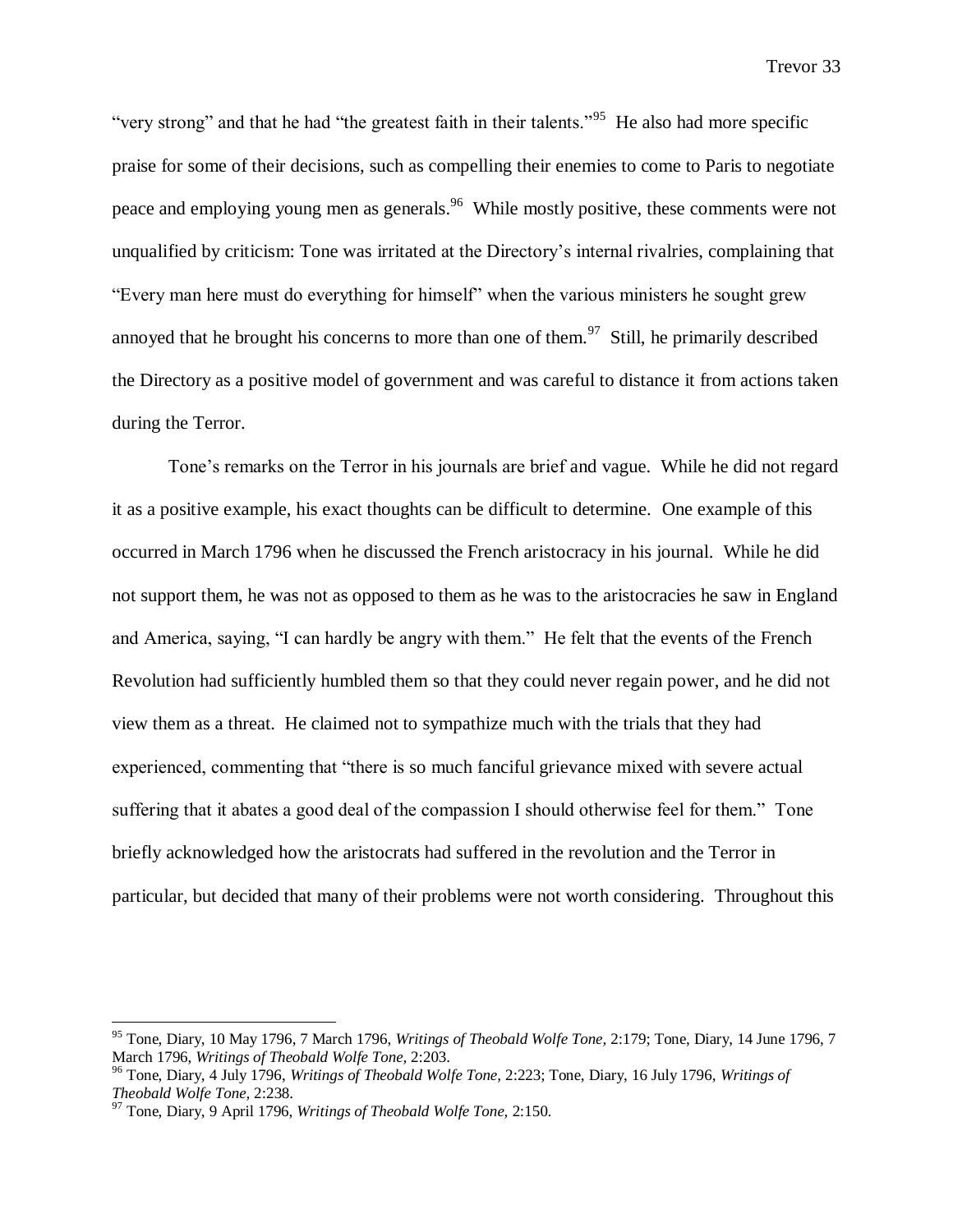passage, Tone did not directly reference the actual violence against the aristocrats that led to their current position, only speaking vaguely of their "downfall."<sup>98</sup>

In general, Tone's brief remarks in his journal on the Terror appear intended to distance his own views and those of French groups he sympathized with from it. His comment sympathizing with the Jacobins was careful to praise "not the Terrorists but the true original Jacobins who had made the Revolution."<sup>99</sup> Other allusions were similarly brief: in describing the character of the French in general, he wrote that they were "a human people, when they [were] not mad, and [he liked] them with all their faults, and the guillotine at the head of them."<sup>100</sup> His most detailed commentary on the Terror appeared in one of the addresses to the Irish peasantry he intended to have distributed once the 1796 expedition landed in Ireland, where he wrote that "the [French] Government was unfortunately for some time in the hands of men utterly devoid of humanity and feeling, who sacrificed without distinction the innocent and the guilty to their own avarice, ambition, or revenge."<sup>101</sup> This quote details much more explicit problems with the Terror than Tone ever wrote in his journals, presumably since Tone was trying to convince his audience that this revolt would not follow the same course of events as the French Revolution. Tone was also careful to refer to these events as having occurred in the past, separating them from the actions of the Directory.

Although he praised the Directory in general and specific decisions they made, Tone did not often remark on the exact workings of the government itself. He played no direct governmental role himself at any point in his life, and he offered little commentary on the Directory's policies as a whole, which complicates analysis of his praise. The Directory took

<sup>98</sup> Tone, Diary, 7 March 1796, *Writings of Theobald Wolfe Tone,* 2:101.

<sup>99</sup> Tone, Diary, 12 March 1796, *Writings of Theobald Wolfe Tone,* 2:108.

<sup>100</sup> Tone, Diary, 21 March 1796, *Writings of Theobald Wolfe Tone,* 2:119.

<sup>101</sup> Tone, "An Address to the Peasantry of Ireland,"1. 14 October 1796, *Writings of Theobald Wolfe Tone,* 2:348.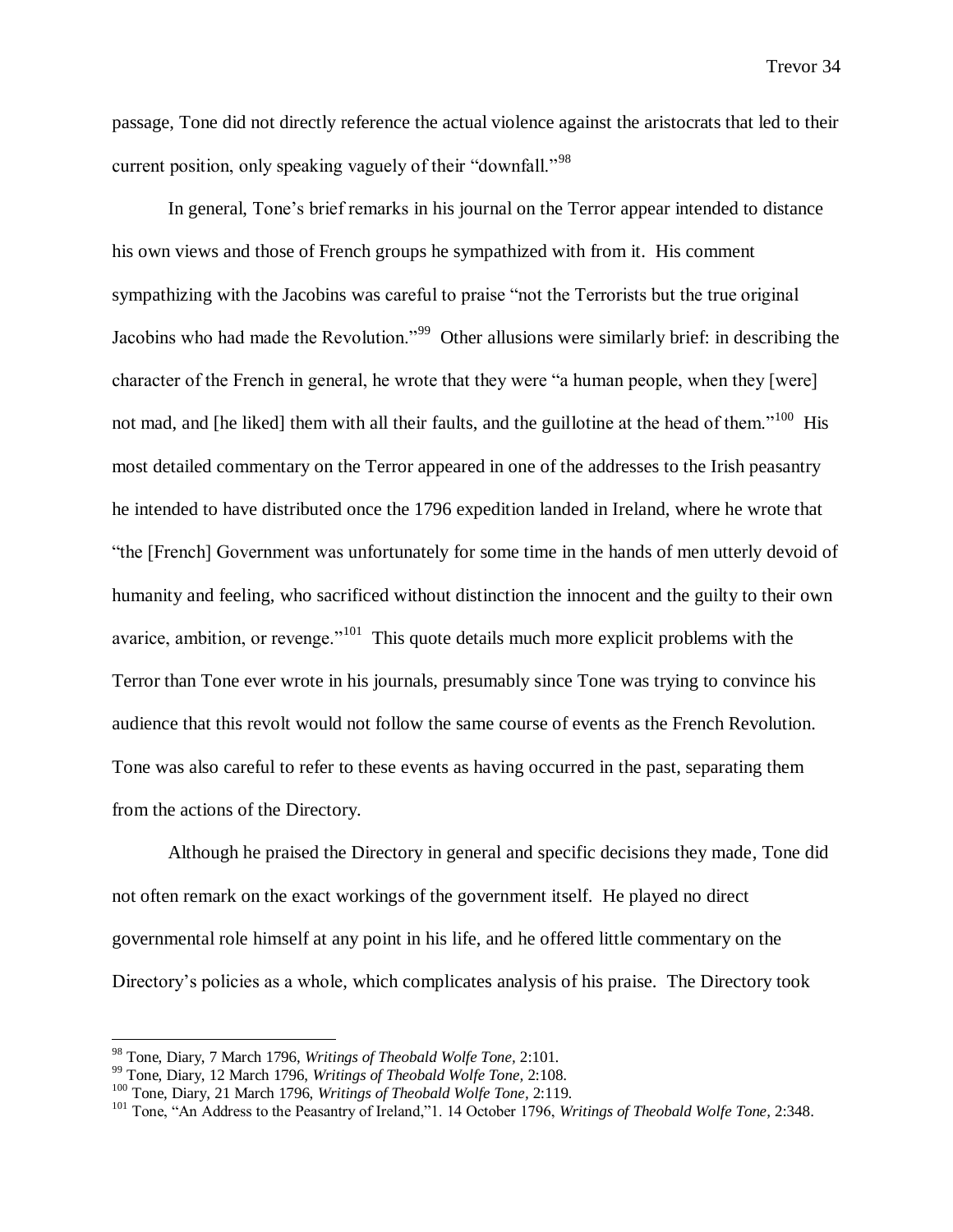power in a reaction against the excesses of the Terror. It enacted several more conservative measures than earlier revolutionary governments, such as property requirements for voting rights, and, as Georges Lefebvre has argued, showed a concern for stopping popular movements from rising altogether.<sup>102</sup> Tone did not acknowledge these changes and only rarely distinguished between the various revolutionary governments at all, making it difficult to tell exactly what he was referencing when he praised the French government. He might not have known the detailed policies enacted by the different leaders. It is also possible that he did not want to dwell on aspects of the Directory he found less positive due to his reliance on them to advance his own cause. As with many of Tone's decisions, this reveals both idealism and pragmatism: he wanted to view the Directory positively since he admired the French, but he also relied on them to advance his cause and knew that criticizing them would not help him. His more negative remarks also imply this conclusion.

#### **2. Sympathy with Critics of the Directory**

Another journal entry shortly afterward, where Tone wrote about the Jacobins in the incident described by C. Desmond Greaves, contains some implied criticism of the Directory, though again Tone did not attack it outright. Tone learned from Madgett that the Directory were potentially on the verge of resigning and commented that he would regret it if they did, because he saw them as "both able and honest." However, he added that he had heard that the Jacobin party had the opportunity to re-enter the government, and as above, he distinguished them from the Terrorists. Tone admitted that if the government changed, he would want the Jacobins to

<sup>&</sup>lt;sup>102</sup> Georges Lefebvre, *The Directory*, trans. Robert Baldick (New York: Random House, 1964), 4.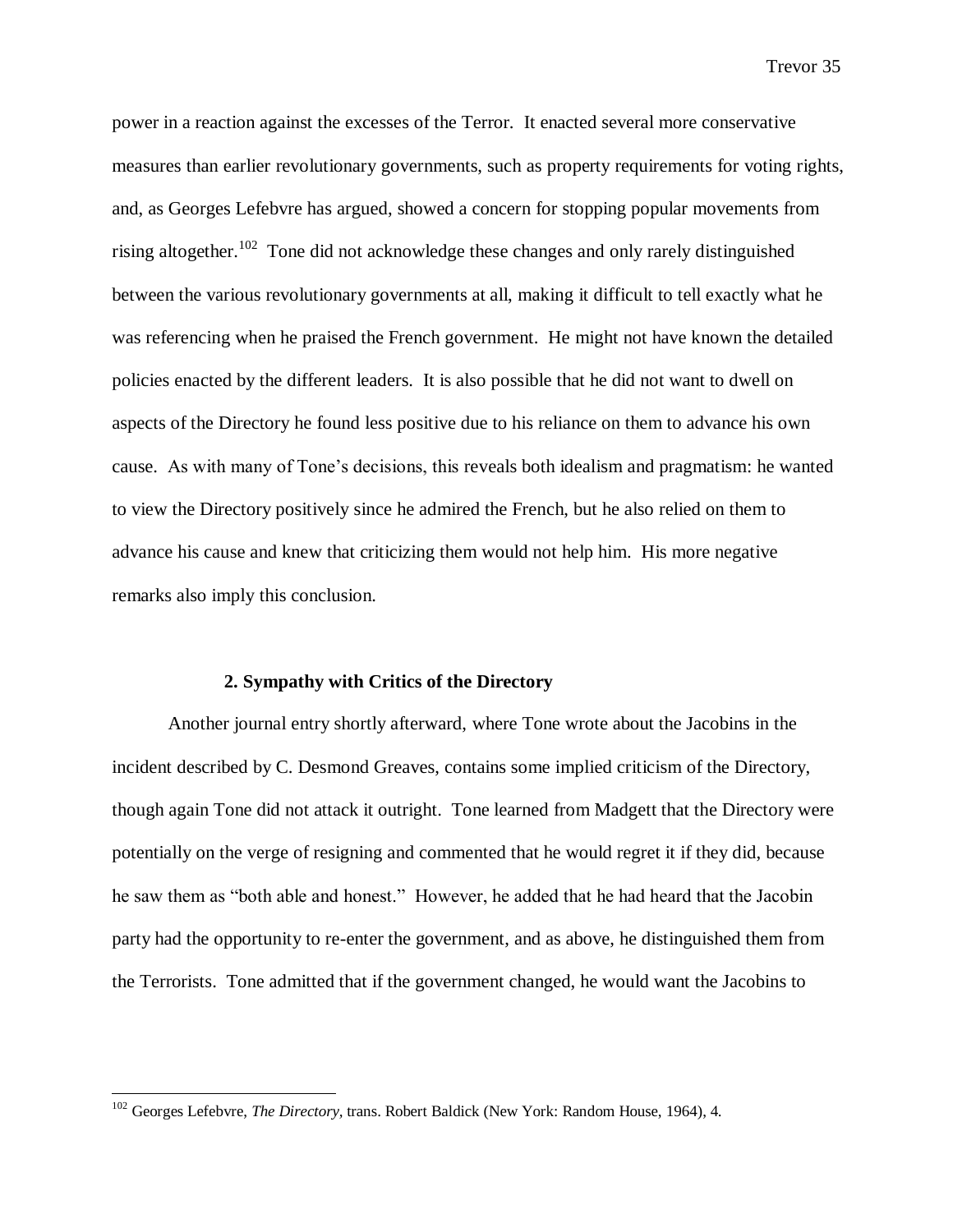take charge, as he "always had a leaning to that party." He added that he felt that the current incarnation of the Directory would benefit from "a little more energy."<sup>103</sup>

This journal entry supports the conclusion that Tone preferred the original Jacobins to the current Directory. Still, he danced around stating it directly and would not outright commit to supporting them when it endangered his cause, making it not quite as strong a conclusion as Greaves implies. Ireland's cause was more important to him than the political leanings of the French government, whatever his preferences truly were. This was in Tone's personal journal, so there was no specific reason for him to be so diplomatic. Perhaps Tone was discontented with how he and his cause had been treated by the Directory thus far, but was hesitant to admit even to himself that he might not be able to gain the support he desired.

Tone's feelings on the Directory and ideal governmental visions are also implied by another journal entry written a few months later. In May 1796, Tone recounted the fall of the Conspiracy of the Equals, which he described as "a grand plot to massacre [the Directory], the Legislative bodies, the État-Major of Paris...and to proclaim the constitution of 1793."<sup>104</sup> Tone attributed the leadership of the conspiracy to Jean-Baptiste Drouet,  $105$  adding that he was "heartily sorry for him, for [he believed him] him sincere in his principles and an undoubted republican."<sup>106</sup> Tone's sympathy for the man implies some endorsement of his political beliefs, particularly given that he specifies him as "an undoubted republican" and Tone was very attached to republican ideals. If Drouet was undoubtedly a republican, did that imply that the

<sup>103</sup> Tone, Diary, 12 March 1796, *Writings of Theobald Wolfe Tone,* 2:108.

<sup>104</sup> Tone, Diary, 11 May 1796, *Writings of Theobald Wolfe Tone,* 2:179.

<sup>&</sup>lt;sup>105</sup> This reference is odd, as the leader of the plot was in fact François-Noël Babeuf, whose name Tone did not mention. He referred to Drouet's famous prevention of the king's escape at Varennes in 1791 and Drouet's later imprisonment in Austria, so he had some knowledge of Drouet's life and had not simply confused his name with Babeuf's. It is not clear from the journal entry whether Tone had accidentally conflated the two men, recognized them as separate people but thought that Drouet led the conspiracy instead of Babeuf, or mistaken the names in some other way.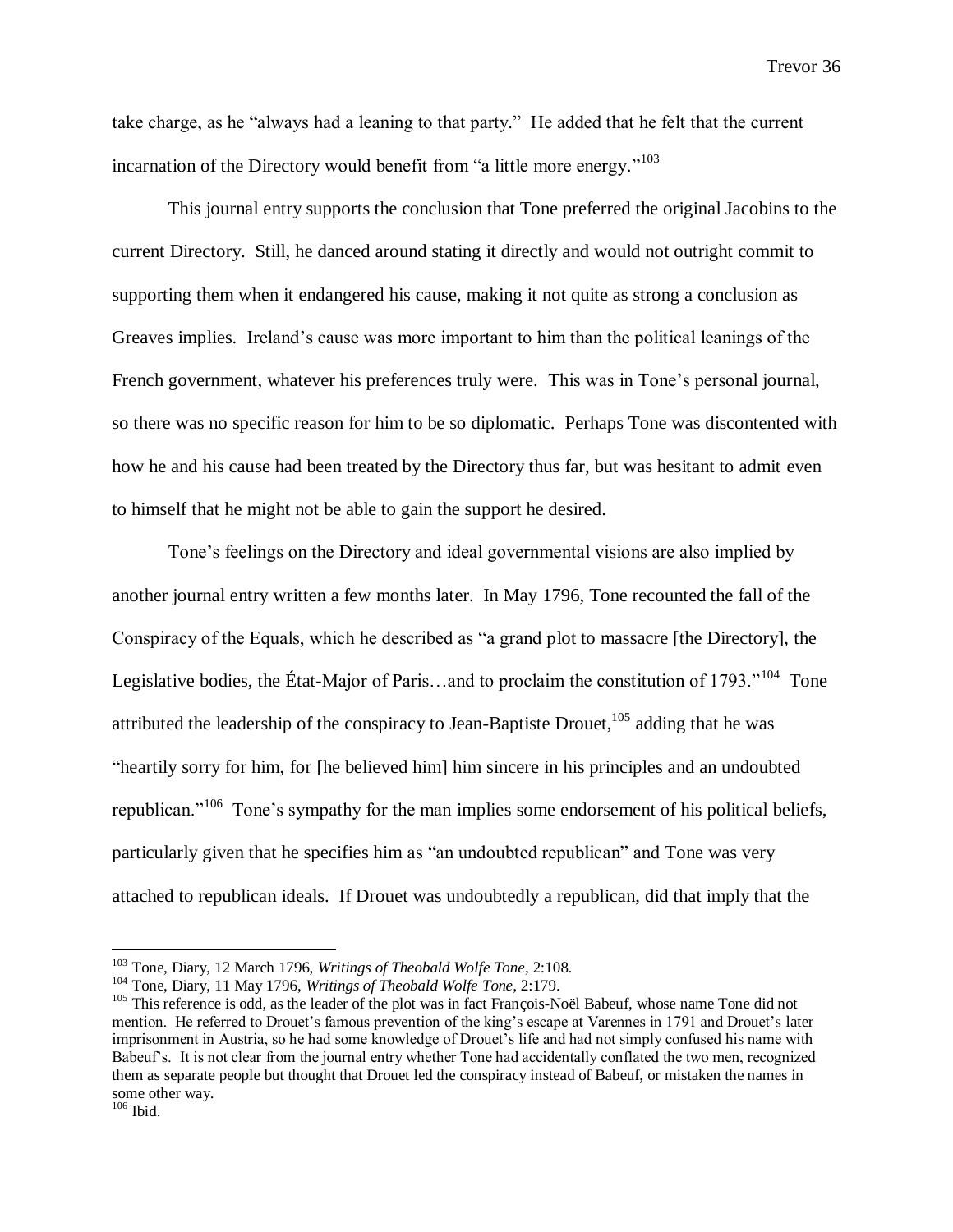government he had tried to bring down favored different principles? Tone had already been forced to explain to Clarke that he would not tolerate a monarchy in Ireland and would have similar conversations with Hoche in the coming months, so he had reason to doubt the Directory's republicanism. However, the rest of the journal entry again complicates and obscures Tone's true political thoughts on the situation.

Despite his sympathy for Drouet, Tone decided he was glad that the plot had not succeeded. He wrote that the current system was "an exceeding good form of government," but he also admitted that it could be better.<sup>107</sup> However, he then explained that, in spite of that opinion, he would not want the government to change. His reasoning behind this varied throughout the journal entry. He claimed initially that it would not be worth the bloodshed that would result from another revolution even if the government could be improved. Then he added, "As an Irishman I cannot but rejoice at the discovery of this *complot.* Had it succeeded, what would have become of us?"<sup>108</sup> Tone's fears of losing the gains he had made for the Irish cause exceeded his concerns about another destructive revolution. He had already built a relationship with and gained promises of support from the Directory, and he could not risk losing that to a new government that might not support him, particularly since the transitional period between the administrations would cause delays in any event. Despite his praise, Tone's honest views on the value of the Directory as a system of government are very difficult to determine because they are colored by the fact that he relied on them for his Irish expedition to have any hope of success. Had he been independent from the Directory, he would have assessed them differently.

Tone wrote little on the conspiracy afterward, which also makes it difficult to determine his opinions on the political ideas involved. He mentioned it again several days later only to note

<sup>107</sup> Tone, Diary, 11 May 1796, *Writings of Theobald Wolfe Tone,* 2:179.

 $108$  Ibid.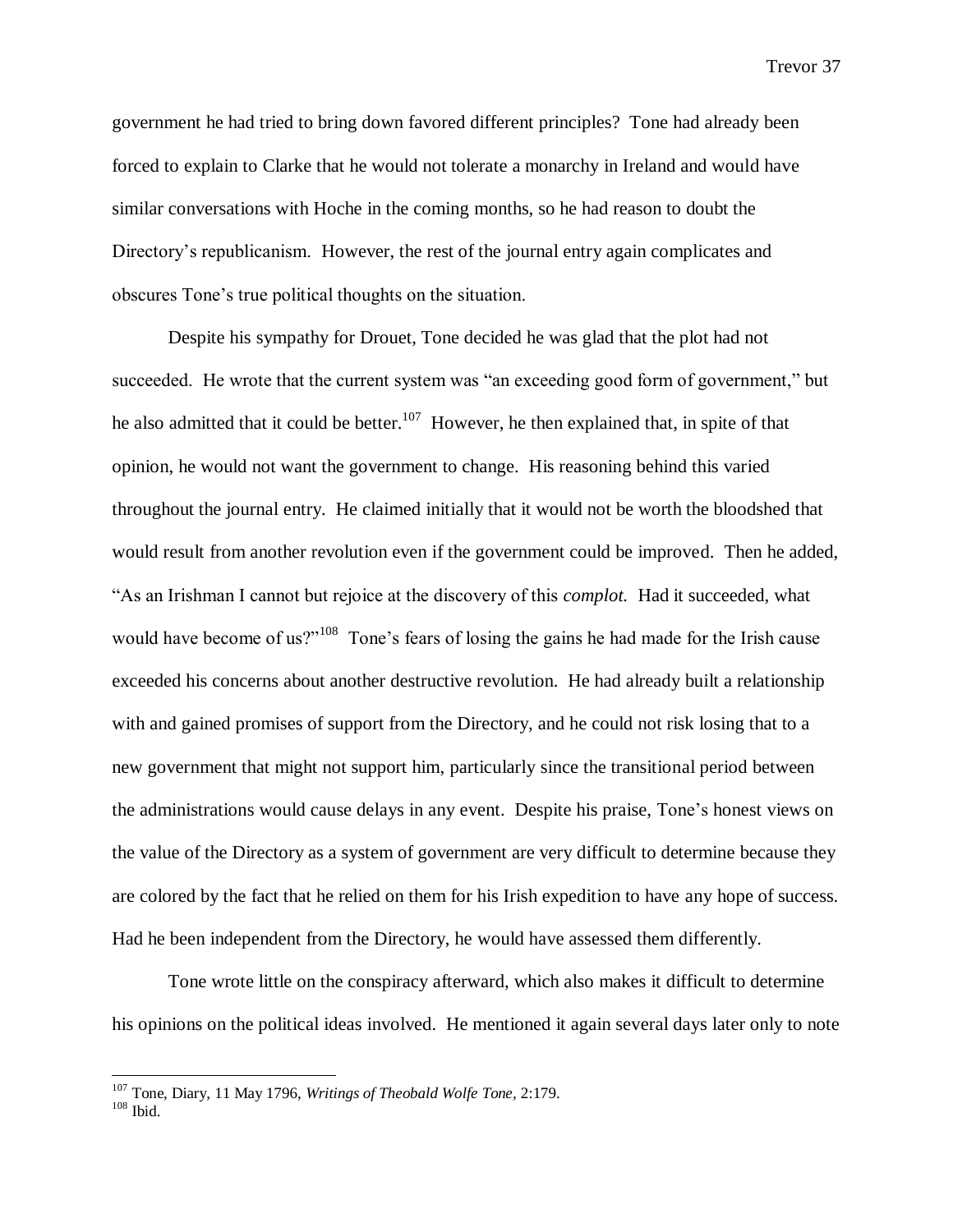again how disastrous it would have been for his cause had the plot succeeded, as he learned that part of the plan was to imprison foreigners and surmised that he could have then been executed.<sup>109</sup> While Tone was opposed to this plan on personal grounds, it was only a few days later that he praised the Directory for working to expel foreigners from Paris for economic reasons and in fact wished that they would have fewer exceptions in favor of Americans.<sup>110</sup> Tone did not want these people imprisoned or executed, only forced to leave Paris, so in that way his views were less extreme than the report he had heard of Babeuf's. These entries again demonstrate how Tone's pragmatism required him to favor the current French government: the Directory had made exceptions to allow Tone to remain in Paris when others were compelled to leave, but he had no guarantee that any new system put in place would treat him in the same way. This made him unable to judge the Directory objectively and complicates attempts to determine which governmental systems and policies he actually favored and which were convenient to his cause at certain times. Tone's writings from his time in France both hint at and obscure his political inclinations.

#### *D. Tone on Dutch Politics*

During the 1797 attempt at sending a Dutch expedition to Ireland, Tone spent time in the Batavian Republic, a sister-republic created by the French in Holland prior to Tone's arrival in France. Though his time there was concerned primarily with military planning and procedures, Tone also spent a short time observing the French-influenced Dutch government. This was especially relevant to Tone given the ever-present fear that the French would attempt to exercise too much control over Ireland after they had helped it to become independent, and his reflections

<sup>&</sup>lt;sup>109</sup> Tone, Diary, 20 May 1796, 187-188.

<sup>&</sup>lt;sup>110</sup> Tone, Diary, 27 May 1796, 191-192.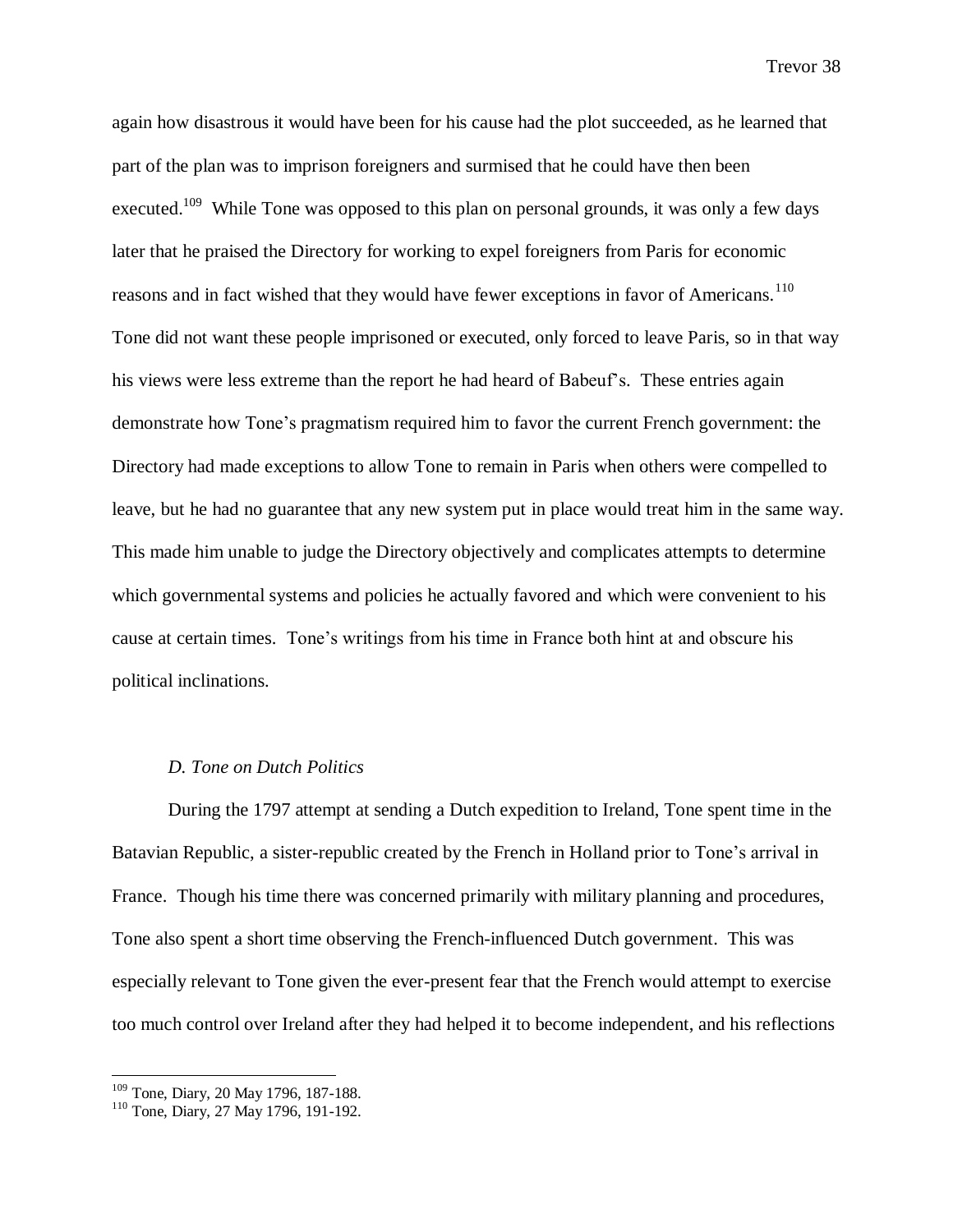on the Dutch government in his journals provide insights into his political views and goals for Ireland.

In April of 1797, during a reprieve from his military duties, Tone set off to visit the Dutch Convention. Along the way, upon meeting and dining with several members of the Convention, he remarked that they reminded him of the leaders of the Catholic Committee, for whom he had worked in Ireland.<sup>111</sup> This itself is an indication that he looked upon them very favorably, as despite occasional disagreements, Tone frequently remarked on his great respect for the members of the Catholic Committee. When he discussed them in one of his memorials to the Directory, he claimed that there was "nowhere to be found men of purer patriotism, more sincerely attached to the principles of liberty, or who would be more likely in an arduous crisis to conduct themselves with abilities and firmness."<sup>112</sup>

Upon reaching the Convention, Tone made several telling remarks. He was pleased by the salaries paid to the government functionaries, noting that this made the Batavian Republic more efficient than the French government, who could not pay as well and therefore had more careless workers.<sup>113</sup> This was one of Tone's rare direct criticisms of the French government, and it is noteworthy that he praised the Batavian Republic's system over theirs. While Tone likened Ireland to France in his writings, its position if it was liberated by the French would be more akin to that of the Batavian Republic, and comparisons to its government would be more immediately relevant.

Unsurprisingly, Tone was concerned with the role of religion in the Dutch government. The session of the Convention that he witnessed concerned whether the Dutch people should be

<sup>111</sup> Tone, Diary, 26 April 1797, *Writings of Theobald Wolfe Tone,* 3:66.

<sup>112</sup> Tone, "First memorial to the French government on the current state of Ireland," *Writings of Theobald Wolfe Tone,* 2:68.

<sup>113</sup> Tone, Diary, 27 April 1797, *Writings of Theobald Wolfe Tone,* 3:68.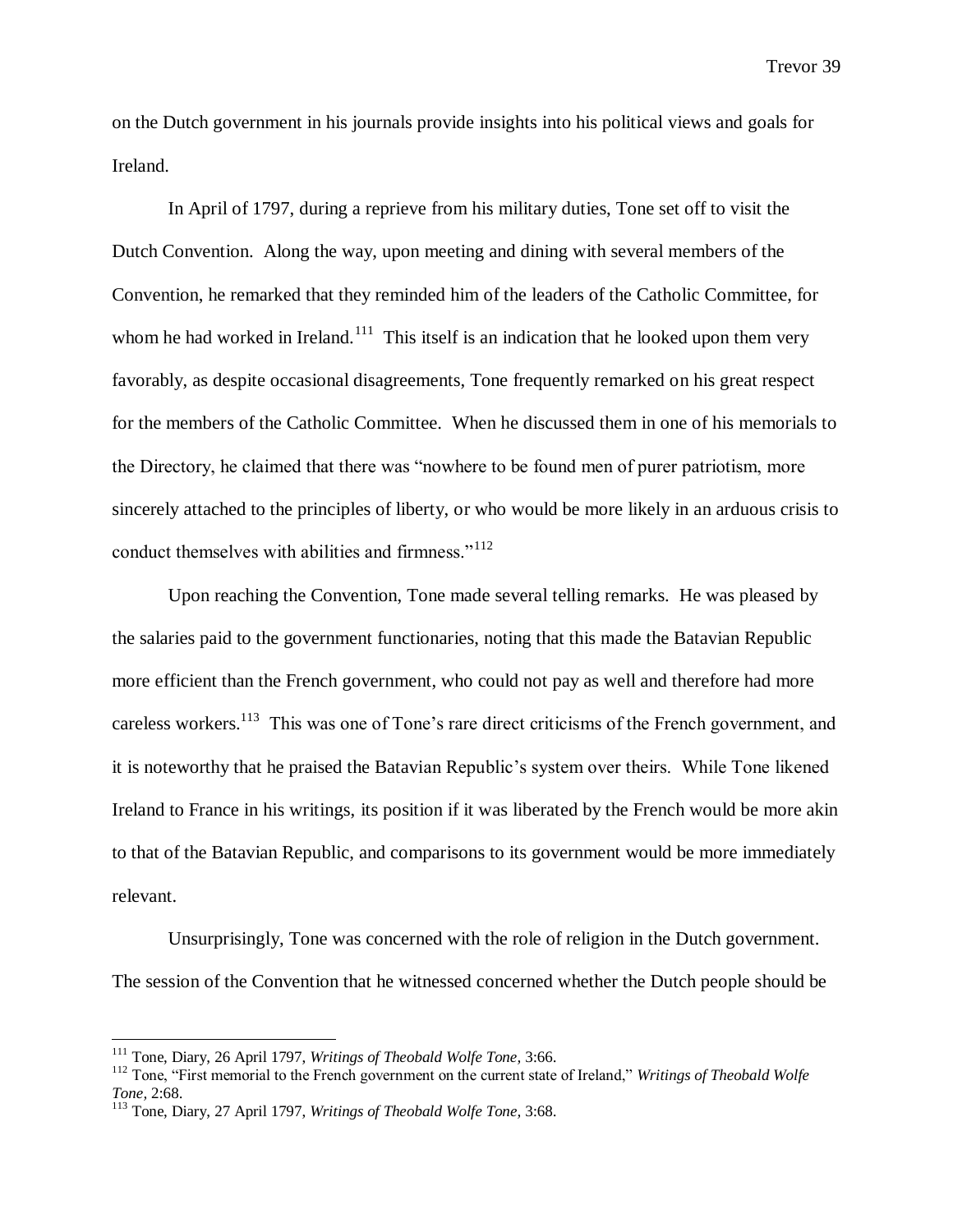required by law to provide salaries for their priests. Tone, naturally, did not think that there should be any state-supported religion, commenting that America and France – regardless of his otherwise very different thoughts on those two nations – did not have a legally required salary for their clergy. The situation in Ireland, where the people had to pay tithes to the established church even if they were not members of it, had convinced Tone of the evils of state religion, and he hoped that the Batavian Republic would align more closely to France's example.<sup>114</sup>

Tone also observed upon visiting the Convention that members of the clergy sat in it, as well as aristocrats. Tone's commentary on this was surprisingly limited, though he did note that they did not control the Convention or all vote along the same party lines. He was later informed by "an honest Dutch patriot" who explained several aspects of the Convention to him that the Dutch intended to forbid the clergy from sitting in the legislature once they had finalized their constitution. Tone neither praised nor criticized this sentiment, though his other remarks on religion in government and his general approval of the man with whom he was speaking suggest that he at least did not object to such a plan.<sup>115</sup>

Tone concluded his discussion of the Dutch Convention by listing all the governing bodies he had observed: "the Parliament of Ireland, the Parliament of England, the Congress of the United States of America, the *Corps Législatif* of France, and the *Convention Batave* [Dutch Convention.]" He also mentioned "[Ireland's] shabby Volunteer convention in 1783, and the General Committee of the Catholics in 1793." There was no question as to which was the worst – Ireland's legislature was "beyond all comparison the most shamelessly profligate and abandoned by all sense of virtue, principle, or even common decency."<sup>116</sup> He did not name it or

 $\overline{a}$  $114$  Ibid.

 $115$  Ibid., 68-69.

<sup>116</sup> Ibid., 69.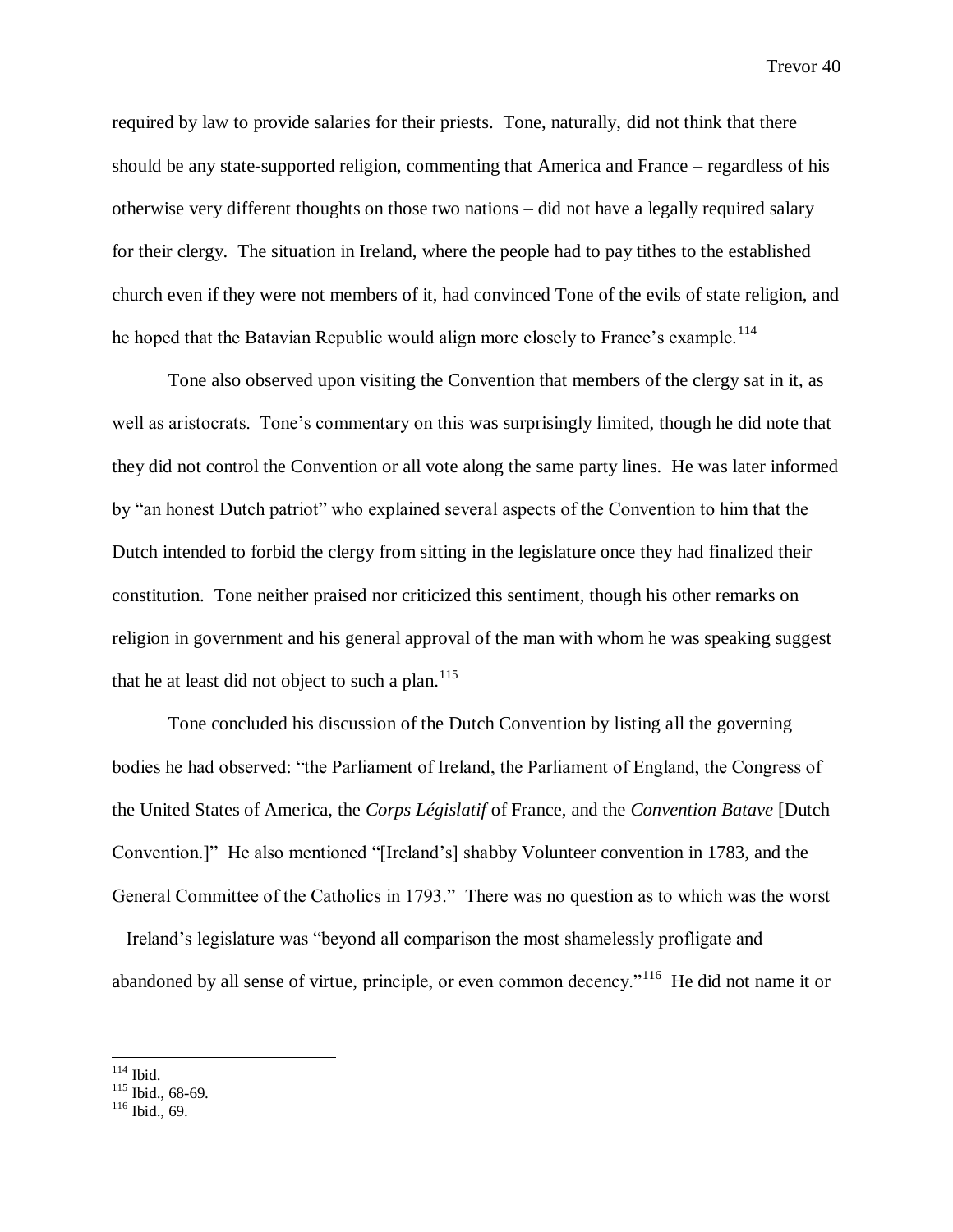any other as the best, but on the whole, Tone approved of the Dutch Convention and may have viewed it as a potential model for the government of Ireland.

Tone remarked again on the Dutch government in January 1798, after the failure of the Dutch expedition. Several of the Dutch leaders had been arrested or removed from office, and the French had forced them to adopt a constitution, as they had not yet agreed on one for themselves. Despite his insistence that the French would need to liberate rather than conquer Ireland and would not have influence in its government, Tone approved of the French exerting their influence on this occasion. He did not look as benevolently upon the Dutch as before, claiming that if they had had three years of independence and failed to establish their own constitution, the French intervention was warranted. Tone even compared the situation directly to that of a hypothetical future Ireland: "I think I should [approve of French intervention] even in the case of my own country, if she were to shew similar incapacity in like circumstances, which however I am far from apprehending would be the case."<sup>117</sup>

Essentially, Tone dodged the important question of to what degree French interference in Ireland would be allowed: in dire circumstances he would pardon it, but he did not imagine that such circumstances would arise. Tone wanted an independent Ireland that could govern itself, and he did not give full consideration to the necessary courses of action if that situation did not immediately arise. The example the Batavian Republic set troubled Tone, and he could not excuse or account for it.

Tone's travels broadened his political views and plans. They also helped to develop his political character. His writings from the time reflect the pragmatic ways he viewed potential models for Ireland's eventual government, though they can simultaneously show his unrealistic idealism and failure to respond appropriately to potential problems. These experiences, as well

<sup>117</sup> Tone, Diary, 22 January 1798, *Writings of Theobald Wolfe Tone,* 3:193-194.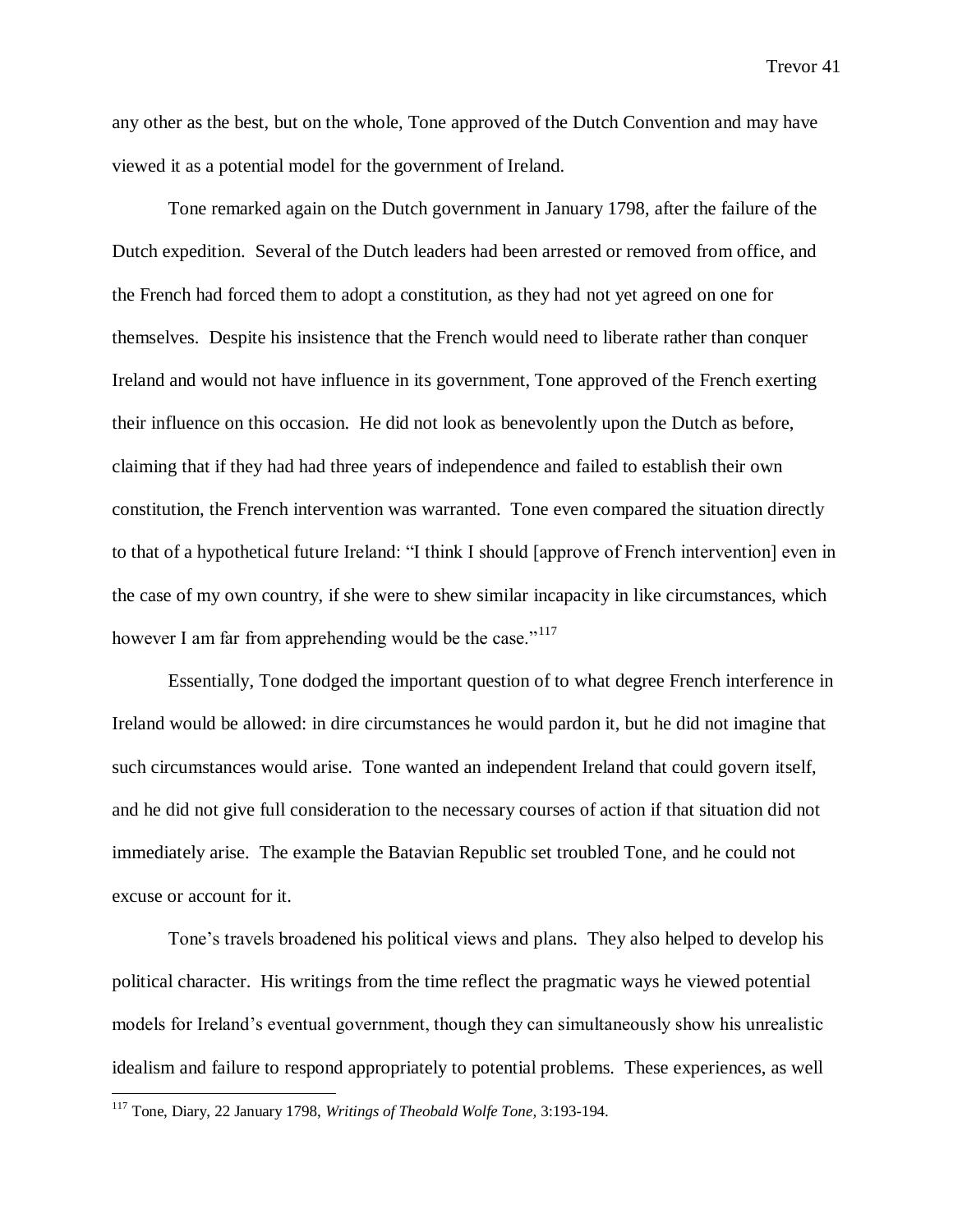as his own political views, helped shape him into the practical politician he became. This aspect of Tone's character deserves further attention in historiography, both as it relates to his observations of other governments and to his career as an essayist, diplomat, and negotiator.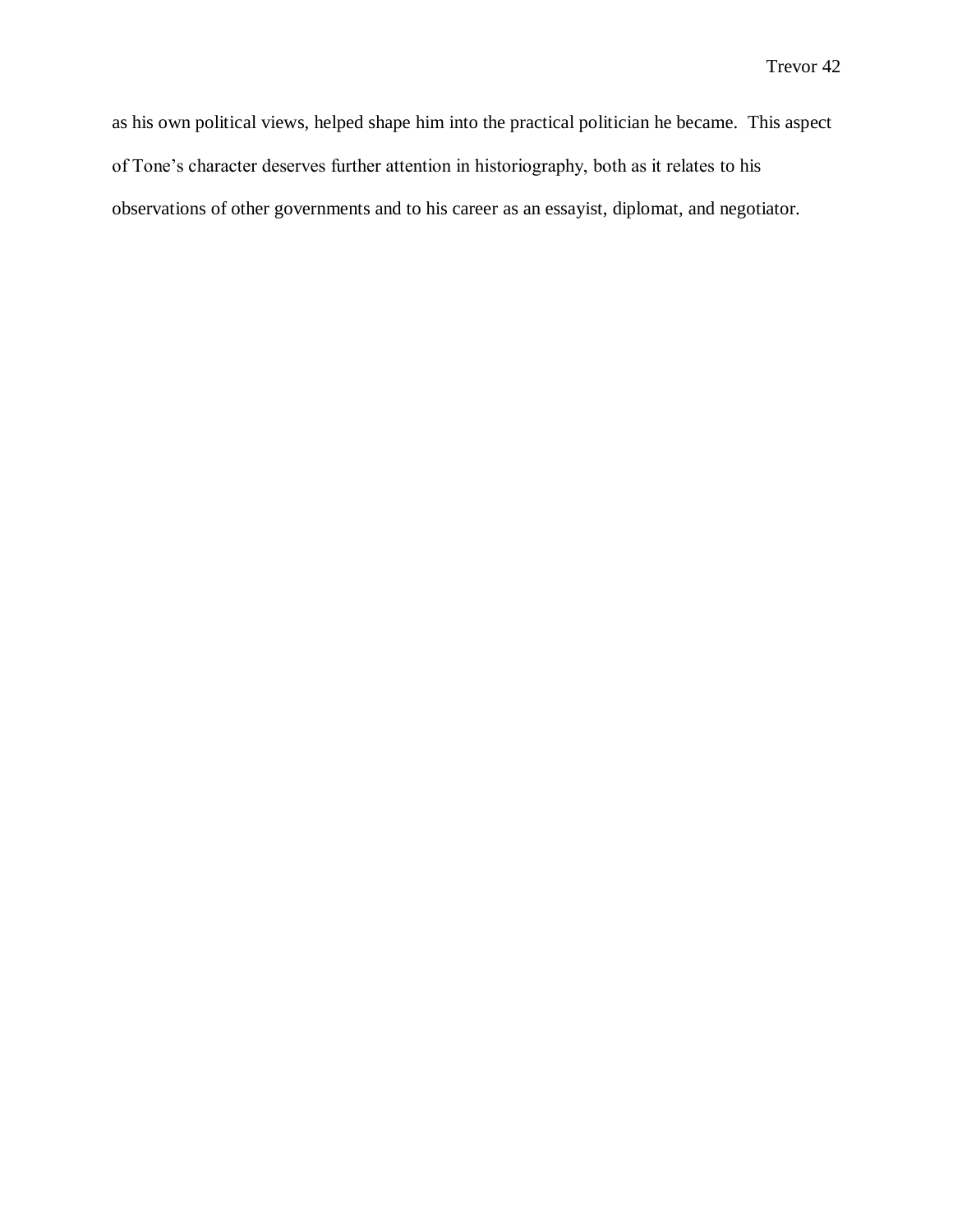### IV. Tone as a Politician and Diplomat

# *A. Tone's Political Skill*

Throughout his life, Tone shaped his publicly-expressed political views to the circumstances, defining them differently depending on his audience. This makes it difficult to determine which of the various ideas discussed in his writings he truly believed in and hoped to implement in Ireland in the future and which ones he said to appease certain groups. At different points in his life, Tone declined to express his true thoughts on political situations, either because he knew they would alienate his audiences or because he did not think his goals were achievable at that point in time.

Although this tendency obfuscates Tone's true opinions, it also indicates his skill as a diplomat and a politician. His written works consistently prove that he knew how to present his arguments in order to gain a favorable response from his audiences, whether the response he sought was the French government sending troops to Ireland or his fellow Irish Protestants lending support to the Catholics. The tendency to paint Tone as a romantic and idealistic republican figure, while in some ways not incorrect, obscures his practicality in his political negotiations. In Ireland, his goals were religious unity and reform of the parliamentary system, and by the time he was in France he sought Ireland's independence, but he knew that he needed to argue his points in certain ways to achieve those objectives. It is worth noting, however, that Tone's skill in this area applies primarily to the government officials and middle-class or above figures Tone was negotiating with. His understanding of the peasantry was less complex, and he was less adept at navigating their specific concerns.

#### *B. Tone in Ireland*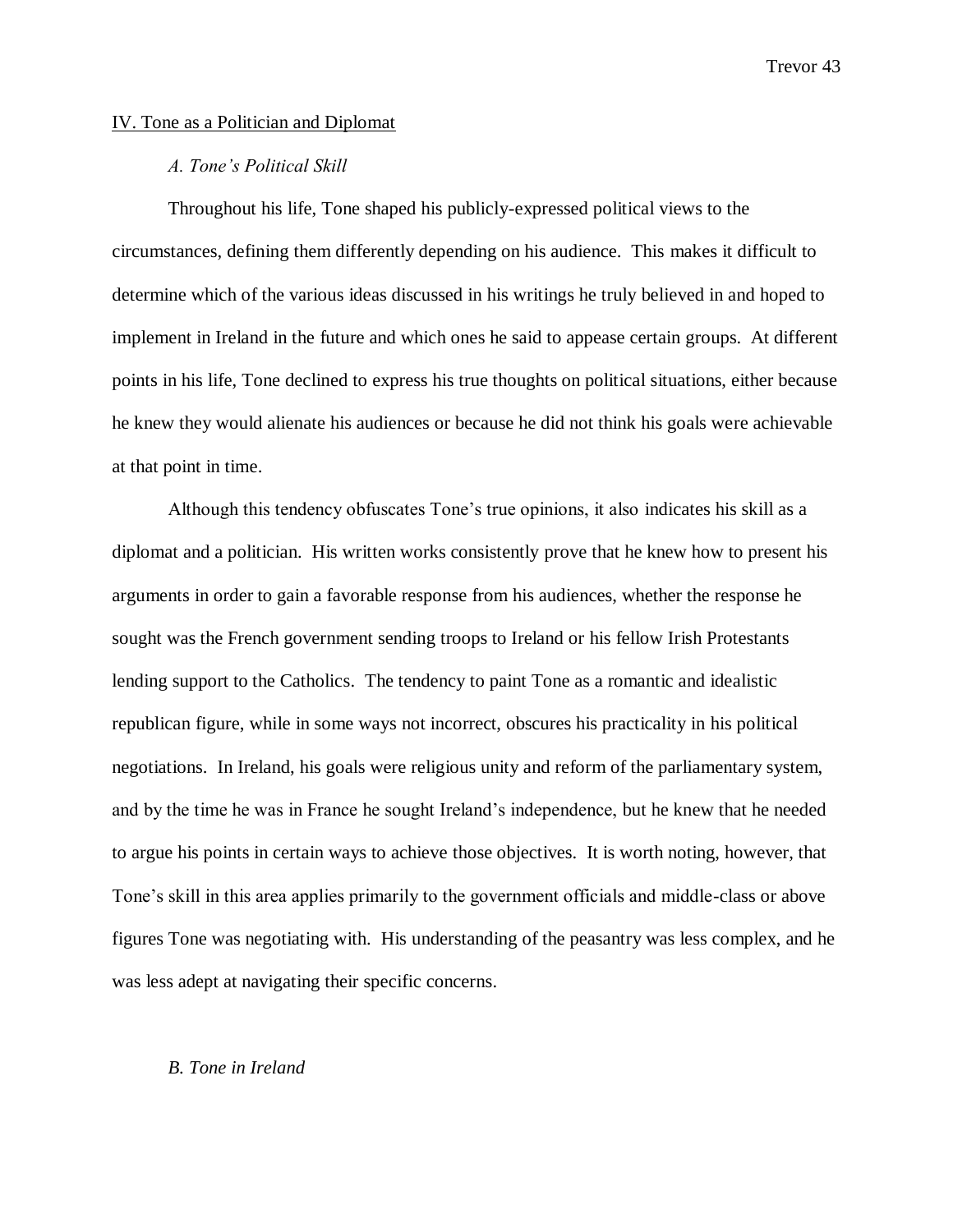#### **1. An Argument on Behalf of the Catholics of Ireland**

One of Tone's most well-known and important works was a pamphlet he wrote in the summer of 1791, *An Argument on Behalf of the Catholics of Ireland.* The pamphlet, an example of some of Tone's best early political work, was intended to convince his fellow Protestants that it was not only right but necessary to include Catholics in their reform efforts. The primary argument Tone used to justify this was common throughout his works: "The proximate cause of our disgrace is our evil government, the remote one is our own intestine division, which, if once removed, the former will be instantaneously reformed."<sup>118</sup> He believed that uniting the people of Ireland in spite of their religious conflict would allow them to solve Ireland's governmental problems at once.

Tone stated within the pamphlet itself that he was addressing the Protestants who led the Irish reform movements with this and the various other arguments he detailed.<sup>119</sup> Examining this work therefore allows the reader to understand how even very early in his career, Tone was talented at fitting his points to his target audience in order to answer their concerns and make them far more likely to support his side.

As shown by this essay and many of his other writings, Tone genuinely believed that the Catholics of Ireland deserved to be fairly represented in government. However, this did not prevent him from using Protestant prejudices against Catholics within his pro-Catholic works, and he was not immune to these prejudices himself. In the *Argument* and several of his other works, Tone repeatedly described the Catholic peasantry of Ireland as ignorant. He did also claim that this was not their fault, as it was "the iniquitous and cruel injustice of Protestant

<sup>118</sup> Tone, "An argument on behalf of the Catholics of Ireland," 1 August 1791, in *Writings of Theobald Wolfe Tone,*  1:110. <sup>119</sup> Ibid., 1:109.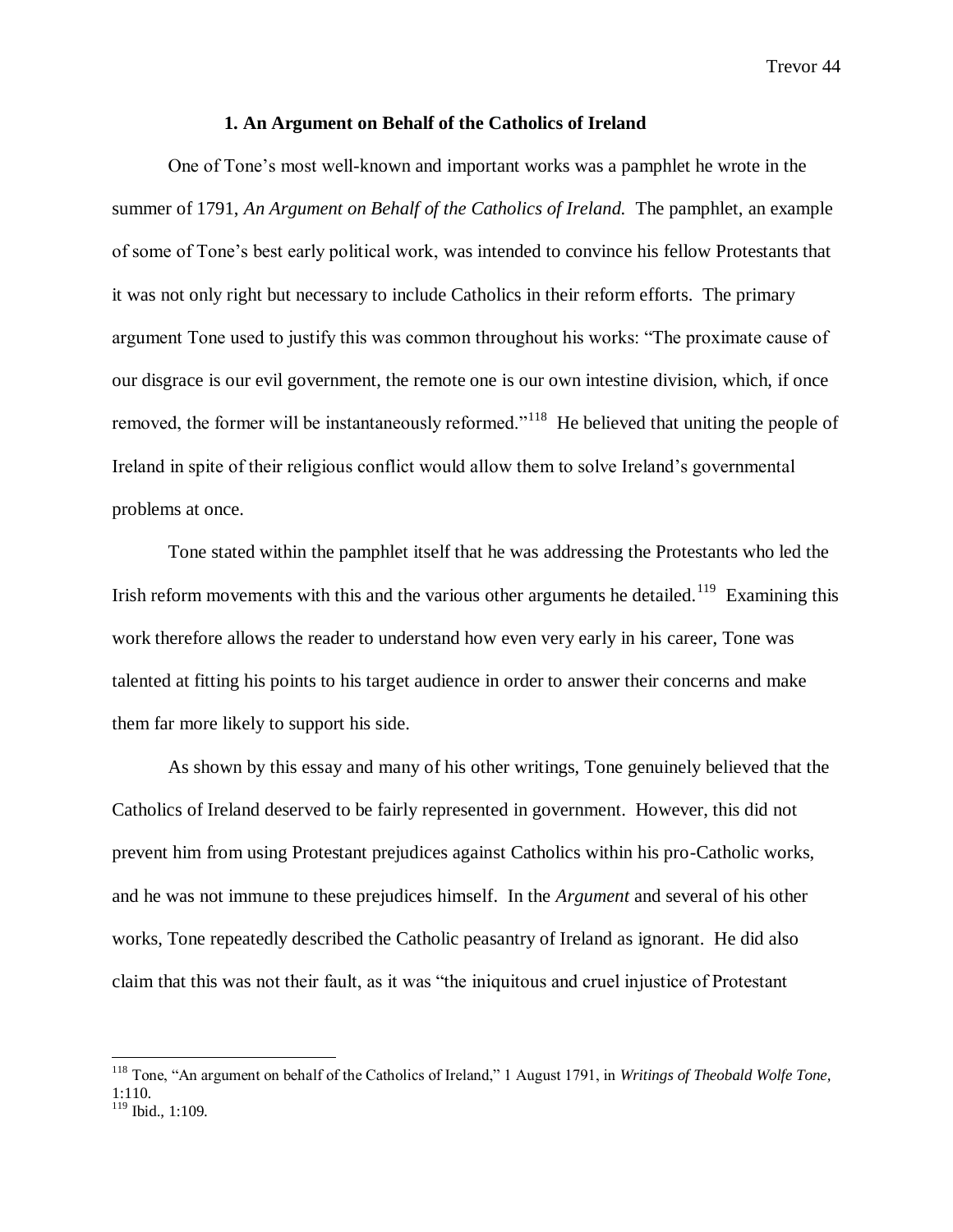bigotry" that made them that way, but he did not challenge the claim of ignorance itself.<sup>120</sup> Some of this portrayal was due to Tone's own deeply held beliefs about Catholicism. In his journals, he remarked negatively even on leading members of the Catholic Committee, such as his close ally John Keogh, whom he called a "papist" who was too devoted to the clergy.<sup>121</sup> Still, he was also aware that he could not challenge typical Protestant views of Catholics too far if he intended to be convincing in his arguments.

In addition to supporting stereotypes about Catholics, Tone's *Argument* suggested that improving their situation would be best because it would essentially make them less Catholic, removing the traits Protestants saw as negative. He tried to distance even his contemporary Catholics from an association with their religion, saying that they were little different from Protestant peasants or the lower classes from other nations because all peasants were alike in that they had to follow the whims of their wealthy leaders.<sup>122</sup> Tone then insisted that once they had been educated and granted their rights, Catholics would move beyond their religion and particularly their attachment to the clergy, as the Protestants had. This was presented as a natural result of the "days of illumination" in which he and his compatriots lived.<sup>123</sup> As Marianne Elliott has discussed, Tone was strongly influenced by the philosophers of the Enlightenment, and this segment of the *Argument* reflects that.<sup>124</sup> Tone felt that moving beyond the restrictive superstitions of both Catholicism and Protestantism was a natural and rational progression. He was also aware that he was writing primarily for men with similar educations to his and that they were therefore likely to sympathize with the same ideologies.

 $120$  Ibid., 119.

<sup>121</sup> Tone, Diary, 14 and 17 October 1792, *Writings of Theobald Wolfe Tone,* 1:312-313.

 $122$  Ibid., 120.

<sup>123</sup> Ibid., 121.

<sup>124</sup> Elliott, *Wolfe Tone,* 352.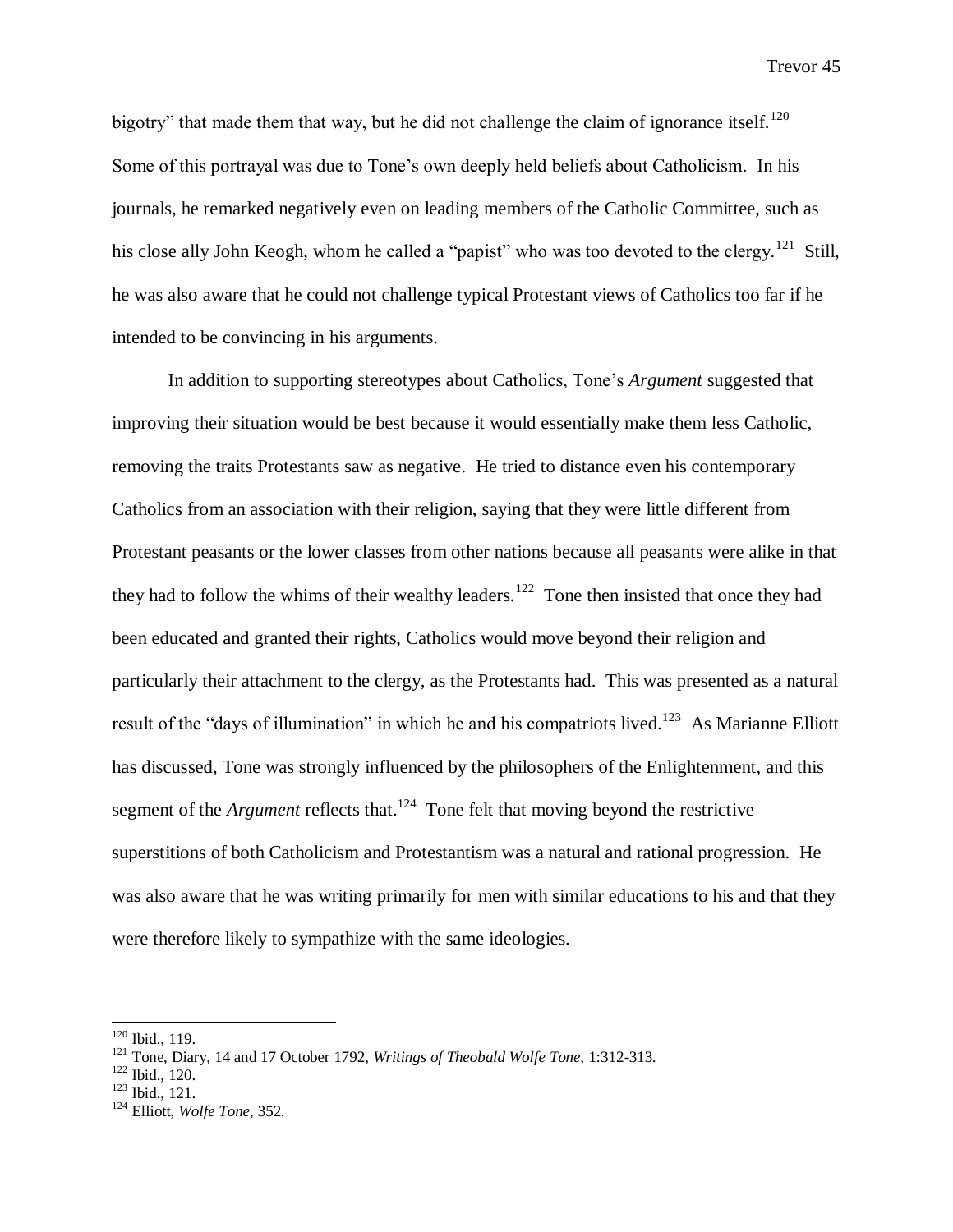Tone's suggestions that the Catholics would quickly move beyond the objectionable aspects of their religion was not only grounded in philosophy. He also based them on the example of the Catholics of France. Tone was very pleased that the Pope had been burned in effigy in Paris and cited this incident in his *Argument*. 125 To Tone, this was adequate proof that any group of Catholic peasants could be made to reject their devotion to the Pope and attach their allegiance to more appropriate leaders. Nowhere did he suggest that allegiance to the Pope was unobjectionable, as he did not believe it himself and knew that his audience would not either.

The *Argument* also demonstrates Tone's awareness of his readers' potential objections to his claims. It acknowledges the fear that were the Catholics to gain political power, they would attach the nation to France rather than England and again subject it to unjust rule. Tone refuted this idea, objecting to the implication that Ireland would be unable to exist as an independent nation.<sup>126</sup> He also made a more practical point: an entirely Catholic Parliament able to make decisions regarding Ireland's allegiances would be unlikely to exist within the immediate future, as the systematic inequalities that barred Catholics from power would not disappear the moment they were granted the franchise. Tone also pointed out that there was no evidence that a Catholic Parliament would automatically present a problem in any case.<sup>127</sup> Tone's consciousness of his audience's fears was evident throughout the *Argument,* and he devoted significant attention to debunking them.

As a result of his own beliefs and his attempts to appeal to his audience, Tone's *Argument* contained several negative implications about Catholicism while attempting to argue in favor of Catholic rights. This is not true throughout the work: one of Tone's ultimate and

<sup>125</sup> Tone, "Argument on behalf of the Catholics," *Writings of Wolfe Tone,* 1:121.

<sup>126</sup> Ibid., 122.

<sup>127</sup> Ibid., 123.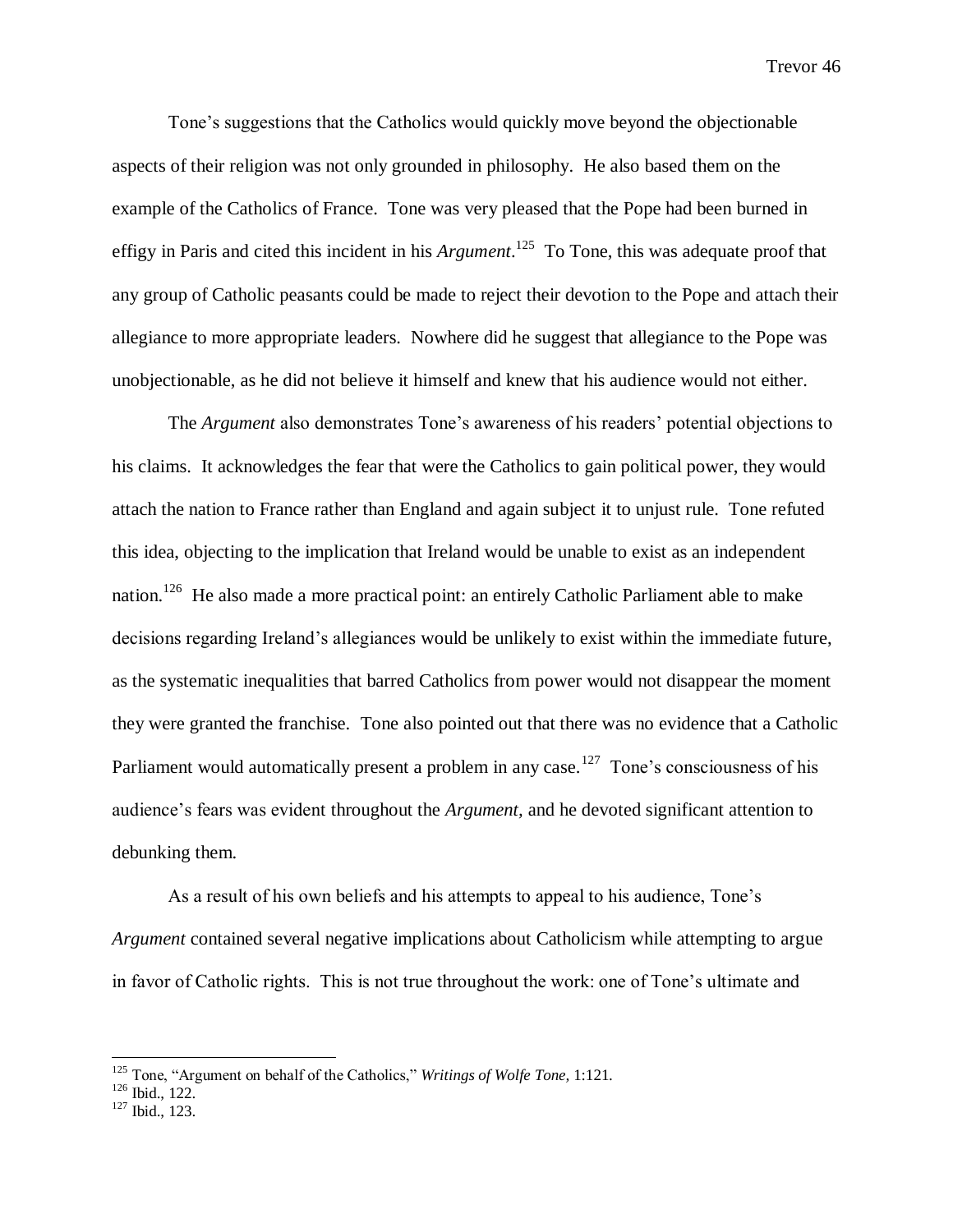undeniable points was that Protestants who worked for their own rights without including the Catholics were hypocrites, and he did not hesitate to declare this outright:

"We prate and babble, and write books, and publish them, filled with sentiments of freedom and abhorrence of tyranny and lofty praises of the *Rights of Man!* Yet we are content to hold three millions of our fellow creatures and fellow subjects in degradation and infamy and contempt, or, to sum up all in one word, in *slavery!*" 128

Tone was employed by the Catholic-run Catholic Committee for much of his career in Ireland, often working more closely with them than with the United Irishmen.<sup>129</sup> He supported their efforts and they were grateful for his work on their behalf. His writings and the *Argument*  in particular, despite their prejudiced aspects, were still praised by both Catholics and Protestants and were seen as very helpful to the Catholic cause.<sup>130</sup> Tone owed his success to his ability to appeal to his audience's prejudices even as he urged them to reform – prejudices from which he himself was hardly free.

# **2. The Separatist Letter**

Another example of Tone's adept diplomacy occurred in July of 1791, just before the *Argument* was published and a few months before the official formation of the United Irishmen. A letter Tone wrote in that month again proves his ability to frame his arguments for his audience, and the fallout from this letter years later showed how he could change those

<sup>&</sup>lt;sup>128</sup> Ibid., 125.

<sup>129</sup> Elliott, *Wolfe Tone,* 161.

<sup>130</sup> Dr. Alexander Henry Haliday to Lord Charlemont, letter, 5 November 1791, *Writings of Theobald Wolfe Tone,*  150-151 discusses the positive reaction to the *Argument* in the Belfast area, where Haliday was a well-known physician.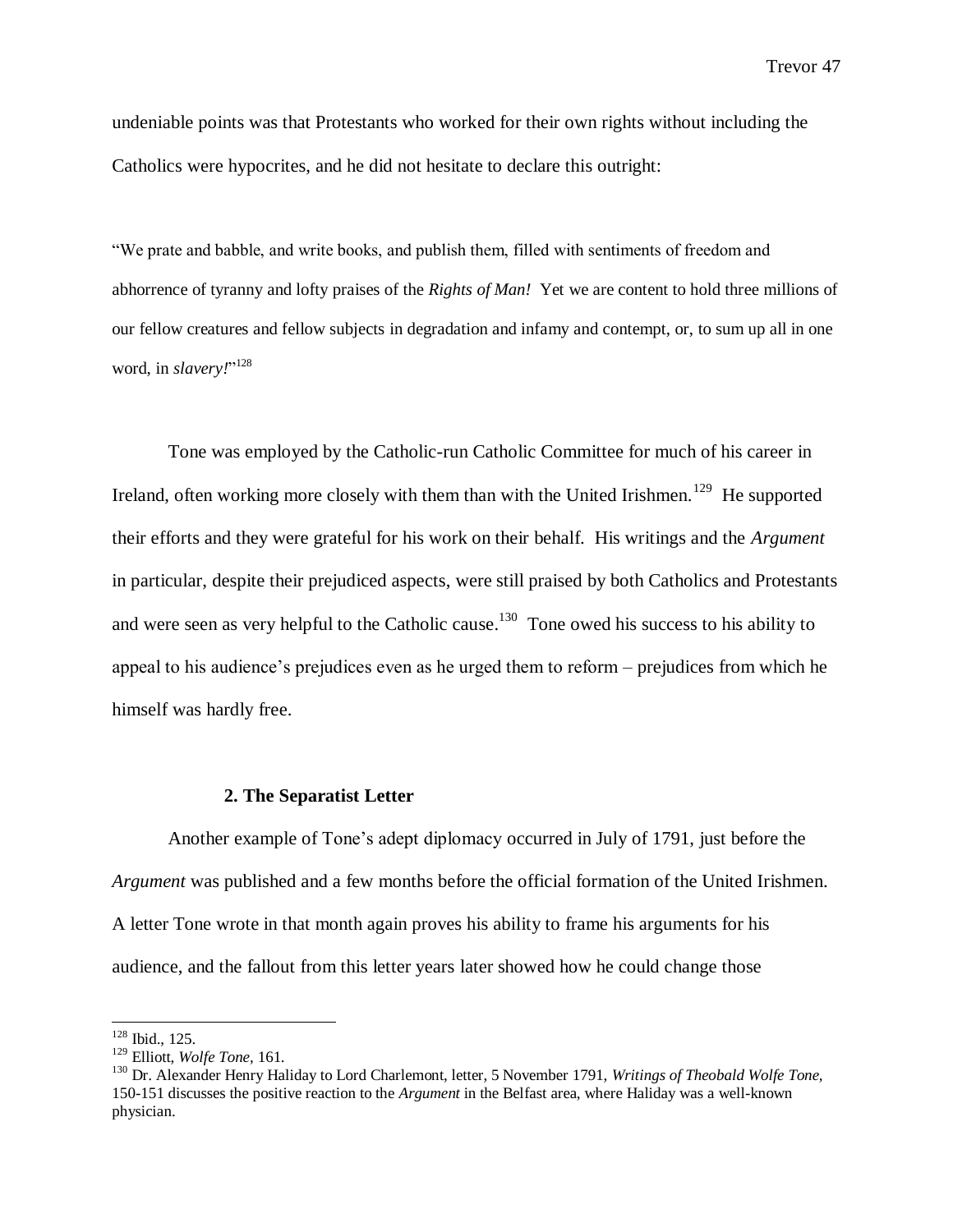arguments to protect himself. In 1791, liberals in Belfast were planning a meeting in honor of the anniversary of the fall of the Bastille, and Tone was asked to write a series of resolutions expressing their intentions for the future.<sup>131</sup> While still liberal enough to horrify governmental officials even a few years later, the ideas expressed within were not as radical as the views Tone privately confessed to holding. In the set of resolutions, Tone discussed his commonlyexpressed idea that the Irish had "no national government" because they were ruled by England rather than by their own countrymen who would represent their own interests, but claimed to want to solve this problem by reforming the Irish parliament to represent the Irish population more effectively rather than by separating from England. He added that this reform could only be achieved by the absolute union of all of the Irish people, though he did not refer to Catholics or Protestants by name.<sup>132</sup> However, Tone wrote a private letter to his friend Thomas Russell along with the set of resolutions, and the views discussed in this letter were quite different.

Tone stated at the beginning of his letter that the resolutions expressed his "very true and sincere opinion of the state of this Country *so far as in the present juncture it may be adviseable*  [sic] to publish it [emphasis Tone's]."<sup>133</sup> This establishes his consciousness of how his political views had to be shaped to be palatable to those he wished to convert and to avoid the risk of imprisonment for treason. He wrote to Russell that he had not written "one Word that looks like a wish for *separation,* tho' I give it to you & to your friends as my most decided opinion that such an event would be a *regeneration* for this country [emphasis Tone's]."<sup>134</sup> Tone was expressing a private wish to separate Ireland from England years before he would advocate it in public writings.

<sup>131</sup> T. W. Moody, R. B. McDowell, and C. J. Woods, "Tone's Career in Ireland to June 1795," *Writings of Theobald Wolfe Tone,* 1:xxxiii-xxxiv.

<sup>132</sup> Theobald Wolfe Tone to Thomas Russell, resolutions, 9 July 1791, *Writings of Theobald Wolfe Tone,* 1:107.

<sup>133</sup> Tone to Russell, 9 July 1791, *Writings of Theobald Wolfe Tone,* 1:104.

 $134$  Ibid.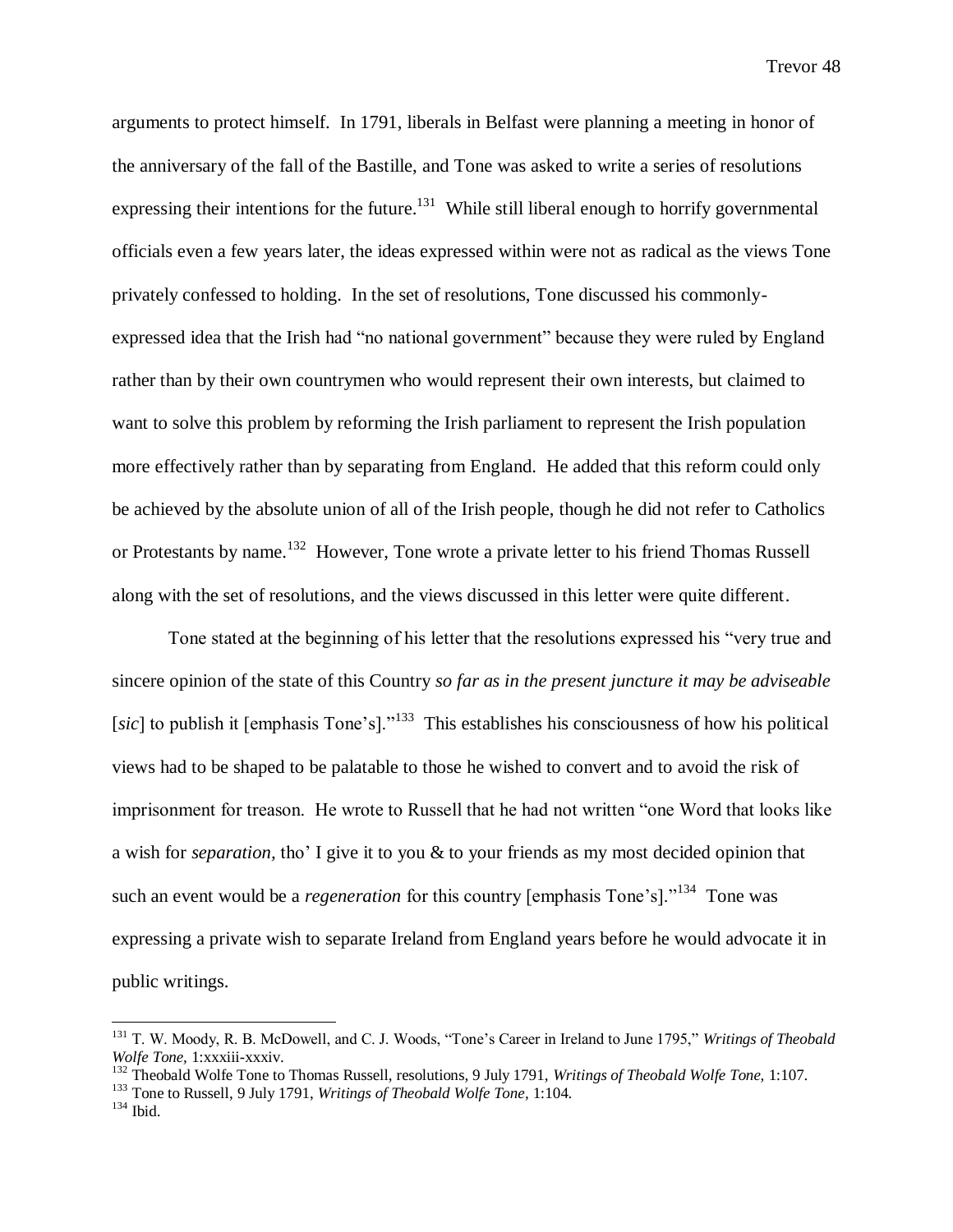In the same letter, Tone described how he had to alter his beliefs in writing not only to persuade others and escape imprisonment, but to keep from alienating his allies. Referring to the discussion of union in the resolution, Tone wrote, "I have alluded to the Catholics, but so remotely as I hope not to alarm the most cautious Protestant."<sup>135</sup> At this point in his career, Tone was primarily working with other Protestants and attempting to persuade them to support various reforms of the parliamentary system to give the franchise and more political power in general to the Dissenters. Although he added later in the letter that he loathed the idea of any reform that would not also assist the disempowered Catholics, he was concerned enough with converting his target audience that he refrained from elaborating on the controversial issue. Within the next few years, Tone would come to work for the Catholic Committee and would discuss the issue of Catholic emancipation publicly and in great detail.

Tone's writings demonstrate an interest in the Catholic cause from the beginning of his career, but early works like the July 1791 resolutions show that he was willing to place other topics first and avoid the issue when he and his allies deemed it necessary. His shift not long after to being an active Catholic advocate prompts multiple interpretations. Concerned as he always was with shaping his writings to his audience, his alliance with the Catholic Committee may have been an opportunity to express views he had always held. However, it is also possible that Tone's priorities changed and Catholic emancipation became worth the risks he took in supporting it.

#### **3. The Response to the Letter**

Tone himself would claim two years later that the views he expressed in the July 1791 letter to Russell had not changed, though the exact nature of the way he discussed it raises further

 $135$  Ibid., 105.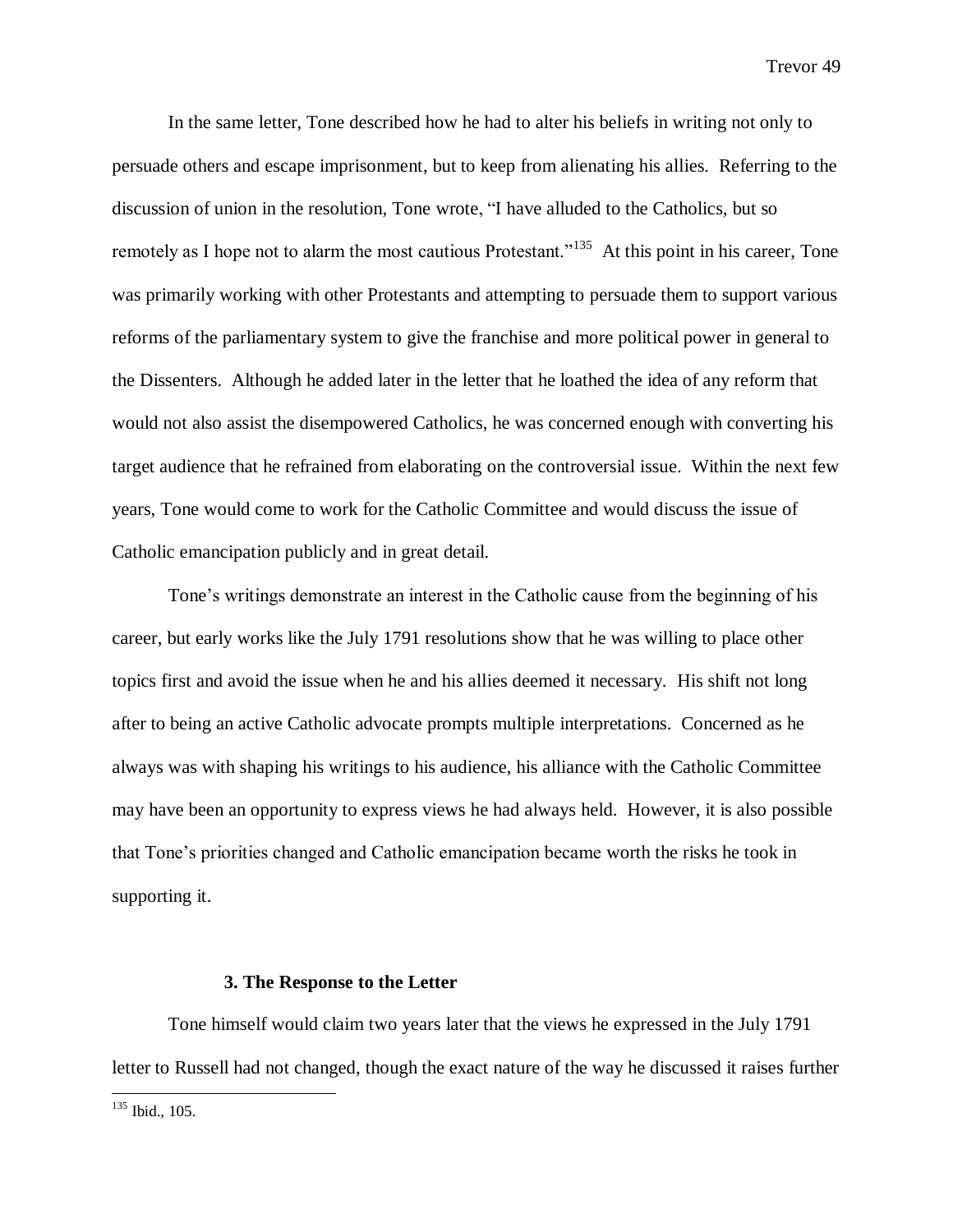questions. In the summer of 1793, a somewhat inaccurate copy of the letter to Russell fell into the hands of Lord Fitzgibbon, the Earl of Clare, who served as the Attorney-General and Lord Chancellor of Ireland and was a violent opponent to the cause of reform. While not an exact quote of what Tone had written to Russell, the document Fitzgibbon acquired did contain a section about Tone limiting what he wrote publicly and believing that it would be highly beneficial for Ireland and England to separate. He used this evidence to give a speech in the Irish House of Lords denouncing the United Irishmen and claiming that they intended to foment a violent insurrection among the Irish lower classes, despite several of the United Irishmen's public writings – including many by Tone – having repeatedly denied this goal.<sup>136</sup> The text of Lord Fitzgibbon's speech was printed in *Faulkner's Dublin Journal,* and Tone wrote a letter to the editor of the same journal in response to it. The conservative journal did not publish the letter, but it was intended for a public audience and Tone chose his words accordingly.<sup>137</sup>

In Tone's response, he reiterated that the original letter was never meant to be public at all. "Whatever I said upon it was merely my own individual sentiments in a private letter to a friend, which was never intended to be made public, and much less written with that degree of caution which I should have used had I expected it would ever have become, as I learn it did become, an object of inquiry before the Secret Committee of the Lords," he wrote.<sup>138</sup> Again, Tone exhibited a consciousness of the way he shaped his own beliefs. He added, "Nevertheless, I am so clear as to the spirit with which it was written, that I would, at this moment, answer with my life for its contents."<sup>139</sup> Though he insisted that he stood by the beliefs he privately expressed in 1791, his defense for this claim complicates the issue.

<sup>136</sup> Lord Fitzgibbon, speech in the Irish house of lords, 10 July 1793, *Writings of Theobald Wolfe Tone,* 1:447-451.

<sup>137</sup> Tone, "To the editor of *Faulker's Dublin Journal,*" 11 July 1793, *Writings of Theobald Wolfe Tone,* 1:452.

<sup>138</sup> Ibid., 454.

<sup>139</sup> Ibid.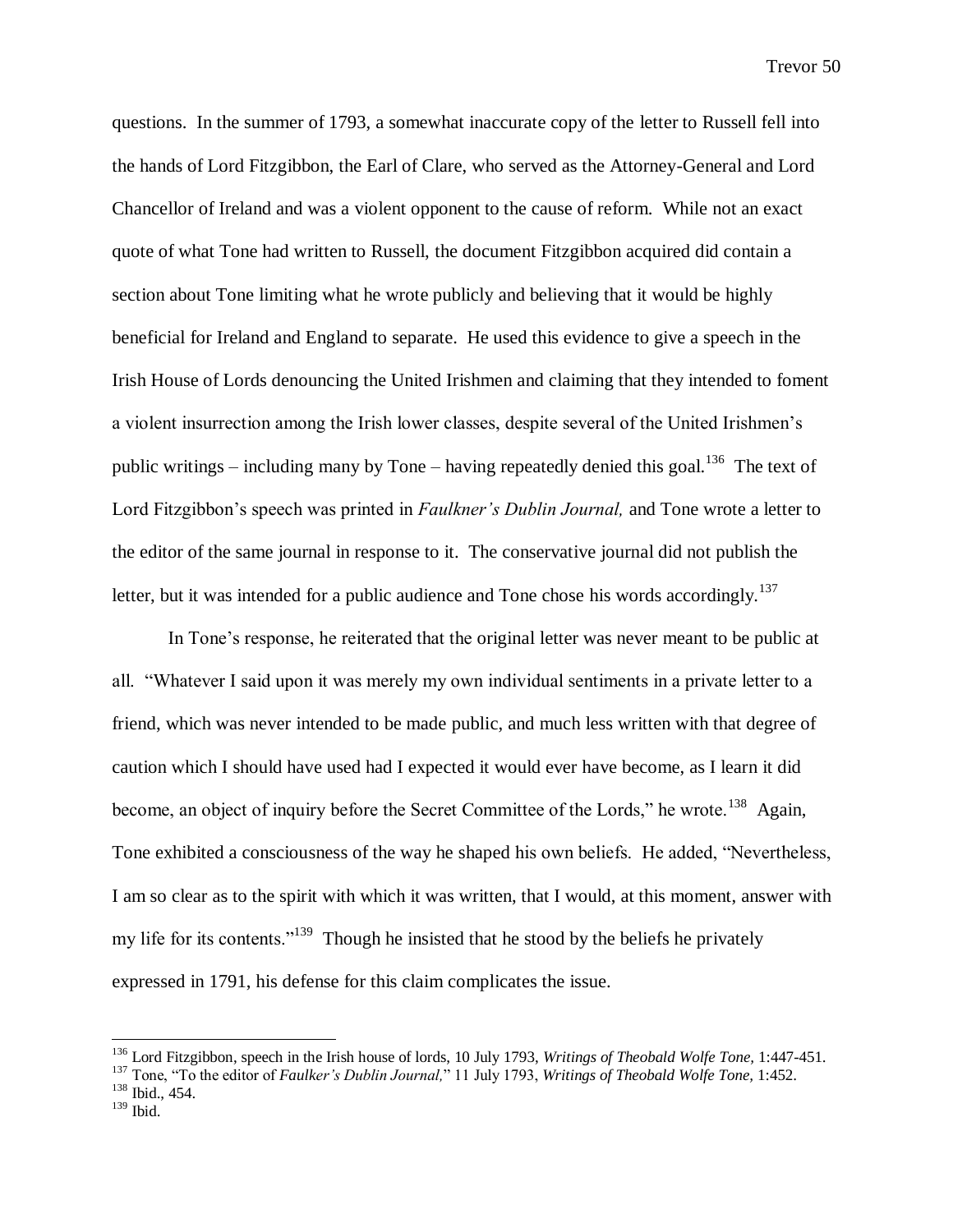Tone then explained that although it was possible that a connection between countries like England and Ireland could be beneficial in an ideal world where both nations were treated equally, Ireland in reality suffered greatly due to the way the English government treated the people. However, in this piece of writing, he did not advocate separation as a solution to the problem. Instead, he wrote that were both nations to begin again, he would not want Ireland connected to England, but as it was, he did not want to break the current connection but rather to make it equal by means of parliamentary reform.<sup>140</sup> In essence, he defended the ideals of the cause of separation but did not quite associate himself with it.

Though Tone claimed to be standing by the 1791 letter in this, the text of the letter implies otherwise. In addition to the statement about how separation would regenerate Ireland, Tone's original letter said, "My unalterable opinion is that the Bane of Irish prosperity in [*sic*] the influence of England. I believe that influence will ever be exerted while the connexion [*sic*] between the Countries continues."<sup>141</sup> This does not allow for the possibility of moderate parliamentary reform alleviating the problems caused by the connection with England, as England's poisonous influence would continue while the two countries were joined regardless. Tone did hope for parliamentary reform, but writings such as this suggest that it was because he felt that it would be an improvement to the current situation, not a solution to all of Ireland's problems. He devoted himself to separation and republicanism later in his career when the hope of French assistance made them plausible, but he could not have maintained that position earlier in the 1790s. When considered in this light, his defense to *Faulkner's Dublin Journal* reads more as another attempt to avoid endangering his position with the government than a true defense and expression of his political beliefs.

<sup>&</sup>lt;sup>140</sup> Ibid., 454-456.

<sup>141</sup> Tone to Russell, 9 July 1791, *Writings of Theobald Wolfe Tone* 1:104.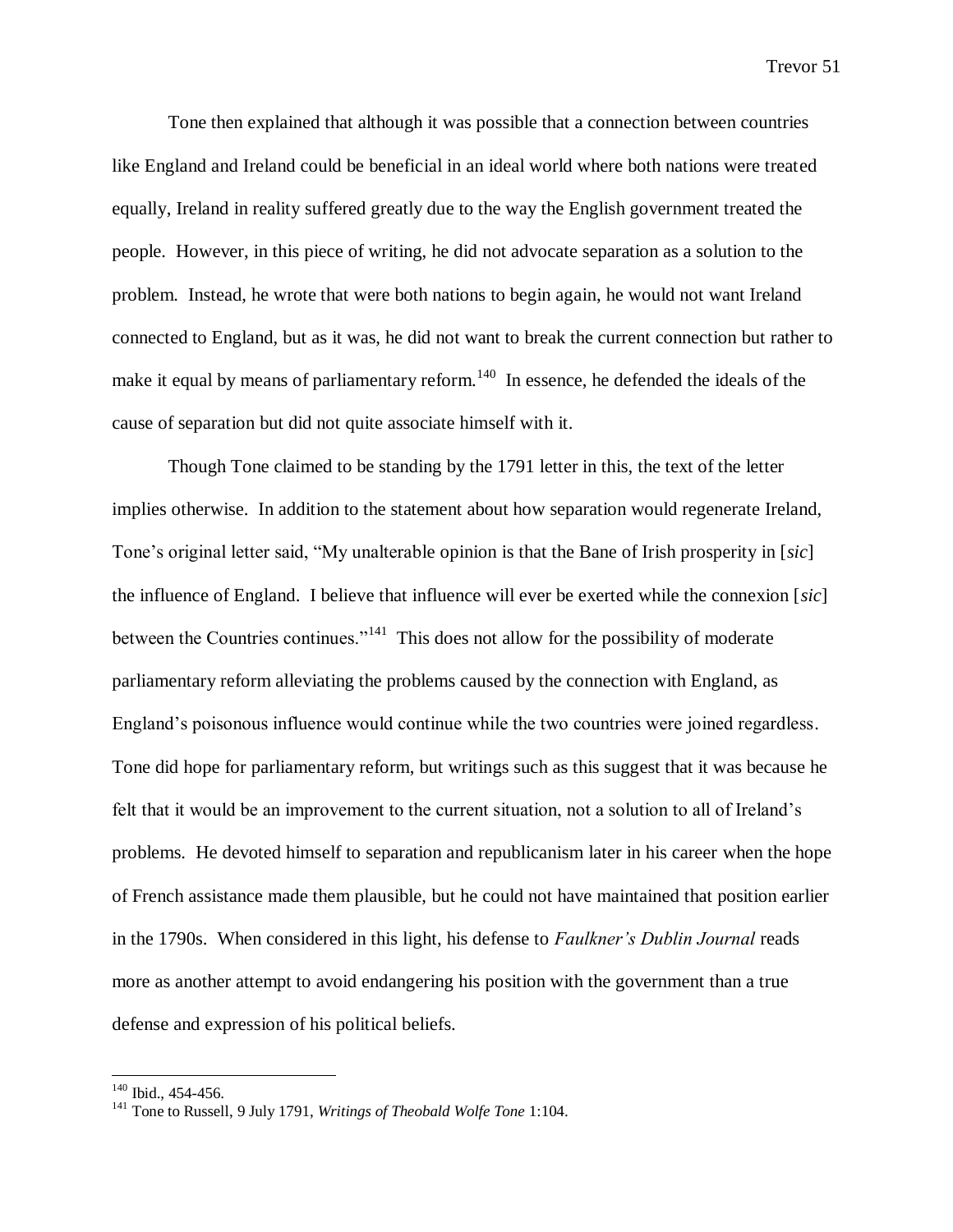# **4. Early Thoughts on the French Revolution**

Tone's piece intended for *Faulkner's Dublin Journal* contains another more subtle example of the ways he shaped his political views for various audiences. When defending his statement in the letter, he first noted that the letter was written in 1791 and he did not work for the Catholic Committee until 1792, thus absolving them of any connection with the cause of separation. He then added that "The date of the letter will likewise account for anything contained in it favourable to the French revolution."<sup>142</sup> Tone implied that he initially supported the cause of the French Revolution but came to look on it negatively as it became more radical and did not support it in 1793. Tone's feelings on the actions taken at various points in the French Revolution were complex, but this is a definite contradiction with his other writings.

Upon learning at the end of January 1793 that Louis XVI had been beheaded, Tone's succinct comment in his journal was, "I am sorry it was necessary."<sup>143</sup> This was probably one of the events that prompted him to deny connection with the French Revolution in the *Faulkner's Dublin Journal* piece, but privately he agreed that it had been the correct course of action even if he did not relish it. Tone also discussed the death of Louis XVI in the March 1793 pamphlet he wrote as an anonymous manufacturer, where he claimed that the execution of the king did not justify war with France and was a French matter that should be resolved internally. He also pointed out that the English themselves had beheaded Charles I. $^{144}$  He did not completely condemn the French even then. The anonymous nature of his essay meant he still did not associate any hint of support for the execution with his own name. Tone was very aware of his

<sup>142</sup> Tone, "To the editor of *Faulkner's Dublin Journal,*" 11 July 1793, *Writings of Theobald Wolfe Tone,* 1:454.

<sup>143</sup> Tone, Diary, 26-31 January 1793, *Writings of Theobald Wolfe Tone,* 1:403.

<sup>&</sup>lt;sup>144</sup> Tone. "To the manufacturers of Dublin, by A Liberty Weaver," March 1793, *Writings of Theobald Wolfe Tone*, 1:420.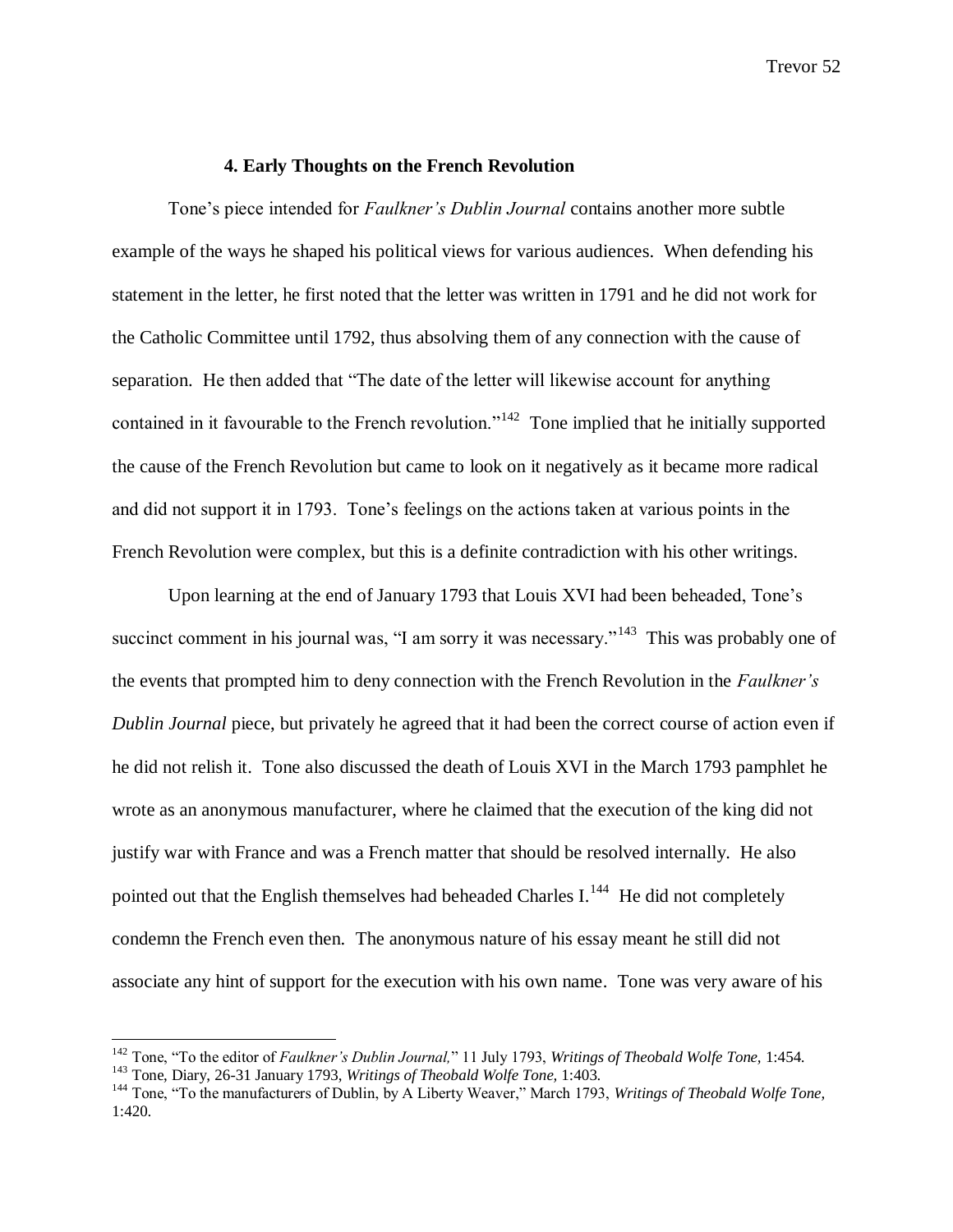public political identity. Regardless of how he presented himself at this point, his suggestion that he had given up on the French was untrue, as he would be discussing the potential of a French invasion of Ireland with William Jackson within a year. His views on the violent actions of the later French Revolution and the Terror continued to develop, but he generally tried to justify them or avoided discussing them at all rather than outright rejecting them.

#### *C. Tone in France*

### **1. Verbal Negotiations**

Tone discussed his various negotiations with French governmental officials extensively in the journals he kept in the mid-1790s. These revealed how he consciously framed his views to suit his audience, though his reasoning was not always clear. Among the most notable is a conversation Tone had on 11 March 1796 with Charles Delacroix, the French Minister of Foreign Affairs. When discussing the government that would be established in Ireland after the success of the French expedition, Delacroix suggested selecting members of the army to act as a provisional government until something more permanent could be established. Tone replied that while it might be necessary to do so, he would not have preferred a military government if any other options were available.<sup>145</sup>

However, Tone admitted in his journal that "In this I lied a little, for my wishes are in favor of a very strong or, in other words, a military government in the outset." He went on to explain that although power could be abused in such a government, he felt that the benefits outweighed the risks, and he was pleased that Delacroix had suggested it.<sup>146</sup> Tone did not elaborate on his precise reason for objecting to a plan he supported, but he seemed to believe that

<sup>145</sup> Tone, Diary, 11 March 1796, *Writings of Theobald Wolfe Tone,* 2:105.

 $146$  Ibid.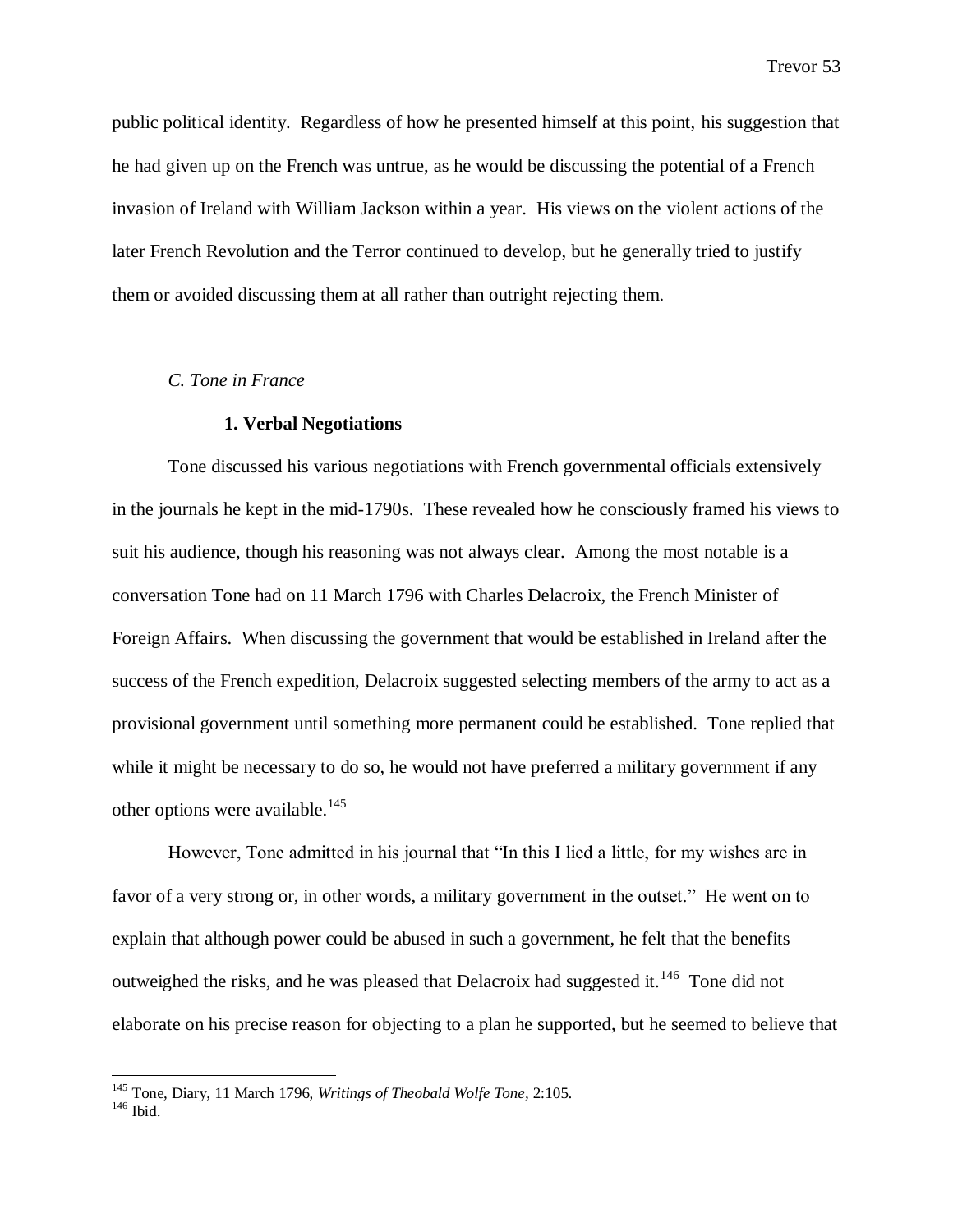it would strengthen his cause with Delacroix in some fashion. He likely wanted to establish a strong temporary Irish government, but did not want the French to remain too closely involved with it. Several of his writings were concerned with assuring the Irish people that the French would not come to conquer them, as well as asking the French to make the same promise themselves.

Tone's journals for the year 1796 contain many similar discussions of his conversations with Delacroix and various other French ministers. They demonstrate the political needs he expressed in those meetings and how he attempted to make them align with those of the French, sometimes more successfully than others. He anticipated and answered French concerns, as when he promised Lazare Carnot, a former member of the Committee of Public Safety who came to serve the Directory, that Ireland would not replicate America's ingratitude to France.<sup>147</sup> On the same occasion, he emphasized that Ireland took on a much greater risk than France in pursuing a rebellion.<sup>148</sup> Tone was ready to counter possible objections to his plan.

The journals also reflect Tone's acute awareness of the requirements of his situation. His plan remained a relevant option for France only so long as they were at war with England. On hearing rumors of an armistice between the two nations in March 1796, Tone sought out Madgett and was relieved to find they were false, noting in his journal that "A peace would ruin all."<sup>149</sup> The French ministers he spoke to had a variety of other international political concerns to consider and often made plans Tone disagreed with or prioritized their goals in different ways, as did the generals he hoped would lead the troops.

Tone thought it would be beneficial to the cause to have a famous French general the people of Ireland would recognize at the head of the rebellion and made several attempts at

<sup>147</sup> Tone, Diary, 26 February 1796, *Writings of Theobald Wolfe Tone,* 2:86.

<sup>148</sup> Ibid., 87.

<sup>149</sup> Tone, Diary, 8 March 1796, *Writings of Theobald Wolfe Tone,* 2:103.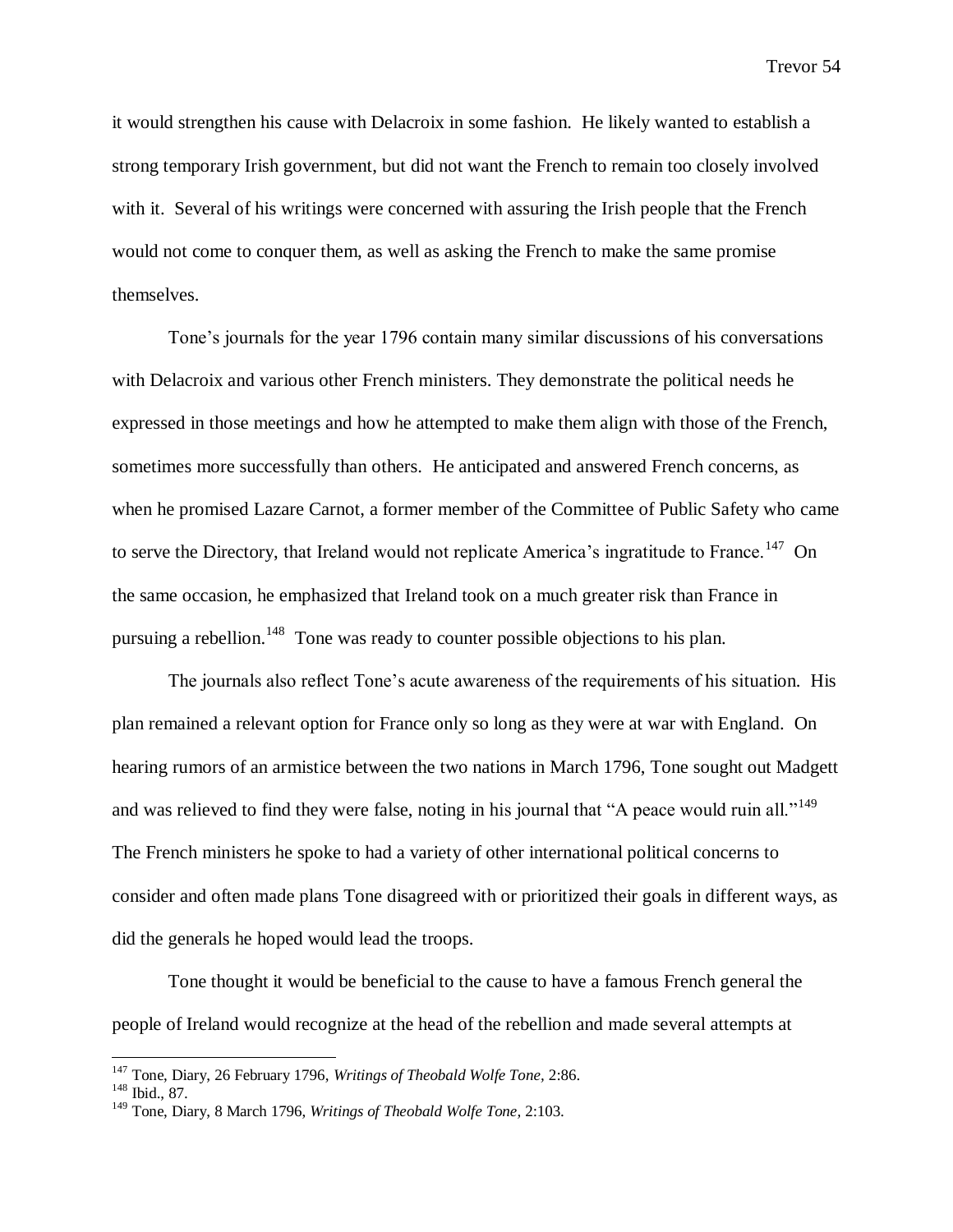securing one. After suggesting the Marquis de Beurnonville in March 1796, Tone was told by Clarke that Beurnonville was already assigned to lead 60,000 men in Holland and was unlikely to be tempted by a smaller command in Ireland. Tone insisted that the Irish cause would be more glorious and more lucrative, repeating the promise that Ireland would remember and reward the French.<sup>150</sup> He used the same strategy a few months later while trying to acquire Jean-Charles Pichegru, insisting that the fame and honor he would receive in liberating Ireland was "of no ordinary magnitude" and that he could "rely on the gratitude of [Tone's] country in its fullest extent."<sup>151</sup> Tone did not secure Beurnonville or Pichegru, so this was not one of his more successful strategies, but it did show his awareness that the French soldiers and ministers had many concerns and he had to offer something in return to entice them to support Ireland's cause.

#### **2. Writings in France**

During his time in France, Tone produced several documents intended to sway the French government to his cause. The first and most important of these were the two memorials that he wrote not long after his arrival in Paris describing Ireland's situation. Tone's first memorial began by emphasizing the conflict between England and France, describing the "irreconcilable opposition of interests between the two nations."<sup>152</sup> The memorial then discussed the various supplies and military resources England drew from Ireland.<sup>153</sup> Tone was once again trying to draw French attention to the Irish cause by pointing out the benefits to them. He also used the memorial to flatter the French, attributing the fact that the people of Ireland were now ready for religious union and independence to the "unbounded liberty of conscience" they had heard of in

<sup>150</sup> Tone, Diary, 27 March 1796, *Writings of Theobald Wolfe Tone,* 2:130.

<sup>151</sup> Tone, Diary, 1 May 1796, *Writings of Theobald Wolfe Tone,* 2:174.

<sup>152</sup> Tone, "First memorial to the French government on the present state of Ireland," 22 February 1796, *Writings of Theobald Wolfe Tone,* 2:61.

<sup>153</sup> Ibid., 62.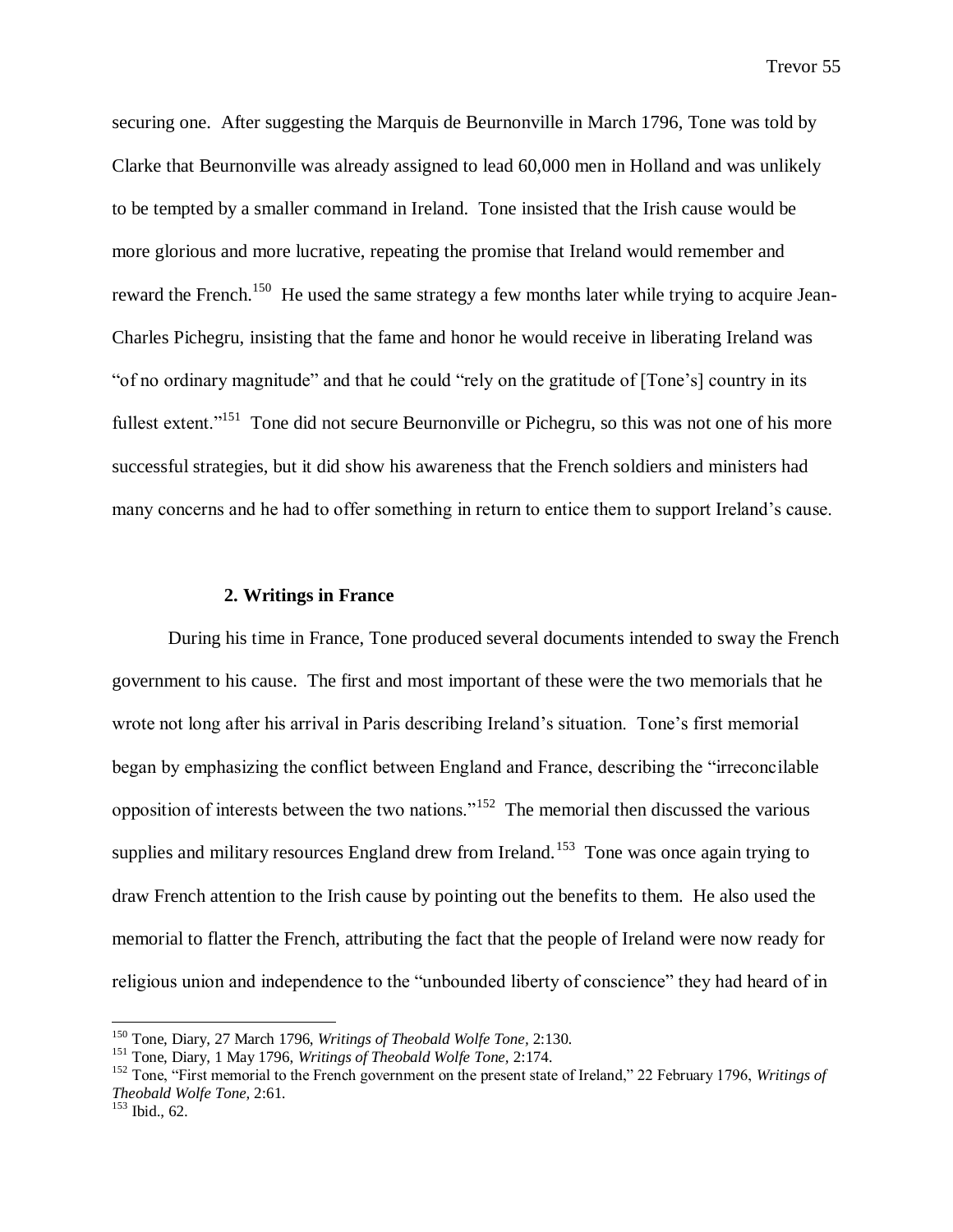France.<sup>154</sup> Tone explained the state of Ireland in a manner intended to please the French and appeal to their interests.

The second memorial used similar techniques: Tone pointed out that a significant proportion of the British navy was Irish and that promoting Irish independence would severely damage Britain's formidable naval power, even noting that he "supplicate[d] the attention of the French Government to this point, which [was] in [his] judgment of the very highest importance."<sup>155</sup> However, Tone was not only concerned with French interests. The second memorial was mostly about what needed to be done in Ireland once the French had landed, and Tone was willing to make certain stipulations to ensure Ireland became truly independent. Tone wrote several provisions that would need to be published as a manifesto when the French landed in Ireland, and the first of these was "an absolute disavowal of all idea of conquest and a statement that the French come as friends and brothers with no other view than to assist the people in throwing off the yoke of England."<sup>156</sup> Despite the need to appeal to French interests, Tone's goal was an independent Irish republic, and he would not compromise on that. Even this had some notes of flattery: Tone noted later in the memorial that he and the people of Ireland would trust the French to allow their independence because of their "singular moderation with regard to Holland."<sup>157</sup> The memorial concluded with the same techniques Tone used to try to attract generals: he emphasized the honor and glory inherent in helping to free a nation and make another new republic. $158$ 

 $154$  Ibid., 64.

<sup>155</sup> Tone, "Second memorial to the French government on the present state of Ireland," 29 February 1796, *Writings of Theobald Wolfe Tone,* 2:94.

 $156$  Ibid., 90.

 $157$  Ibid., 91.

<sup>158</sup> Ibid., 97.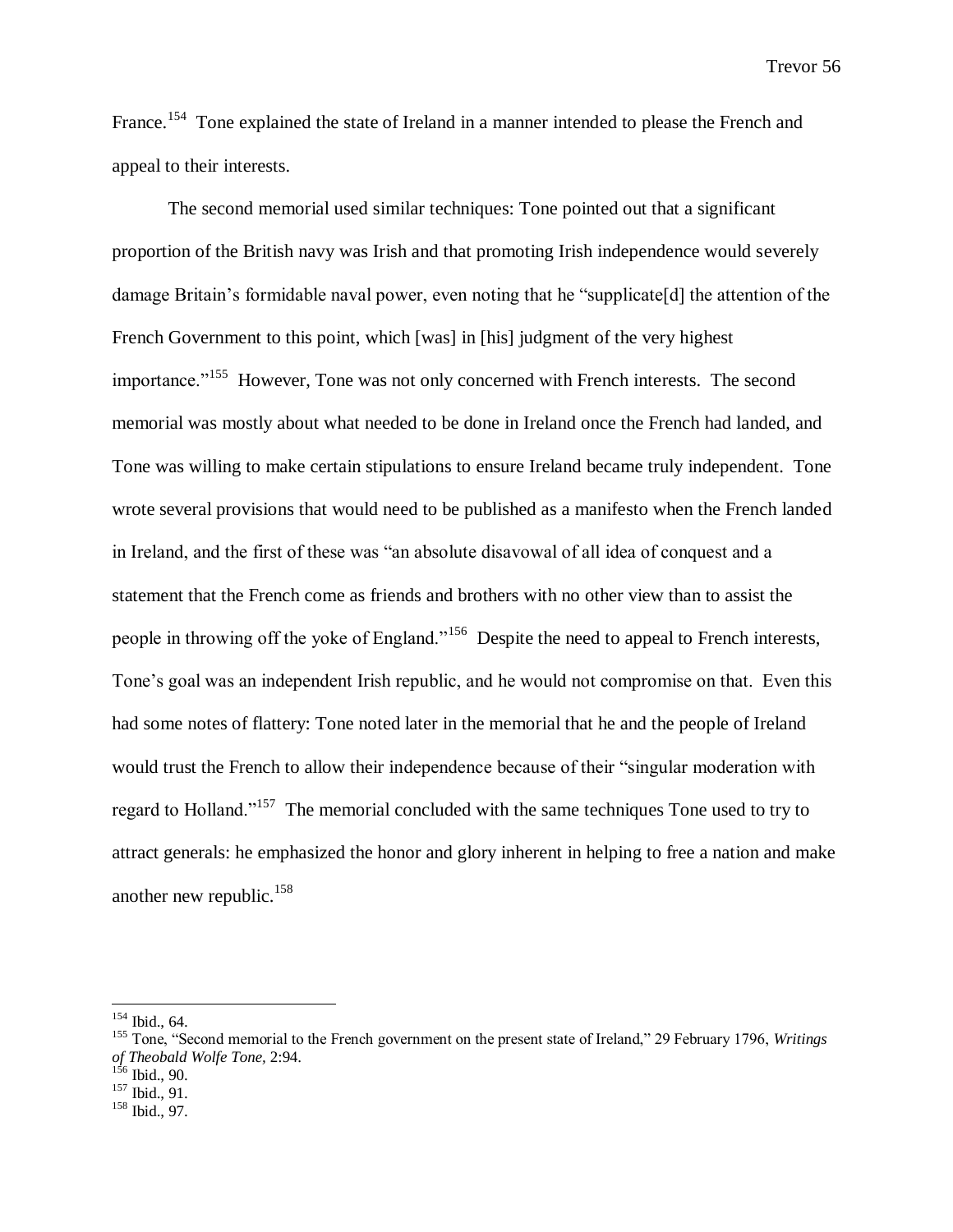Tone also produced a few other documents intended to promote Irish interests to the French government. These again proved what compromises Tone was and wasn't willing to make and what techniques he was willing to consider. He devoted an entire memorandum to explaining to Clarke why sending a group of lower-class men into Ireland to incite guerilla warfare before the rebellion began, a practice known as *chouannerie,* was a poor plan. Clarke had suggested this strategy to Tone, but Tone was adamant that it would only cause uprisings that would be quickly defeated, destroy much of their support, and harm the Irish more than the English.<sup>159</sup> He would not risk the welfare of the Irish cause to that degree even if it would please the French.

Tone also composed a memorandum laying out the precise numbers of troops in Ireland and strategies for their landing.<sup>160</sup> This essay served to answer French questions, as men like Hoche and Carnot had already expressed and would continue to express concerns about the precise amount of support they were likely to find on landing in Ireland.<sup>161</sup> On the whole, Tone's public writings in France served to flatter the French and assuage their concerns, but never to the point of compromising the goals Tone had come to France to pursue. He was as skilled in the diplomatic arena in writing as he was in his direct discussions with the French government.

#### *D. Tone's Political Weaknesses*

<sup>159</sup> Tone, "Memorandum to General Henri Jacques Guillaume Clarke on the encouragement of *chouannerie* in Ireland," 4 April 1796, *Writings of Theobald Wolfe Tone,* 2:144-145. See Tone, Diary, 2 April 1796, *Writings of Theobald Wolfe Tone,* 2:139-141 for Tone's discussion of Clarke's suggestion of *chouannerie*, which lists similar objections to the memorandum.

<sup>&</sup>lt;sup>160</sup> Tone, "Memorandum on the number and position of the troops in Ireland," 26 April 1796, *Writings of Theobald Wolfe Ton,* 2:164-169.

<sup>161</sup> Carnot raising this question is recorded in Tone, Diary, 24 February 1796, *Writings of Theobald Wolfe Tone,* 2:77, while Tone's discussion with Hoche on the topic is in Tone, Diary, 13 July 1796, *Writings of Theobald Wolfe Tone,*  2:233.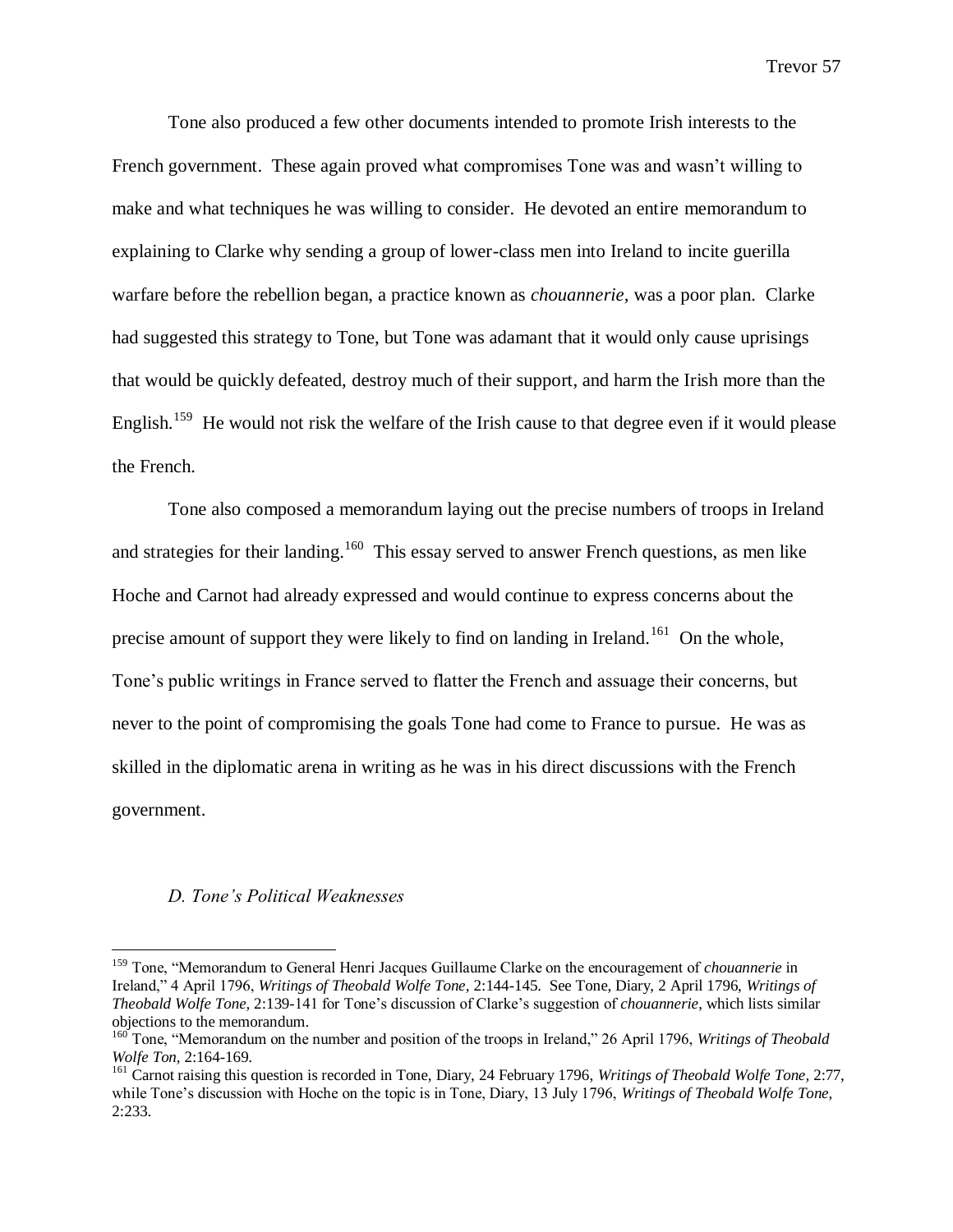Tone's most obvious flaw as a politician was the idealism that occasionally veered into naïveté, blinding him to the reality of Ireland's situation. Though the blend of cunning and naïveté in his personality may seem contradictory, his writings and political negotiations nevertheless contain both qualities. Tone was very skilled at persuading his audiences to help him accomplish his goals, but the rhetoric he used to do so indicated that he did not fully understand the situations he was describing. He held beliefs about the state of Ireland that did not reflect the truth and implied that a revolution would be much easier than was eventually revealed to be the case. His failure to evaluate these beliefs on a more realistic level meant that neither he nor the French government understood Ireland's situation.

On some occasions, it is difficult to be certain whether he believed the optimistic statements he was making or only intended them to convince his audience to support him. Regardless, overstating his cause was far from beneficial in the long run, as when the French did land in Ireland in 1798, they found the situation to be very different from what Tone had described. The 1798 expedition was small, belated, and uncoordinated, so Tone's exaggerations are hardly to blame for the failure of the rebellion, but they were ultimately more harmful than helpful and cannot be seen as successful political decisions on his part.

One of Tone's most frequent misstatements relates to his restrictive view of the Irish peasantry. He continually insisted that the peasants of Ireland were all warlike and opposed to English rule and would all rise in rebellion the moment that French troops landed on Irish shores. Though he believed they deserved more rights and religious freedom, Tone failed to imagine the peasantry complexly or consider the idea that they might have other motivations and concerns than England's immediate destruction by their hands.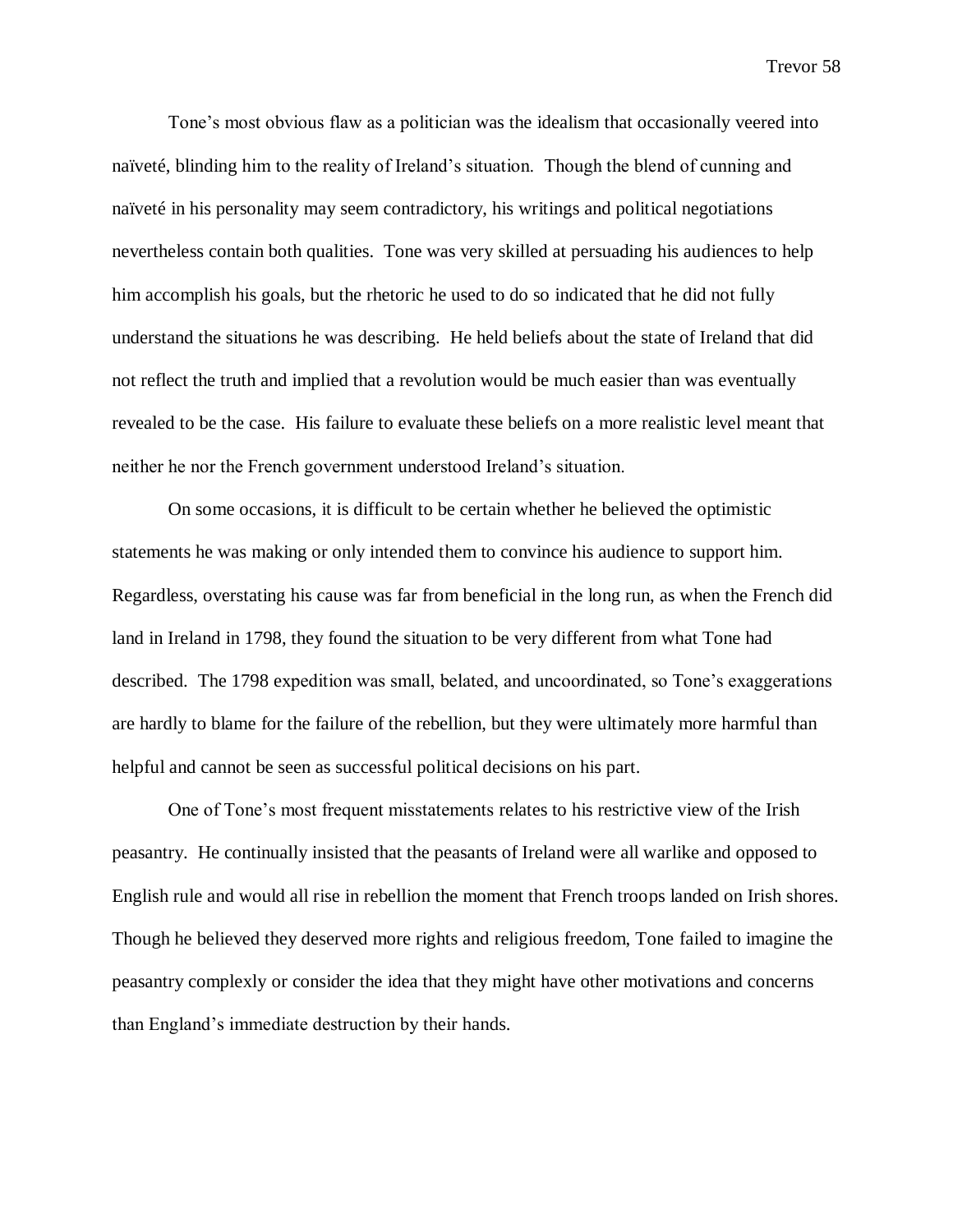Tone's portrayal of the peasants of Ireland as eager and violet began early in his career. In one of his first political pamphlets, in which he argued that Ireland should not be obligated to join the war effort if England went to war with Spain, he claimed that the Irish people, his "countrymen," were "ever impatient of peace and prompt for battle," but the "lords and gentlemen" whom he was addressing – the Irish parliament, in the context implicitly of a different class than the common "countrymen"– would consider the matter more deeply and determine that war was not the correct course of action.<sup>162</sup> While Tone would grow more disdainful of such "lords and gentlemen" as he grew older and further engaged with the reform movement, his view of the peasantry did not consequently improve. It was during his French negotiations that this began to have real political consequences.

The memorials Tone wrote shortly after arriving in Paris continued this trend. These insisted that the uneducated peasants were ideal soldiers who would undoubtedly rise in support if the French arrived in Ireland and would probably do so even if they did not. In the first memorial, Tone described several features of the Catholic peasantry that he claimed made them ideal soldiers: the "wretchedness and misery" they had experienced made them "bold," they were "used to every species of hardship," they required few resources and could "live on little," and they were "prepared for any change, for they [felt] that no change [could] make their situation worse."<sup>163</sup> He attempted to portray their lack of experience and poor quality of life as advantages, though such qualities seem unlikely to improve their skill in combat, and he spun their misery into adaptability.

<sup>162</sup> Tone, *Spanish War! An Enquiry How Far Ireland is Bound, of Right, to Embark in the Impending Contest on the Side of Great Britain,* 30 June 1790, *Writings of Theobald Wolfe Tone,* 1:52.

<sup>&</sup>lt;sup>163</sup> Tone. "First memorial on the present state of Ireland, delivered to the French government," February 1796, *Writings of Theobald Wolfe Tone,* 2:66.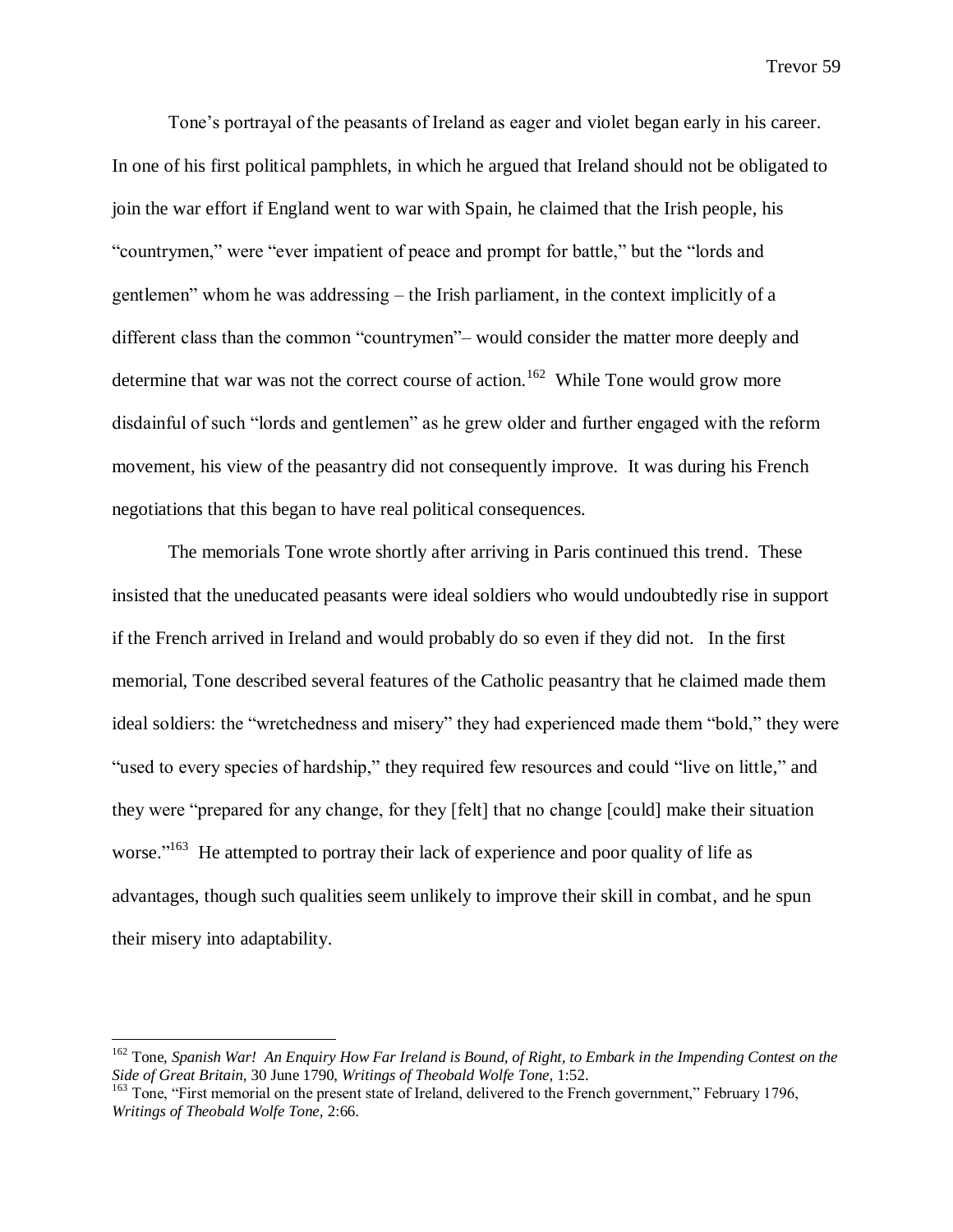Tone's second memorial, which discussed military and government plans in more detail, claimed that while the Irish militia would only join the rebellion "if 'they saw a reasonable prospect of support'" based on the number of French troops sent, the ordinary people of the lower classes "would flock to the Republican standard in such numbers as to embarrass the general" for even the smallest possible delegation.<sup>164</sup> The members of the militia could judge the odds of the rebellion's success by the number of men involved, but the peasants were incapable of such evaluations.

Tone's portraits of the Irish peasantry's military capabilities were not entirely biased and naïve. Despite his general claims that they were ready to rise up at a moment's notice, he did acknowledge that they would not do so blindly with no hope of success – or at least that not all of them would. In negotiations with Madgett, Tone claimed that one of the reasons the French had to be sent was that if they were not, only a few Irish peasants would rebel against the government and they would be defeated and killed, a situation he was desperate to avoid.<sup>165</sup> Tone's second memorial also acknowledged that the people's support would depend on the French making it clear that they came to Ireland to liberate and not conquer it.<sup>166</sup>

Still, Tone repeatedly implied or stated outright that the French would find much more support in Ireland than they did in reality when they landed in 1798, which caused the French leaders immense frustration when General Humbert landed in Connacht and the Irish did not flock as one to his side.<sup>167</sup> Tone may have overstated the situation in order to gain French support he feared he would not have otherwise. Several of the French officials and military

<sup>&</sup>lt;sup>164</sup> Tone, "Second memorial on the present state of Ireland, delivered to the French government," February-March 1796, *Writings of Theobald Wolfe Tone,* 2:89-90. "They saw a reasonable prospect of support" is marked with quotation marks in the original, but the source of the quote or other reasoning behind this is unclear.

<sup>165</sup> Tone, Diary, 17 February 1796, *Writings of Theobald Wolfe Tone,* 2:58.

<sup>&</sup>lt;sup>166</sup> Tone, "Second memorial on the present state of Ireland, delivered to the French government," February-March 1796, *Writings of Theobald Wolfe Tone,* 2:90.

<sup>167</sup> Elliott, *Partners in Revolution,* 116-119.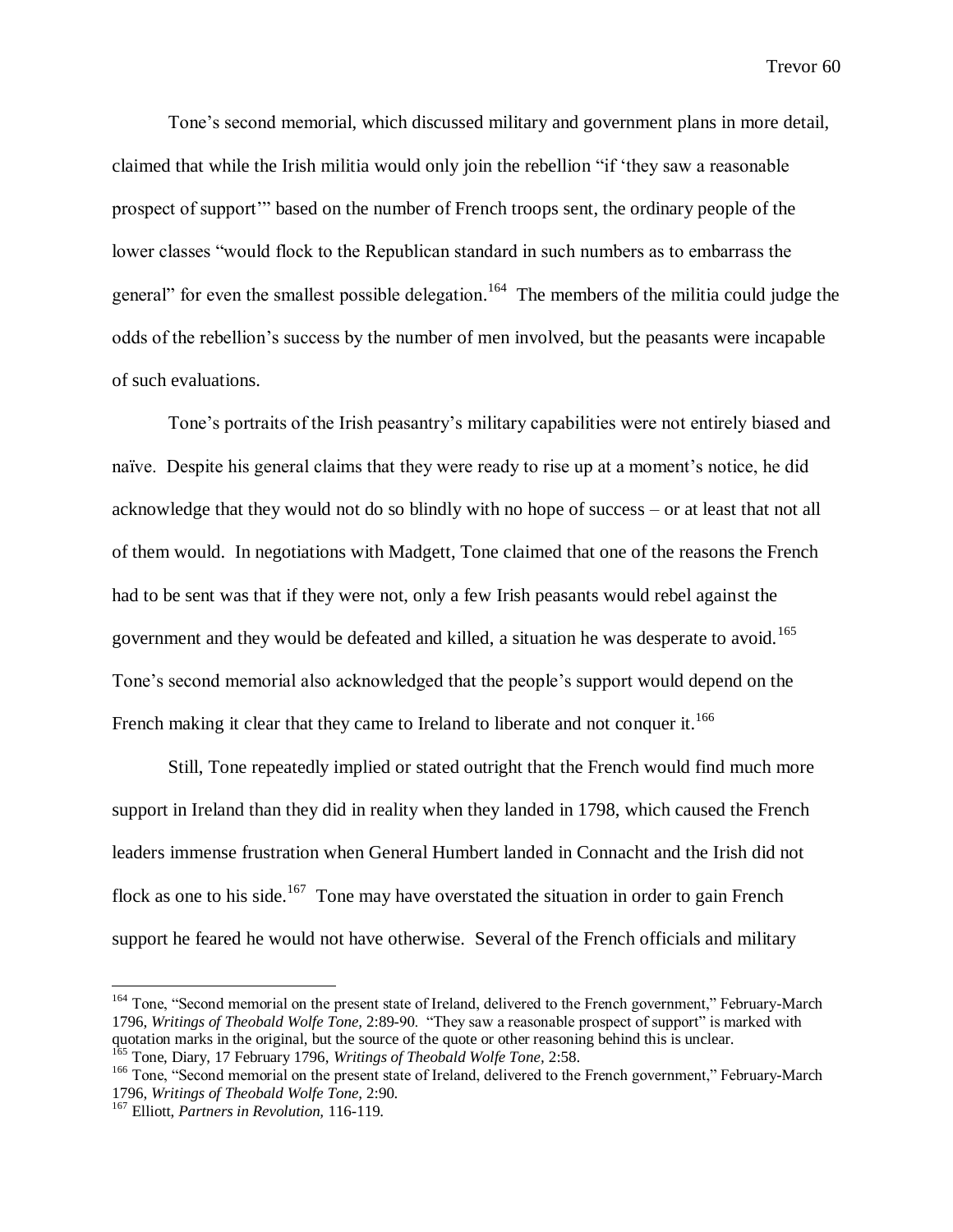leaders he spoke to, such as Hoche, were reluctant to commit large numbers of men to Ireland without the assurance that they would find many allies there.<sup>168</sup> Still, when the arguments he made were not supported in reality, it is difficult to see Tone's exaggeration as a good political move in the end.

Comparing Tone's private and public writings also leads to the conclusion that Tone held genuinely unrealistic beliefs regarding the Irish peasantry and was not merely using claims of their military skill to persuade the French. His journal entries reflect his stereotyped views of the common people of Ireland, whom he painted as violent and ignorant, yet courageous. On one characteristic occasion during his time in France in 1796, when sent to offer Irish prisoners of war the opportunity to join the fleet meant to travel to Ireland, Tone described the men in his journal as drunken and hotheaded and claimed that this accurately represented the Irish "national character."<sup>169</sup> At other points, such as when he examined a group of French soldiers and considered the potential for the Irish army, he associated bravery with this "Irish character."<sup>170</sup> These private remarks, which had no political purposes, suggest that Tone did believe the Irish peasants to be brave and violent and therefore well-suited to military life, if not to governmental positions.

Tone also repeated the idea that the peasants would undoubtedly rise to join any revolutionary force in his journal as he waited for the unsuccessful Dutch expedition in  $1797$ .<sup>171</sup> He could have been using his unlikely suggestions about the Irish peasantry to persuade the French that they would find military support if they traveled to Ireland and may have been doing

<sup>168</sup> Tone, Diary, 12 July 1796, *Writings of Theobald Wolfe Tone,* 2:233.

<sup>169</sup> Tone, Diary, 10 November 1796, *Writings of Theobald Wolfe Tone,* 2:371.

<sup>170</sup> Tone, Diary, 30 March 1796, *Writings of Theobald Wolfe Tone,* 2:136.

<sup>171</sup> Tone, Diary, 5 August 1797, *Writings of Theobald Wolfe Tone,* 3:118.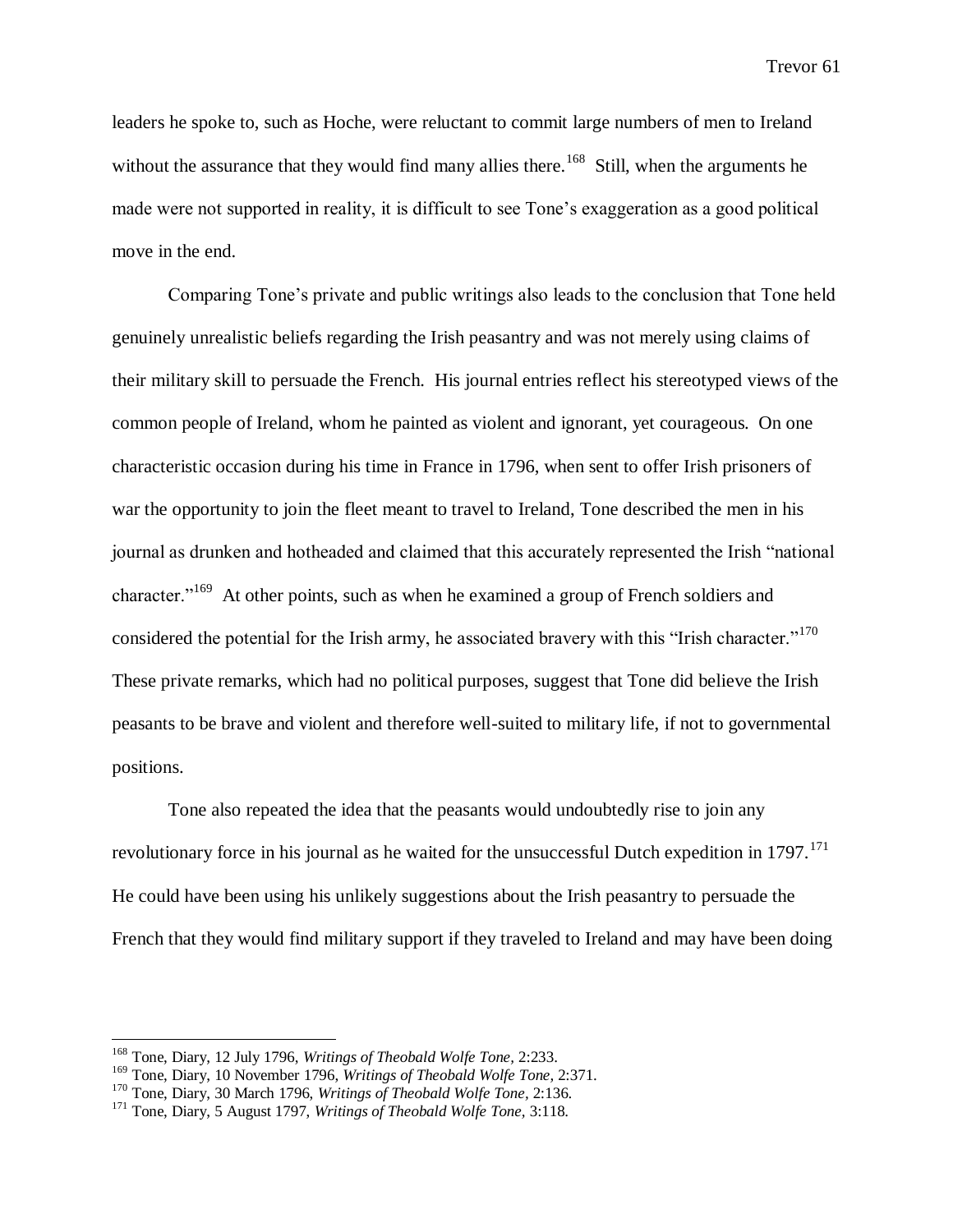so to some degree, but his other writing on the subject shows that he held these naïve beliefs in private as well.

Another misstatement Tone was prone to making was his insistence that religion mattered little in his modern Ireland. His *Argument on Behalf of the Catholics* went so far as to state outright that "religion has at this day little influence on politics."<sup>172</sup> He was quick to downplay the influence of religion in his negotiations with the French as well, as when he claimed in a set of instructions intended for a man who was to be sent to Ireland as a spy that the Defenders, a lower-class Catholic movement that came into frequent conflict with the Protestant Peep-o-Day Boys, was entirely motivated by poor economic conditions and not by religion at all.<sup>173</sup> This tendency also created French expectations that were never to be fulfilled. Tone had prepared them to find distinctly irreligious peasants when they landed in Ireland, but instead they were greeted by sincere Catholics who prayed fervently for their success. One French officer from Humbert's expedition, Captain Jobit, called them fanatics in his writings and described them and their practices as strange and outdated.<sup>174</sup> Once again, Tone's misstatements were more harmful to his cause than helpful.

Tone was eager to have the French sent to Ireland and was generally quite successful in his political and rhetorical strategies, but his idealism, occasional naïveté, and biased views of the Irish lower class led him to make promises that he could not fulfill. While these promises could have been more techniques to secure French support, they made matters worse when the French arrived in Ireland and found their expectations unfulfilled. Tone did not always successfully balance the need to convince the French with the need to prepare them for what they were likely to find when they joined the rebellion. His journals also demonstrate that much of

<sup>172</sup> Tone, "Argument on behalf of the Catholics," *Writings of Wolfe Tone,* 1:125.

<sup>173</sup> Tone, "Observations on Instructions Intended for Eugene Ahearn," 22 April 1796, *Writings of Wolfe Tone,* 2:159.

<sup>174</sup> Quoted in John Cooney, *Humbert's Expedition – A Lost Cause?* (Ballina: "Western People" Printing, 1989), 10.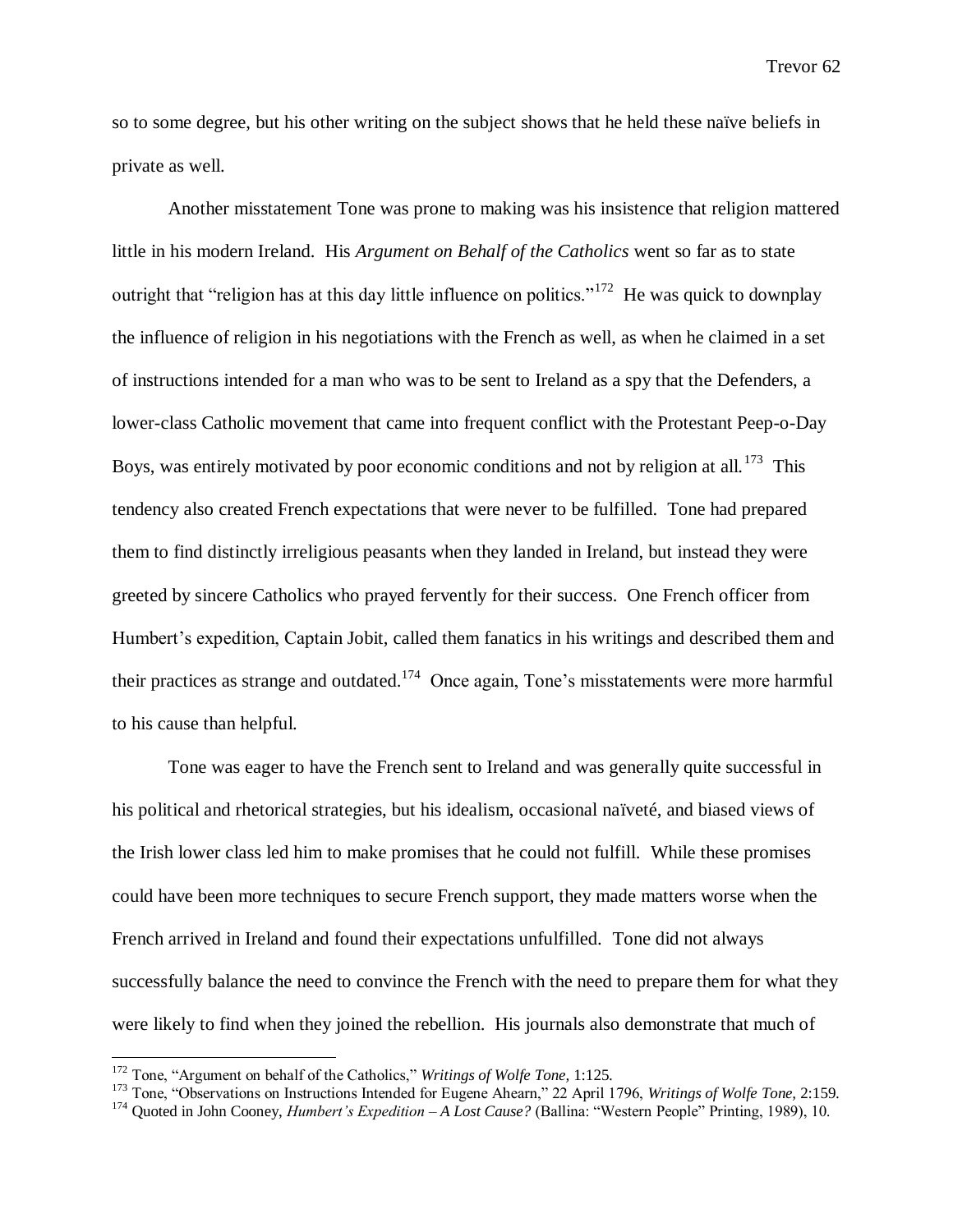the idealism was real and not simply a rhetorical technique. Though Tone should be studied as a politician, this does not mean he should be viewed as a perfect one.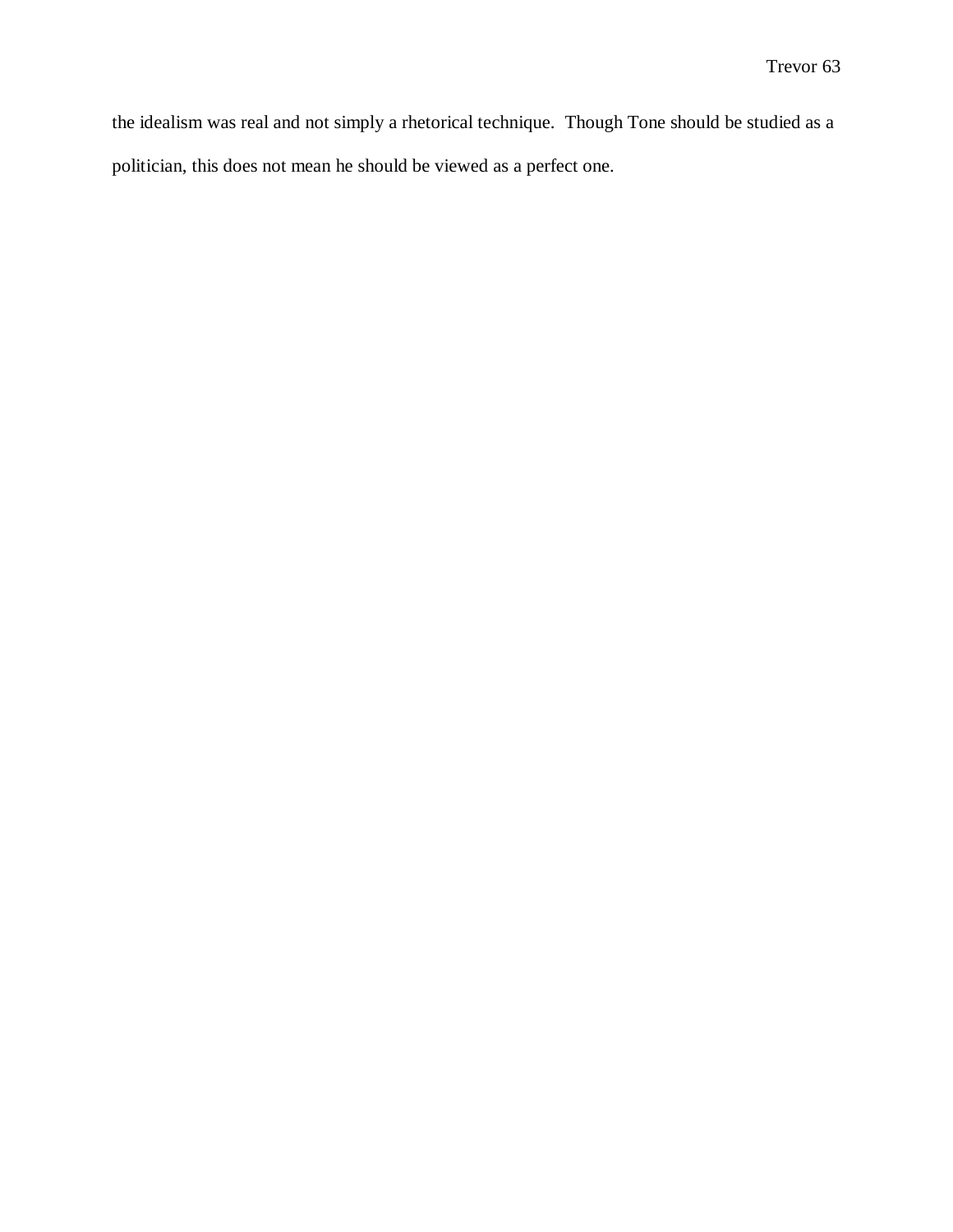#### V. Conclusion

Thus far, the historiography of Wolfe Tone has focused on portraying him in alignment with various symbolic ideas or political perspectives. Tone's actual writings defy placing him wholly in any of these various categories. He must instead be understood as a pragmatic politician constructing his arguments to please his audiences and further his country's goals above all else, as well as a man caught between practicality and desperate idealism. The political aspects of Tone's character have been neglected or even deliberately downplayed, as in the works of Marianne Elliott. Future historians should examine them more closely in order to better understand both Tone himself and the causes he espoused.

Tone's early writings in Ireland were not simply the works of a man defending his beliefs, but carefully crafted efforts to persuade his audiences without alienating them or risking his own safety. In France, he determined which aspects of his vision for Ireland were necessary and safe to present to the Directory and which were not. His actions were deliberate and, despite his missteps, very often successful, even when he acted without the direct influence of the United Irishmen. The failures of the 1798 rebellion and the earlier expeditions were largely beyond his control, though his occasional naïveté did not help his cause.

Tone was a martyr, a revolutionary, and a legend, but above all, he was a man. Historical figures, even beloved martyrs and founding fathers, cannot be simply and perfectly aligned with useful causes. They must be imagined as complex and dynamic people reacting to the world around them. In Tone's case, he saw the world as a political and diplomatic arena. This does not mean that his accomplishments cannot be admired or that his losses cannot be regretted, only that they should be seen for the calculated moves that they were. Ireland's independence, had Tone and his allies achieved it, would have been built on careful compromise and negotiation.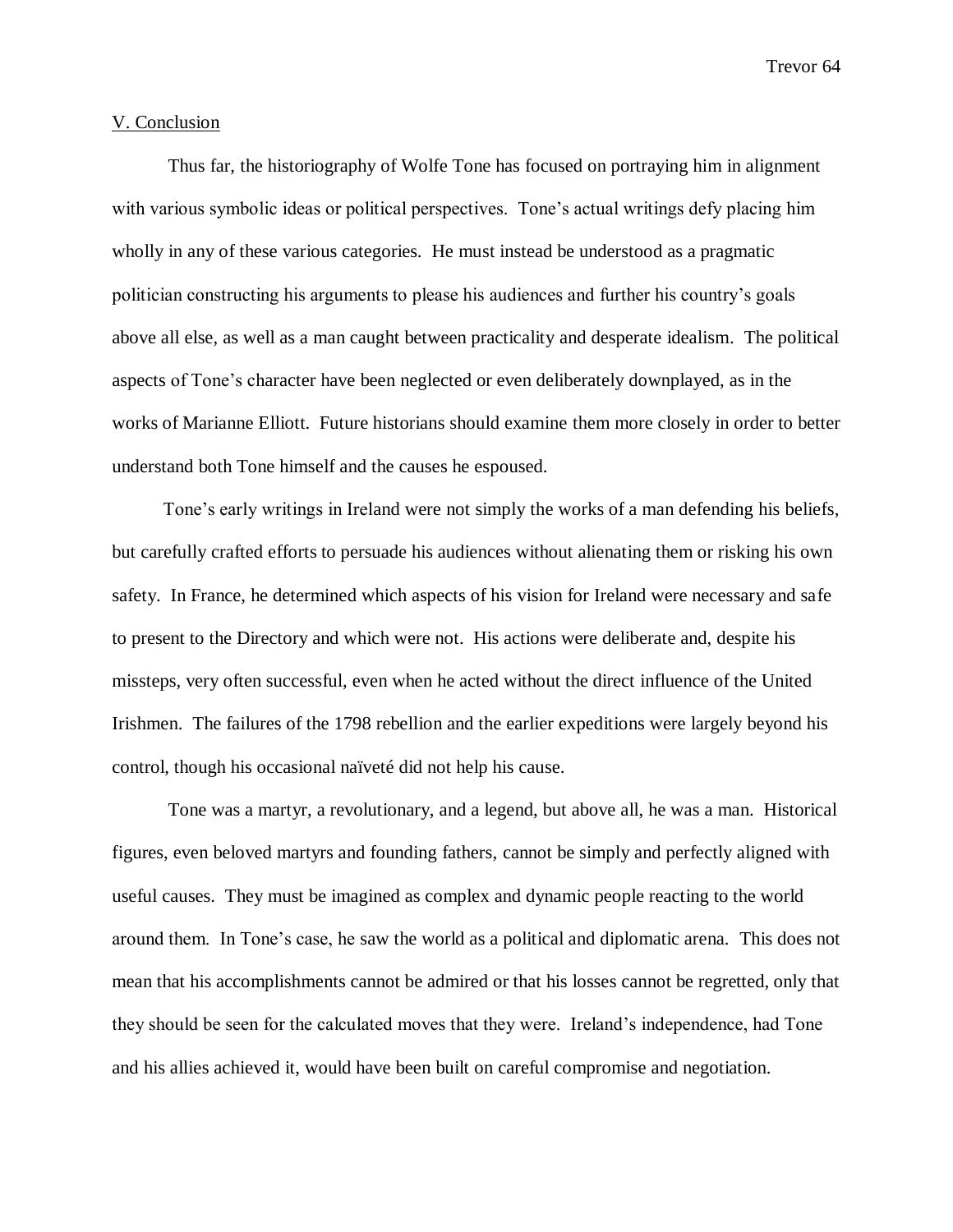Romantic ideas of unity and the people's rights, though important parts of Tone's philosophy, were not the only tools he had at hand. Tone himself acknowledged his political decisions in his journals in ways that historians have not done thus far. While they can be hated or admired, Tone and other men and women of the past can never be reduced to static symbols.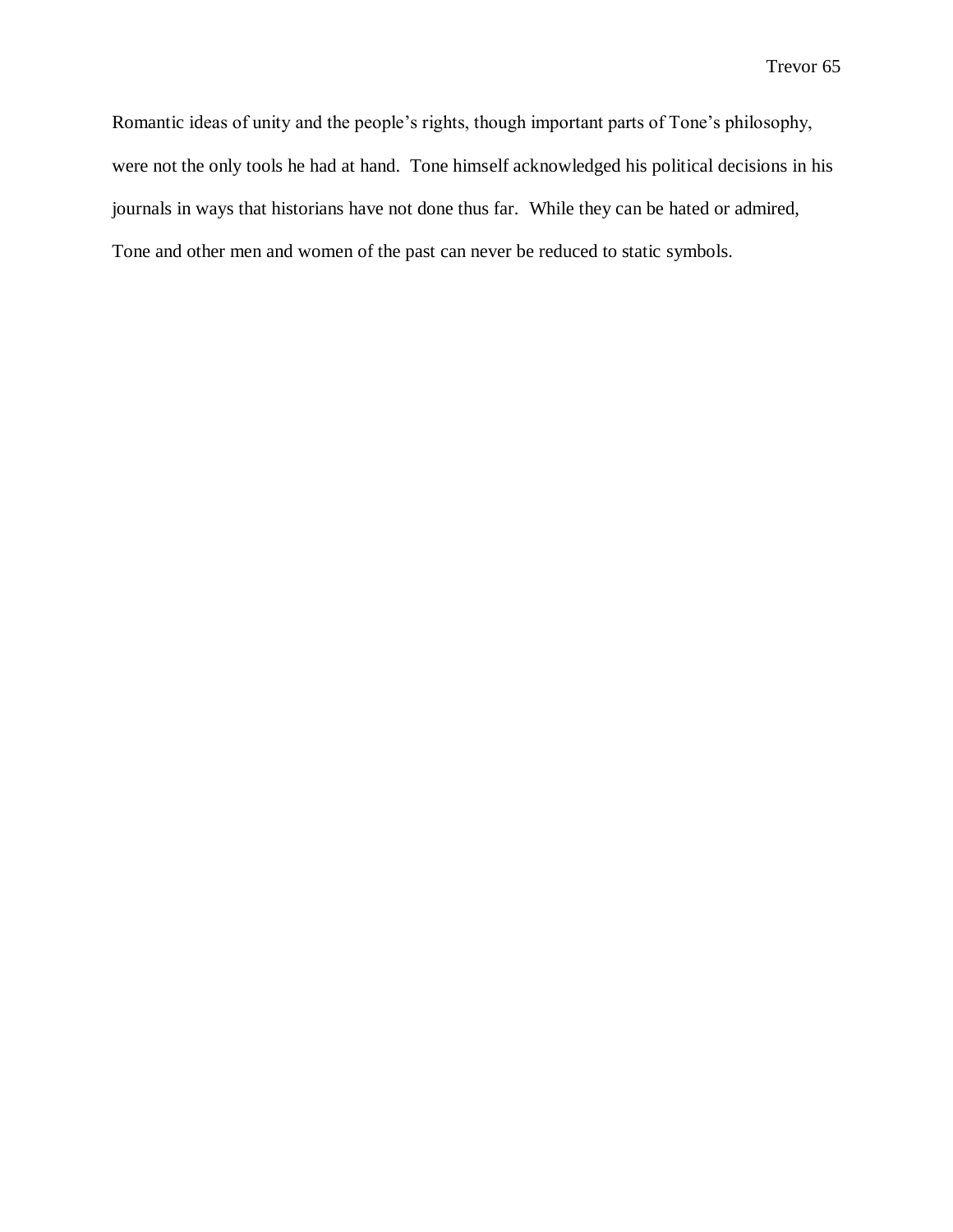# Bibliography

# Primary Sources

Georgia Const. of 1777, art. VI (superseded 1789). *GALILEO.* 

[http://georgiainfo.galileo.usg.edu/topics/government/related\\_article/constitutions/georgia](http://georgiainfo.galileo.usg.edu/topics/government/related_article/constitutions/georgia%09-constitution-of-1777) [-constitution-of-1777.](http://georgiainfo.galileo.usg.edu/topics/government/related_article/constitutions/georgia%09-constitution-of-1777)

- Irish Parliament, House of Lords. "Report from the Secret Committee of the House of Lords." Dublin, 1798. JP .4454, Joly Collection, National Library of Ireland.
- Russell, Thomas. *Journals & Memoirs of Thomas Russell.* Edited by C. J. Woods. Bantry: Irish Academic Press, 1991.
- S. C. Const. of 1778, arts. III, XII, XIII, and XXXVIII. *The Avalon Project*. [http://avalon.law.yale.edu/18th\\_century/sc02.asp.](http://avalon.law.yale.edu/18th_century/sc02.asp)
- Tone, Theobald Wolfe. *The Writings of Theobald Wolfe Tone, 1763 – 1798.* Edited by T. W. Moody, R. B. McDowell, and C. J. Woods. 3 vols. Oxford: Oxford University Press, 1998-2007.

# Secondary Sources

- Boylan, Henry. *Wolfe Tone.* Dublin: Gill and Macmillan, 1981.
- Butler, Hubert. "Wolfe Tone and the Common Name of Irishman." Mullingar: Lilliput Press, 1985.
- Cooney, John. *Humbert's Expedition – A Lost Cause?* Ballina: "Western People" Printing, 1989.
- Cronin, Seán. *For Whom the Hangman's Rope Was Spun: Wolfe Tone and the United Irishmen.*  Dublin: Repsol Publishing, 1991.